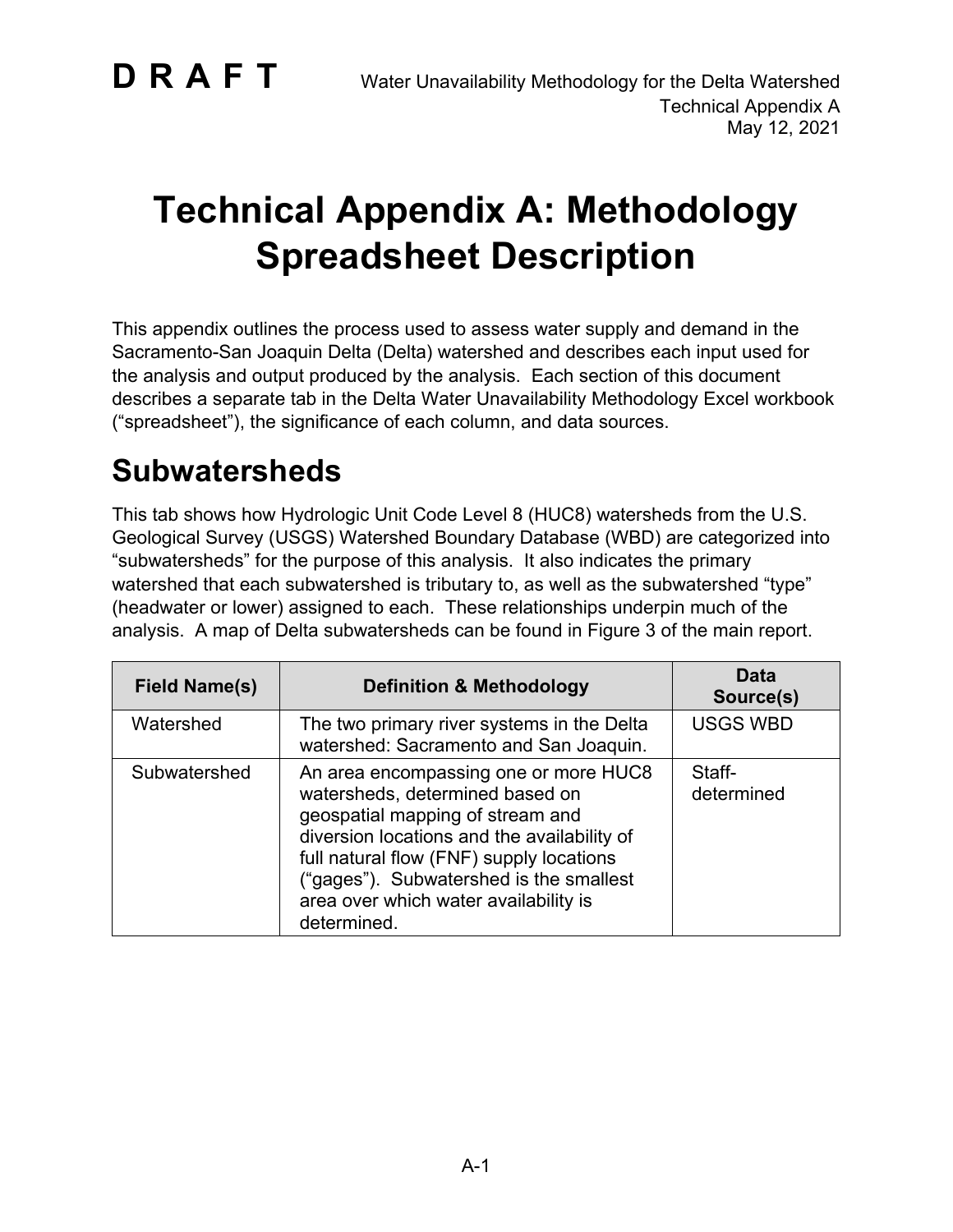| <b>Field Name(s)</b> | <b>Definition &amp; Methodology</b>                                                                                                                                                                                                                                                                                                                                                                                                                   | <b>Data</b><br>Source(s) |
|----------------------|-------------------------------------------------------------------------------------------------------------------------------------------------------------------------------------------------------------------------------------------------------------------------------------------------------------------------------------------------------------------------------------------------------------------------------------------------------|--------------------------|
| Subwatershed<br>Type | Subwatersheds are categorized as either<br>"headwater" or "lower" for the purpose of<br>this analysis:<br>- A headwater subwatershed contains<br>water demands which can only be met by<br>water supplies within the subwatershed<br>(i.e., there are no tributaries flowing into<br>the subwatershed).<br>- A lower subwatershed can receive water<br>supplies from outside its boundaries (i.e.,<br>it is located downstream of the<br>headwaters). | Staff-<br>determined     |
| HUC <sub>8</sub>     | The boundaries of watersheds which<br>contain land that all drains to the outlet, as<br>delineated and classified by the USGS.<br>This delineation provides a consistent<br>boundary for classifying water supplies<br>and demands for the analysis.                                                                                                                                                                                                  | <b>USGS WBD</b>          |

To the right of the data table is a key for the various colors used for each tab of the spreadsheet. Green tabs contain data fields that can be updated or revised to change the analysis; cells with modifiable data are highlighted green throughout the spreadsheet. Orange tabs contain only a limited number of data fields that accept updates. Red tabs contain only data outputs and should not be modified.

## **Supply Past Monthly**

This tab contains historical monthly supply data for each of the 20 subwatersheds in the analysis, dating back as far as water year (WY) 1901 for some subwatersheds (NOTE: a water year runs from October of the previous year through September; e.g., WY 2020 is October 2019 through September 2020). Supply data consists of full natural flow (FNF, also known as "unimpaired flow") data compiled from the California Data Exchange Center (CDEC), a March 2016 report from the Department of Water Resources (DWR) on unimpaired flows in the Central Valley from WY 1922-2014, and the California Nevada River Forecast Center (CNRFC). Direct links to individual gage datasets are provided in the spreadsheet. Supplies volumes are provided in units of acre-feet (AF). Certain fields are estimated or adjusted using gap-filling (GF) procedures, which are explained in the next section.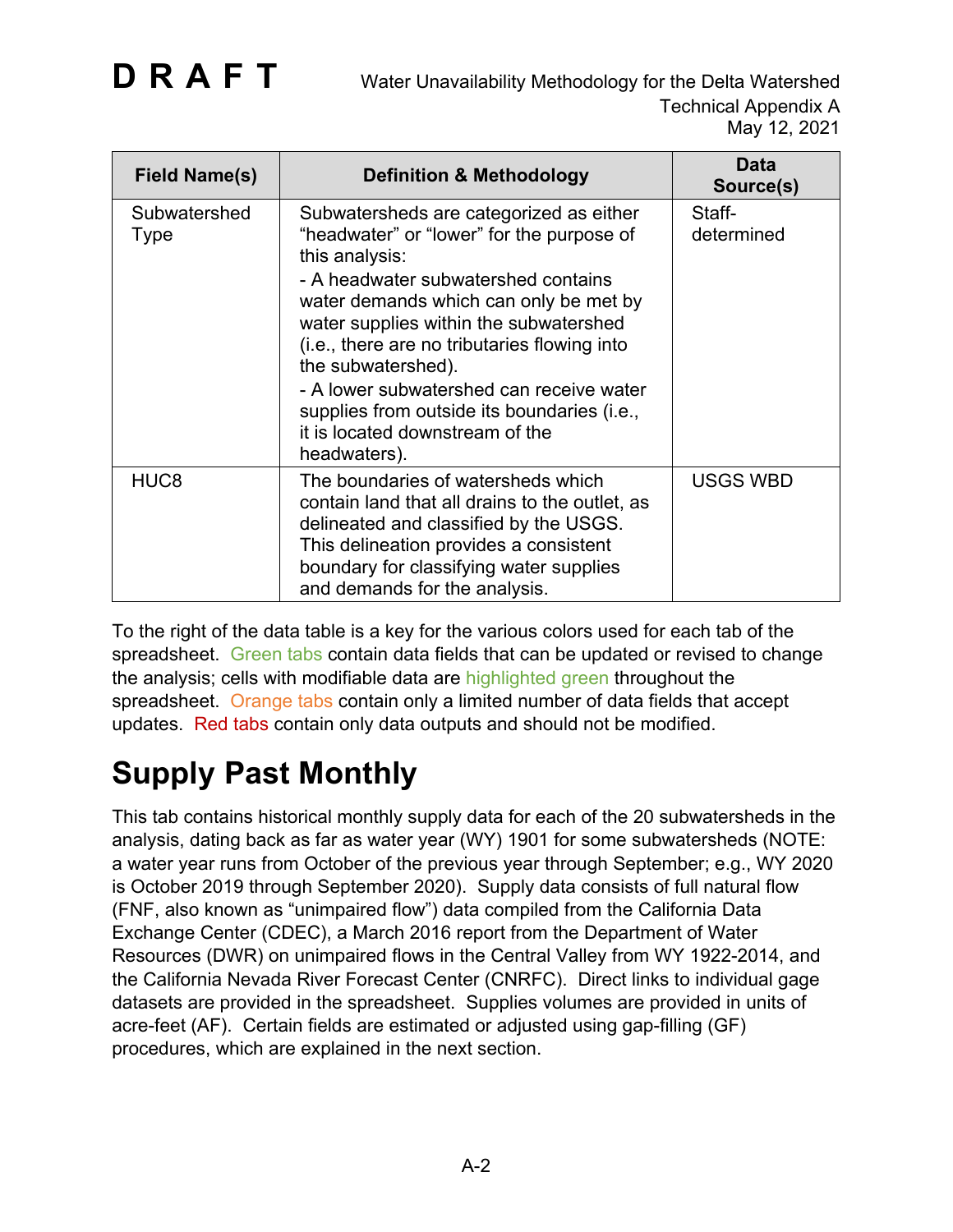| <b>Field Name(s)</b>      | <b>Definition &amp; Methodology</b>                                                                                                                                                                                                                                                            | <b>Data</b><br>Source(s)              |
|---------------------------|------------------------------------------------------------------------------------------------------------------------------------------------------------------------------------------------------------------------------------------------------------------------------------------------|---------------------------------------|
| Year, WY,<br>Month        | The calendar year, water year, and<br>calendar year month of the respective<br>water supply volume. The dataset begins<br>with water year 1901 (starting in October<br>1900) and continues through the end of<br>water year 2021 (September 2021); data<br>fields for future months are blank. | --                                    |
| Sacramento<br><b>Bend</b> | Monthly FNF data for the Sacramento<br>River at Bend subwatershed (including the<br>Sacramento, McCloud, and Pit Rivers<br>above Shasta Reservoir and Cow,<br>Cottonwood, Battle, Clear, and Paynes<br>Creeks):<br>- CDEC station SBB, sensor 65, WY 1906-<br>Present.                         | <b>CDEC</b>                           |
| Stony                     | Monthly FNF data for the Stony Creek<br>subwatershed (at Black Butte Reservoir):<br>- DWR subbasin UF4, WY 1922-2014.<br>- CNRFC station EPRC1 (daily TAF<br>summed to monthly AF) with GF<br>augmentation, WY 2015-Present.                                                                   | DWR, CNRFC<br>w/ staff<br>adjustments |
| Cache                     | Monthly FNF data for the Cache Creek<br>subwatershed (above Rumsey):<br>- DWR subbasin UF3, WY 1922-2014.<br>- GF extrapolation based on Stony Creek,<br>WY 2015-Present.                                                                                                                      | DWR, staff<br>estimates               |
| <b>Upper Feather</b>      | Monthly FNF data for the Upper Feather<br>River subwatershed (at Oroville Dam):<br>- CDEC station FTO, sensor 65, WY 1906-<br>Present.                                                                                                                                                         | <b>CDEC</b>                           |
| Yuba                      | Monthly FNF data for the Yuba River<br>subwatershed (near Smartville):<br>- CDEC station YRS, sensor 65, WY 1901-<br>Present.                                                                                                                                                                  | <b>CDEC</b>                           |
| <b>Bear</b>               | Monthly FNF data for the Bear River<br>subwatershed (near Wheatland):<br>- DWR subbasin UF10, WY 1922-2014.<br>- GF extrapolation based on Yuba River,<br>WY 2015-Present.                                                                                                                     | DWR, staff<br>estimates               |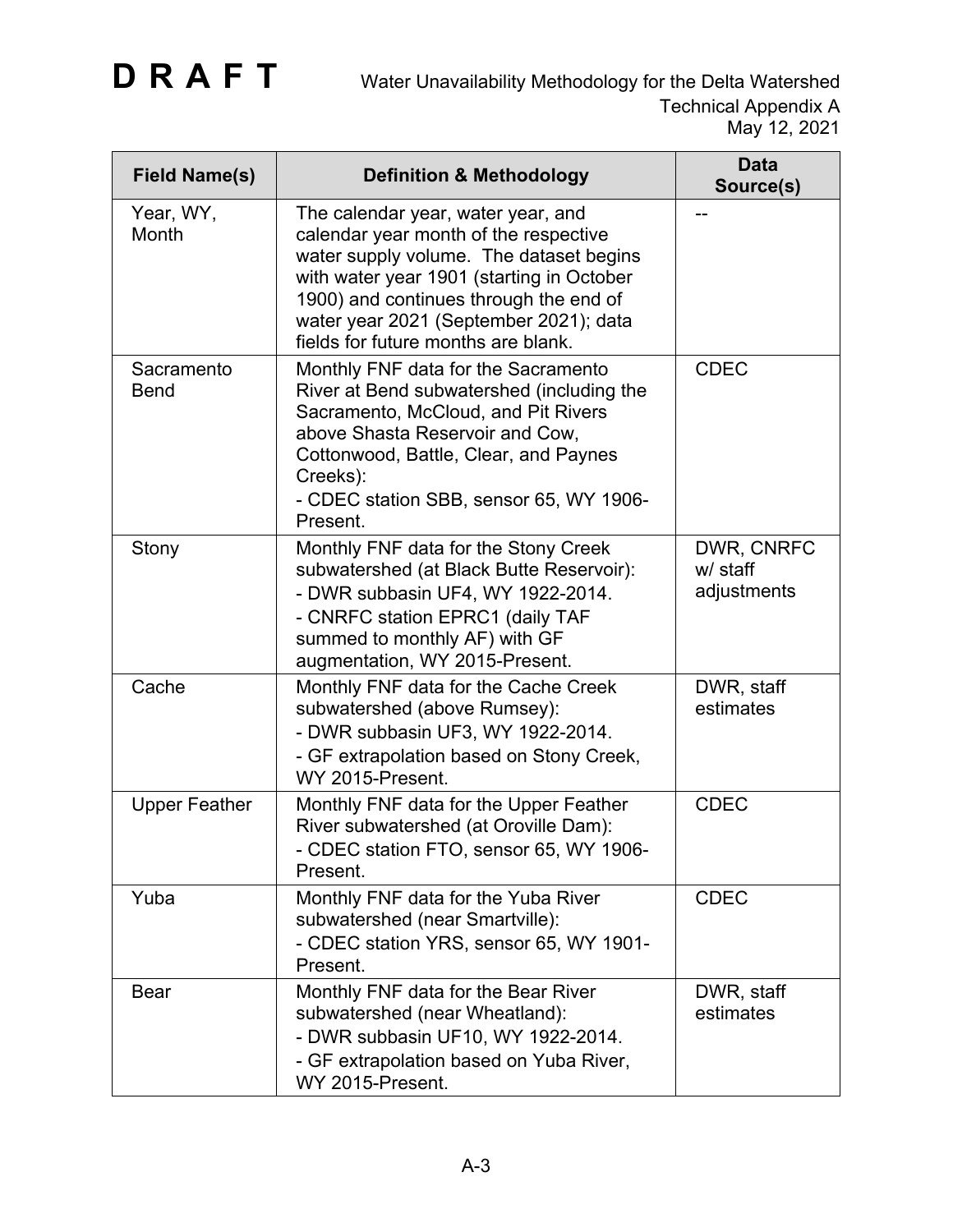| <b>Field Name(s)</b>              | <b>Definition &amp; Methodology</b>                                                                                                                                                                                                                                                                                                                                                                   | <b>Data</b><br>Source(s)                 |
|-----------------------------------|-------------------------------------------------------------------------------------------------------------------------------------------------------------------------------------------------------------------------------------------------------------------------------------------------------------------------------------------------------------------------------------------------------|------------------------------------------|
| Upper<br>American                 | Monthly FNF data for the Upper American<br>River subwatershed (at Folsom Dam):<br>- CDEC station AMF, sensor 65, WY 1901-<br>Present.                                                                                                                                                                                                                                                                 | <b>CDEC</b>                              |
| Putah                             | Monthly FNF data for the Putah Creek<br>subwatershed (near Winters or at Lake<br>Berryessa):<br>- DWR subbasin UF2, WY 1922-2014.<br>- GF extrapolation based on Stony Creek,<br>WY 2015.<br>- CNRFC station LBEC1 (daily TAF<br>summed to monthly AF), WY 2016-<br>Present.                                                                                                                          | DWR, staff<br>estimates,<br><b>CNRFC</b> |
| Upper<br>Sacramento<br>Valley     | Monthly FNF data for the Upper<br>Sacramento River Valley subwatershed<br>(tributaries between Bend and Butte<br>Slough, including Redbank, Elder, Thomes,<br>Antelope, Mill, Deer, Big Chico, and Butte<br>Creeks):<br>- DWR subbasins UF5+UF7, WY 1922-<br>2014.<br>- CNRFC stations<br>EDCC1+TCRC1+MLMC1+DCVC1+BKCC1<br>(daily TAF summed to monthly AF) with GF<br>augmentation, WY 2015-Present. | DWR, CNRFC<br>w/ staff<br>adjustments    |
| Sacramento<br><b>Valley Floor</b> | Monthly FNF data for the Sacramento<br>Valley Floor subwatershed (minor east and<br>west side tributaries between Stony Creek<br>and the Delta, including tributaries to the<br>Lower Feather and American Rivers):<br>- DWR subbasin UF1, WY 1922-2014.<br>- GF extrapolation based on Sacramento,<br>Feather, and American Rivers, WY 2015-<br>Present.                                             | DWR, staff<br>estimates                  |
| Sac Total                         | The sum of all subwatershed supplies in<br>the Sacramento River watershed for the<br>given month.                                                                                                                                                                                                                                                                                                     | Calculated                               |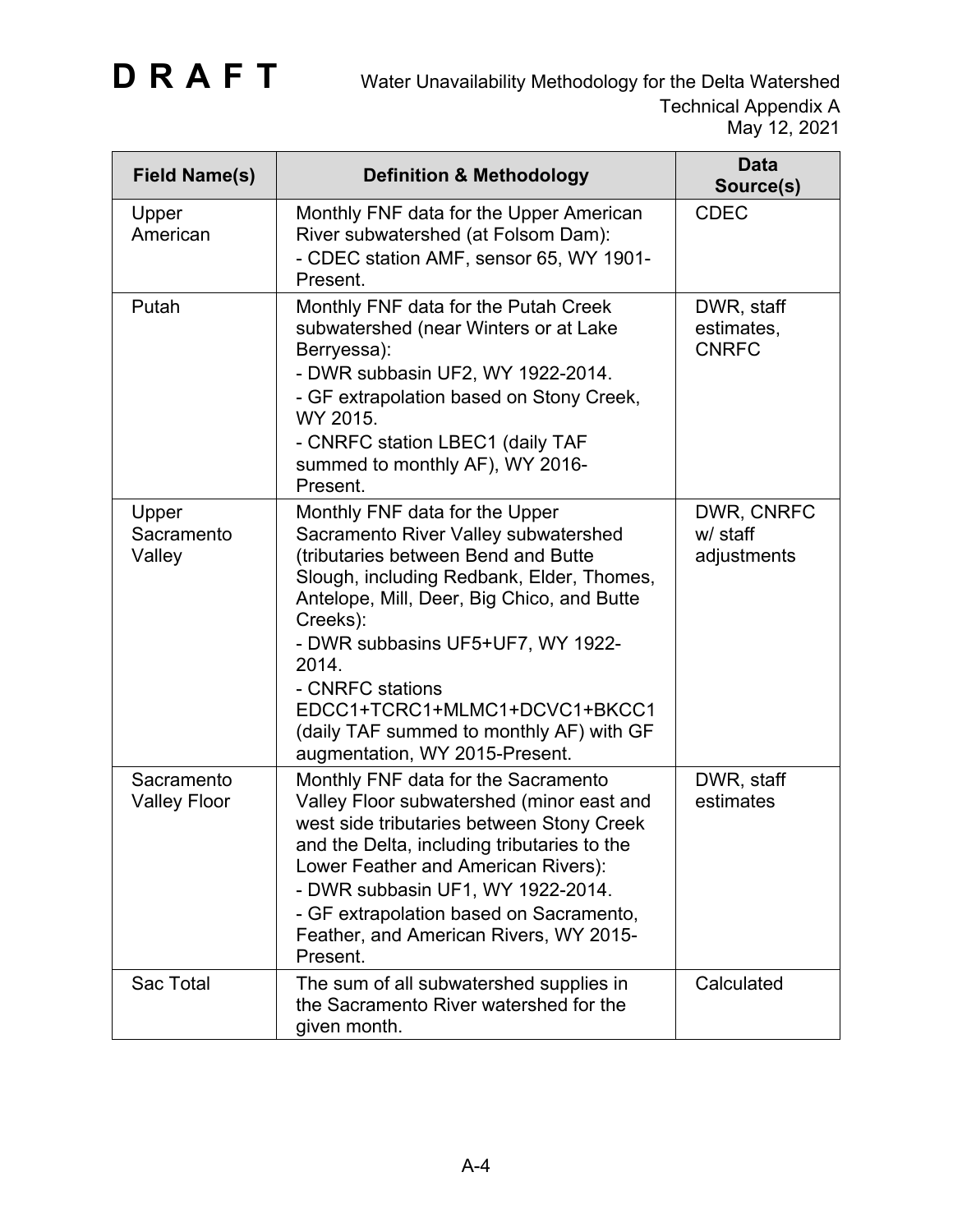| <b>Field Name(s)</b>        | <b>Definition &amp; Methodology</b>                                                                                                                                                                                | <b>Data</b><br>Source(s) |
|-----------------------------|--------------------------------------------------------------------------------------------------------------------------------------------------------------------------------------------------------------------|--------------------------|
| Sac Complete<br>Dataset?    | Indicates if supply data values are present<br>for all 10 subwatersheds in the Sacramento<br>River watershed for the given month<br>(TRUE/FALSE).                                                                  | Calculated               |
| Sac Water<br>Year Type      | Reconstructed water year hydrologic<br>classification index for the Sacramento<br>Valley, as published by DWR.                                                                                                     | <b>DWR</b>               |
| Chowchilla                  | Monthly FNF data for the Chowchilla River<br>subwatershed (at Buchanan Reservoir):<br>- DWR subbasin UF20, WY 1922-2014.<br>- CNRFC station BHNC1 (daily TAF<br>summed to monthly AF), WY 2015-<br>Present.        | DWR, CNRFC               |
| <b>Upper San</b><br>Joaquin | Monthly FNF data for the Upper San<br>Joaquin River subwatershed (at Friant<br>Dam):<br>- CDEC station SJF, sensor 65, WY 1901-<br>Present.                                                                        | <b>CDEC</b>              |
| Fresno                      | Monthly FNF data for the Fresno River<br>subwatershed (near Daulton or at Hidden<br>Dam):<br>- DWR subbasin UF21, WY 1922-2014.<br>- CNRFC station HIDC1 (daily TAF<br>summed to monthly AF), WY 2015-<br>Present. | DWR, CNRFC               |
| Merced                      | Monthly FNF data for the Merced River<br>subwatershed (near Merced Falls):<br>- CDEC station MRC, sensor 65, WY 1901-<br>Present.                                                                                  | <b>CDEC</b>              |
| Tuolumne                    | Monthly FNF data for the Tuolumne River<br>subwatershed (at La Grange Dam):<br>- CDEC station TLG, sensor 65, WY 1901-<br>Present.                                                                                 | <b>CDEC</b>              |
| <b>Stanislaus</b>           | Monthly FNF data for the Stanislaus River<br>subwatershed (below Goodwin Reservoir):<br>- CDEC station SNS, sensor 65, WY 1901-<br>Present.                                                                        | <b>CDEC</b>              |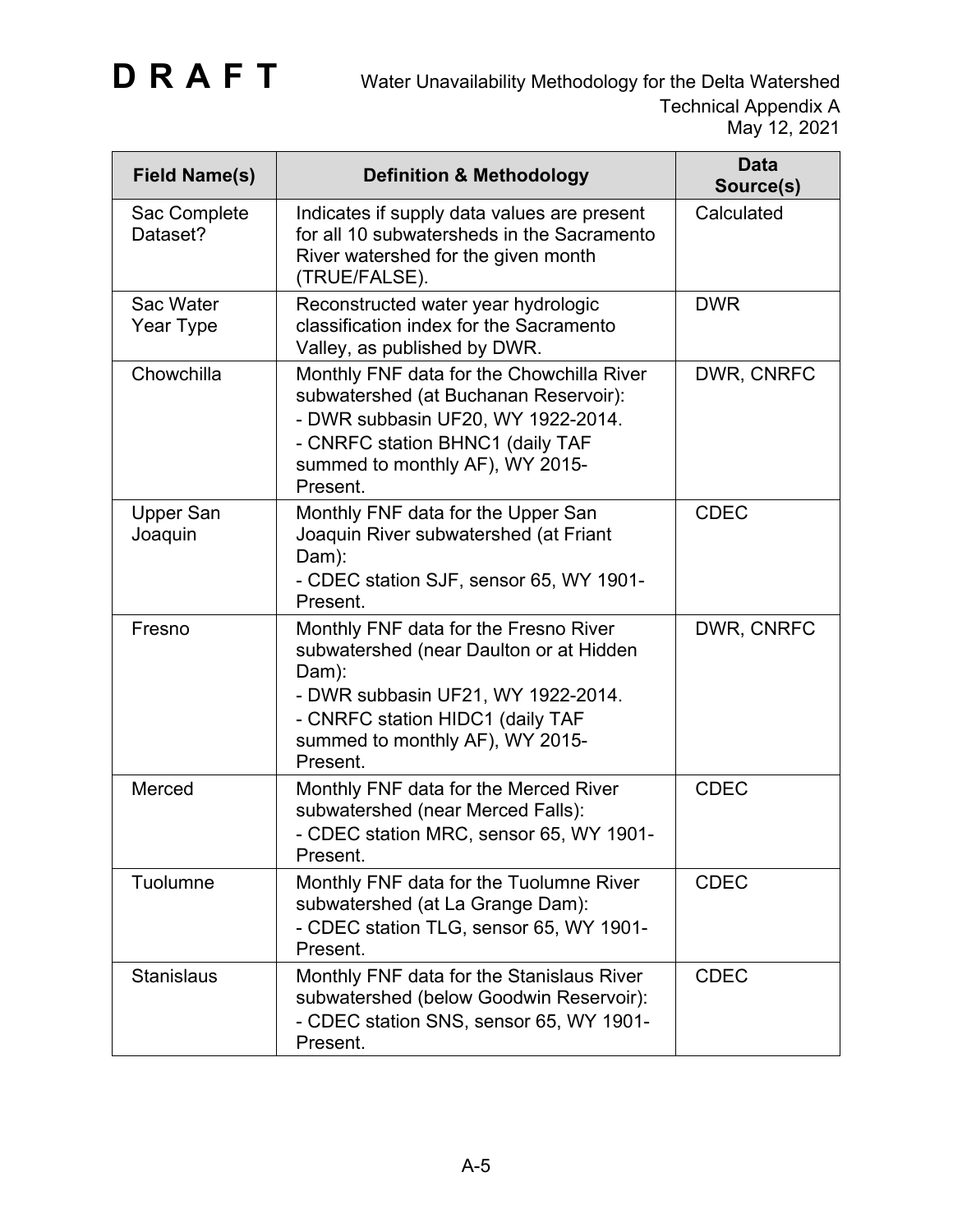| <b>Field Name(s)</b>                | <b>Definition &amp; Methodology</b>                                                                                                                                                                                                                                                                                                                                                                                                             | <b>Data</b><br>Source(s)          |
|-------------------------------------|-------------------------------------------------------------------------------------------------------------------------------------------------------------------------------------------------------------------------------------------------------------------------------------------------------------------------------------------------------------------------------------------------------------------------------------------------|-----------------------------------|
| Calaveras                           | Monthly FNF data for the Calaveras River<br>subwatershed (at Jenny Lind or New<br>Hogan Reservoir):<br>- DWR subbasin UF15, WY 1922-2014.<br>- CNRFC station NHGC1 (daily TAF<br>summed to monthly AF), WY 2015-<br>Present.                                                                                                                                                                                                                    | DWR, CNRFC                        |
| Mokelumne                           | Monthly FNF data for the Mokelumne River<br>subwatershed (near Mokelumne Hill):<br>- CDEC station MKM, sensor 65, WY 1901-<br>Present.                                                                                                                                                                                                                                                                                                          | <b>CDEC</b>                       |
| Cosumnes                            | Monthly FNF data for the Cosumnes River<br>subwatershed (at Michigan Bar):<br>- CDEC station CSN, sensor 65, WY 1908-<br>Present.                                                                                                                                                                                                                                                                                                               | <b>CDEC</b>                       |
| San Joaquin<br><b>Valley Floor</b>  | Monthly FNF data for the San Joaquin<br>River Valley Floor subwatershed (including<br>minor east and west side tributaries<br>between the Chowchilla and American<br>Rivers):<br>- DWR subbasins UF12+UF17+UF24, WY<br>1922-2014.<br>- CNRFC stations<br>MPAC1+OWCC1+MEEC1 (daily TAF<br>summed to monthly AF) + GF extrapolation<br>based on Mokelumne, Cosumnes, San<br>Joaquin, Merced, Tuolumne, and<br>Stanislaus Rivers, WY 2015-Present. | DWR,<br>CNRFC, staff<br>estimates |
| <b>SJ Total</b>                     | The sum of all subwatershed supplies in<br>the San Joaquin River watershed for the<br>given month.                                                                                                                                                                                                                                                                                                                                              | Calculated                        |
| <b>SJ Complete</b><br>Dataset?      | Indicates if supply data values are present<br>for all 10 subwatersheds in the San<br>Joaquin River watershed for the given<br>month (TRUE/FALSE).                                                                                                                                                                                                                                                                                              | Calculated                        |
| <b>SJ Water Year</b><br><b>Type</b> | Reconstructed water year hydrologic<br>classification index for the San Joaquin<br>Valley, as published by DWR.                                                                                                                                                                                                                                                                                                                                 | <b>DWR</b>                        |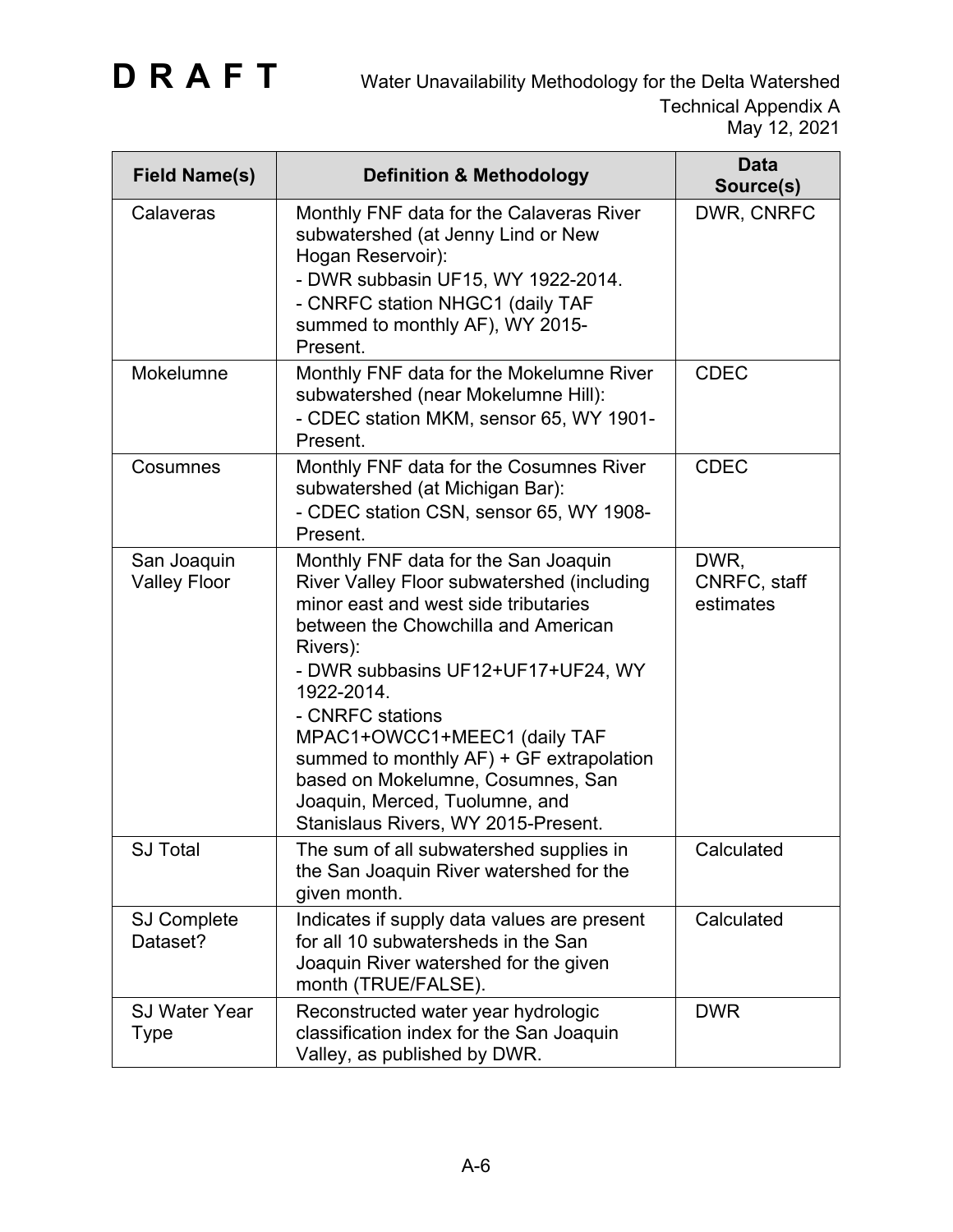| <b>Field Name(s)</b>          | <b>Definition &amp; Methodology</b>                                                                                                    | <b>Data</b><br>Source(s) |
|-------------------------------|----------------------------------------------------------------------------------------------------------------------------------------|--------------------------|
| <b>Total Supply</b>           | The sum of all water supplies in the Delta<br>(Sacramento and San Joaquin River<br>watersheds) for the given month.                    | Calculated               |
| % Sacramento                  | The percent of the given month's total<br>Delta supply which came from the<br>Sacramento River watershed.                              | Calculated               |
| % San<br>Joaquin              | The percent of the given month's total<br>Delta supply which came from the San<br>Joaquin River watershed.                             | Calculated               |
| Delta<br>Complete<br>Dataset? | Indicates if supply data values are present<br>for all 20 subwatersheds in the Delta<br>watershed for the given month<br>(TRUE/FALSE). | Calculated               |

## **Supply Gap Filling (GF)**

This tab contains monthly factors which are used to fill gaps in supply data for select subwatersheds, either to estimate missing past/forecasted data (extrapolation) or to adjust existing supply data (augmentation). These monthly average factors are computed based on supply data described in the previous section, and detailed methods for each subwatershed are described in the table below.

| Field Name(s)              | <b>Definition &amp; Methodology</b>                                                                                                                                                                                                                                                                                                       | Data<br>Source(s) |
|----------------------------|-------------------------------------------------------------------------------------------------------------------------------------------------------------------------------------------------------------------------------------------------------------------------------------------------------------------------------------------|-------------------|
| Month                      | Month of the calendar year for which the<br>gap-filling factor applies.                                                                                                                                                                                                                                                                   |                   |
| Cache-Stony<br>Ratio (CSR) | Monthly factor used to extrapolate the<br>FNF supply for the Cache Creek<br>subwatershed based on data for the Stony<br>Creek subwatershed:<br>- CSR = DWR subbasin UF3 / DWR<br>subbasin UF4, WY -1922-2014, removed<br>outlying values >20 and averaged by<br>month.<br>- GF Cache = CSR*(EPRC1*SIF), WY<br>2015-Present and Forecasts. | Calculated        |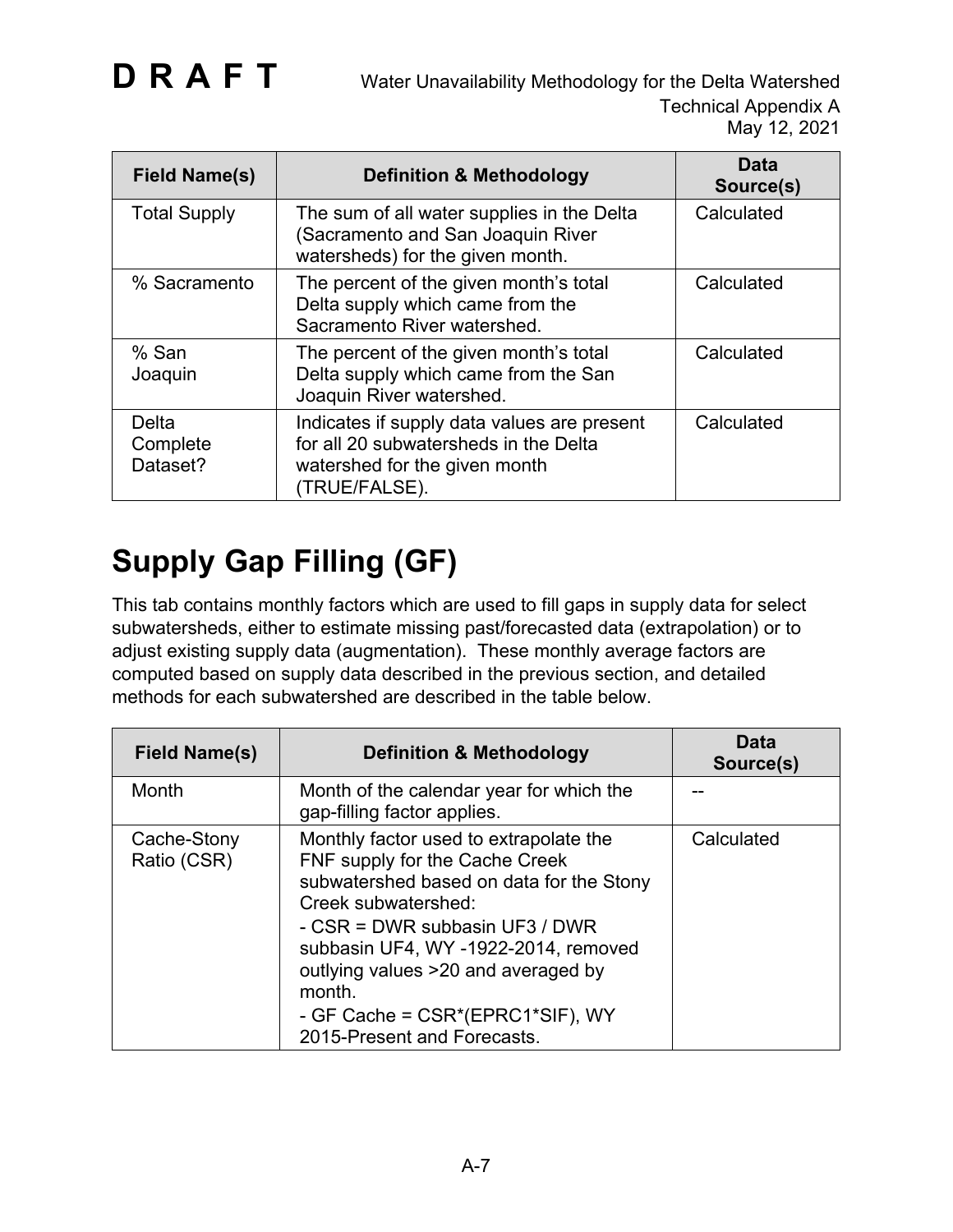| <b>Field Name(s)</b>                             | <b>Definition &amp; Methodology</b>                                                                                                                                                                                                                                                                                                                                                                                                                                                                                                                               | <b>Data</b><br>Source(s) |
|--------------------------------------------------|-------------------------------------------------------------------------------------------------------------------------------------------------------------------------------------------------------------------------------------------------------------------------------------------------------------------------------------------------------------------------------------------------------------------------------------------------------------------------------------------------------------------------------------------------------------------|--------------------------|
| <b>Stony Increase</b><br>Factor (SIF)            | Monthly factor used to augment recent<br>FNF supply values for the Stony Creek<br>subwatershed to approximate the entire<br>subwatershed's supply based on past<br>DWR data (CNRFC station EPRC1 is<br>located upstream of several tributaries):<br>- SIF = DWR subbasin UF4 / CNRFC<br>station EPRC1, WYs 2013-2014, removed<br>outlying values >6 and averaged by<br>month.<br>- GF Stony = $SIF*EPRC1$ , WY 2015-<br><b>Present and Forecasts.</b>                                                                                                             | Calculated               |
| Bear-Yuba<br>Ratio (BYR)                         | Monthly factor used to extrapolate the<br>FNF supply for the Bear River<br>subwatershed based on data for the Yuba<br>River subwatershed (CNRFC station<br>CFWC1 has only forecasted data):<br>- BYR = DWR subbasin UF10 / CDEC<br>station YRS, WY-1922-2014, removed<br>outlying value >1 and averaged by month.<br>- GF Bear = BYR*YRS, WY 2015-Present.                                                                                                                                                                                                        | Calculated               |
| <b>Elder-Thomes</b><br>Increase<br>Factor (ETIF) | Monthly factor used to augment recent<br>FNF supply values for west side tributaries<br>in the Upper Sacramento River Valley<br>subwatershed to approximate the supply<br>of all west side tributaries based on past<br>DWR data (CNRFC stations EDCC1 and<br>TCRC1 do not include all west side<br>tributaries):<br>- ETIF = DWR subbasin UF5 / (CNRFC<br>stations EDCC1+TCRC1), WYs 2013-<br>2014, removed outlying values >8 and<br>averaged by month.<br>- GF Upper Sacramento Valley West =<br>ETIF*(EDCC1+TCRC1), WY 2015-<br><b>Present and Forecasts.</b> | Calculated               |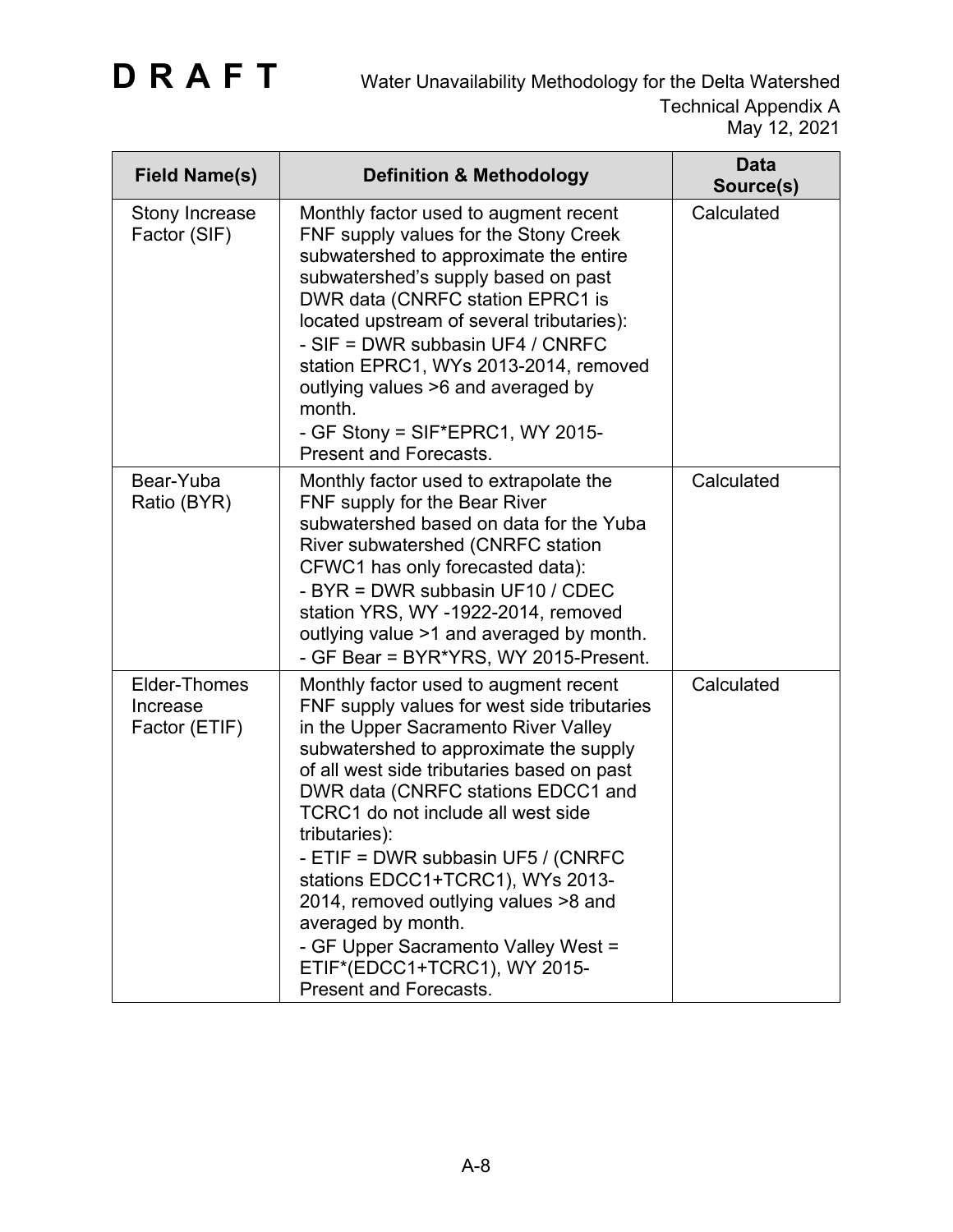| <b>Field Name(s)</b>                          | <b>Definition &amp; Methodology</b>                                                                                                                                                                                                                                                                                                                                                                                                                                                                                                          | <b>Data</b><br>Source(s) |
|-----------------------------------------------|----------------------------------------------------------------------------------------------------------------------------------------------------------------------------------------------------------------------------------------------------------------------------------------------------------------------------------------------------------------------------------------------------------------------------------------------------------------------------------------------------------------------------------------------|--------------------------|
| Mill-Deer-Butte<br>Increase<br>Factor (MDBIF) | Monthly factor used to augment recent<br>FNF supply values for east side tributaries<br>in the Upper Sacramento River Valley<br>subwatershed to approximate the supply<br>of all east side tributaries based on past<br>DWR data (CNRFC stations MLMC1,<br>DCVC1, and BKCC1 do not include all<br>east side tributaries):<br>- MDBIF = DWR subbasin UF7 / (CNRFC<br>stations MLMC1+DCVC1+BKCC1), WYs<br>2013-2014, averaged by month.<br>- GF Upper Sacramento Valley East =<br>MDBIF*(MLMC1+DCVC1+BKCC1), WY<br>2015-Present and Forecasts. | Calculated               |
| Putah-Stony<br>Ratio (PSR)                    | Monthly factor used to extrapolate the<br>FNF supply for the Putah Creek<br>subwatershed based on data for the Stony<br>Creek subwatershed (CNRFC station<br>LBEC1 is missing one year of data):<br>- PSR = CNRFC station LBEC1 / CNRFC<br>station EPRC1, WY 2016-2020, removed<br>outlying values >29 and averaged by<br>month.<br>- GF Putah = PSR*EPRC1, WY 2015.                                                                                                                                                                         | Calculated               |
| Sacramento<br><b>Valley Ratio</b><br>(SRVR)   | Monthly factor used to extrapolate the<br>FNF supply for the Sacramento River<br>Valley Floor subwatershed based on data<br>for the Sacramento, Feather, and<br>American Rivers (no recent or projected<br>supply data exists for the Valley Floor):<br>- SRVR = DWR subbasin UF1 / CDEC<br>stations SBB+FTO+AMF, WY-1922-2014,<br>removed outlying values >0.3 and<br>averaged by month.<br>- GF Sacramento Valley Floor =<br>SRVR*(SBB+FTO+AMF), WY 2015-<br>Present and Forecasted.                                                       | Calculated               |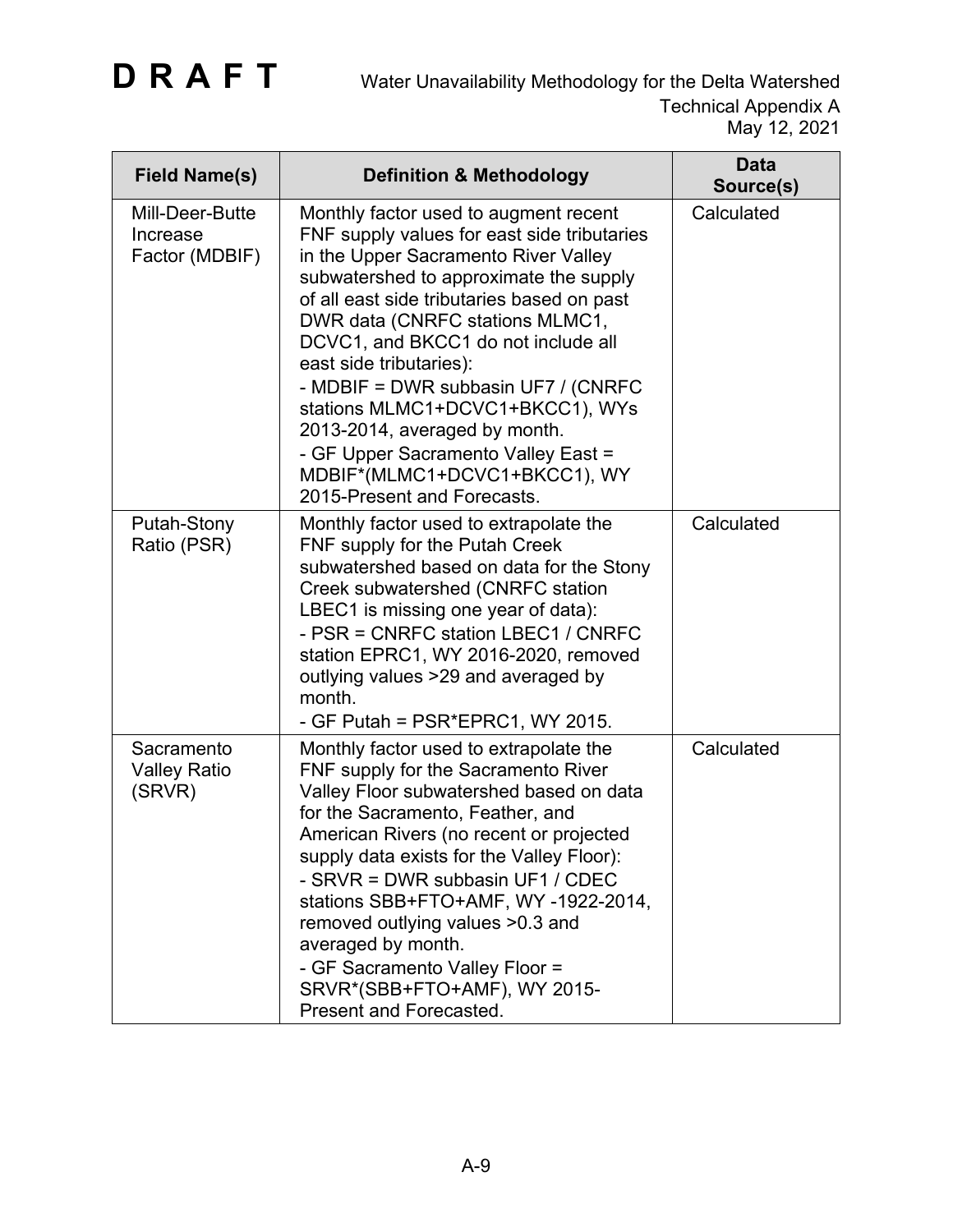| <b>Field Name(s)</b>                                                           | <b>Definition &amp; Methodology</b>                                                                                                                                                                                                                                                                                                                                                                                                                                                                                                               | <b>Data</b><br>Source(s) |
|--------------------------------------------------------------------------------|---------------------------------------------------------------------------------------------------------------------------------------------------------------------------------------------------------------------------------------------------------------------------------------------------------------------------------------------------------------------------------------------------------------------------------------------------------------------------------------------------------------------------------------------------|--------------------------|
| San Joaquin-<br>Mokelumne-<br>Cosumnes<br>Ratio (SJMCR)                        | Monthly factor used to extrapolate the<br>FNF supply for east side tributaries in the<br>San Joaquin River Valley Floor<br>subwatershed based on data for the<br>Mokelumne and Cosumnes Rivers (no<br>recent or projected supply data exists for<br>the Valley Floor):<br>- SJMCR = DWR subbasin UF12 / CDEC<br>stations MKM+CSN, WY-1922-2014,<br>removed outlying values >5 and averaged<br>by month.<br>- GF San Joaquin Valley Floor East =<br>SJMCR*(MKM+CSN), WY 2015-Present<br>and Forecasted.                                            | Calculated               |
| San Joaquin-<br>Merced-<br>Tuolumne-<br><b>Stanislaus</b><br>Ratio<br>(SJMTSR) | Monthly factor used to estimate the FNF<br>supply for west side tributaries in the San<br>Joaquin River Valley Floor subwatershed<br>based on data for the San Joaquin,<br>Merced, Tuolumne, and Stanislaus Rivers<br>(no recent or projected supply data exists<br>for the Valley Floor):<br>- SJMTSR = DWR subbasin UF24 / CDEC<br>stations SJF+MRC+TLG+SNS, WY-1922-<br>2014, removed outlying values > 0.06 and<br>averaged by month.<br>- GF San Joaquin Valley Floor West =<br>SJMTSR*(SJF+MRC+TLG+SNS), WY<br>2015-Present and Forecasted. | Calculated               |

## **Supply Adjust (SA)**

This tab contains monthly instream flow requirements for each subwatershed, which are used to increase available supplies to account for the abandonment of these dedicated flows below their intended reach. Flow requirements are sourced from the Division's Sacramento Valley Water Allocation Model (SacWAM) and Water Supply Effects (WSE) model. Only requirements which crossed subwatershed boundaries or ended near the bottom of a subwatershed (less than 30 river miles from its mouth) are included. If the instream flow reach ends higher up in the subwatershed, such that it may meet demand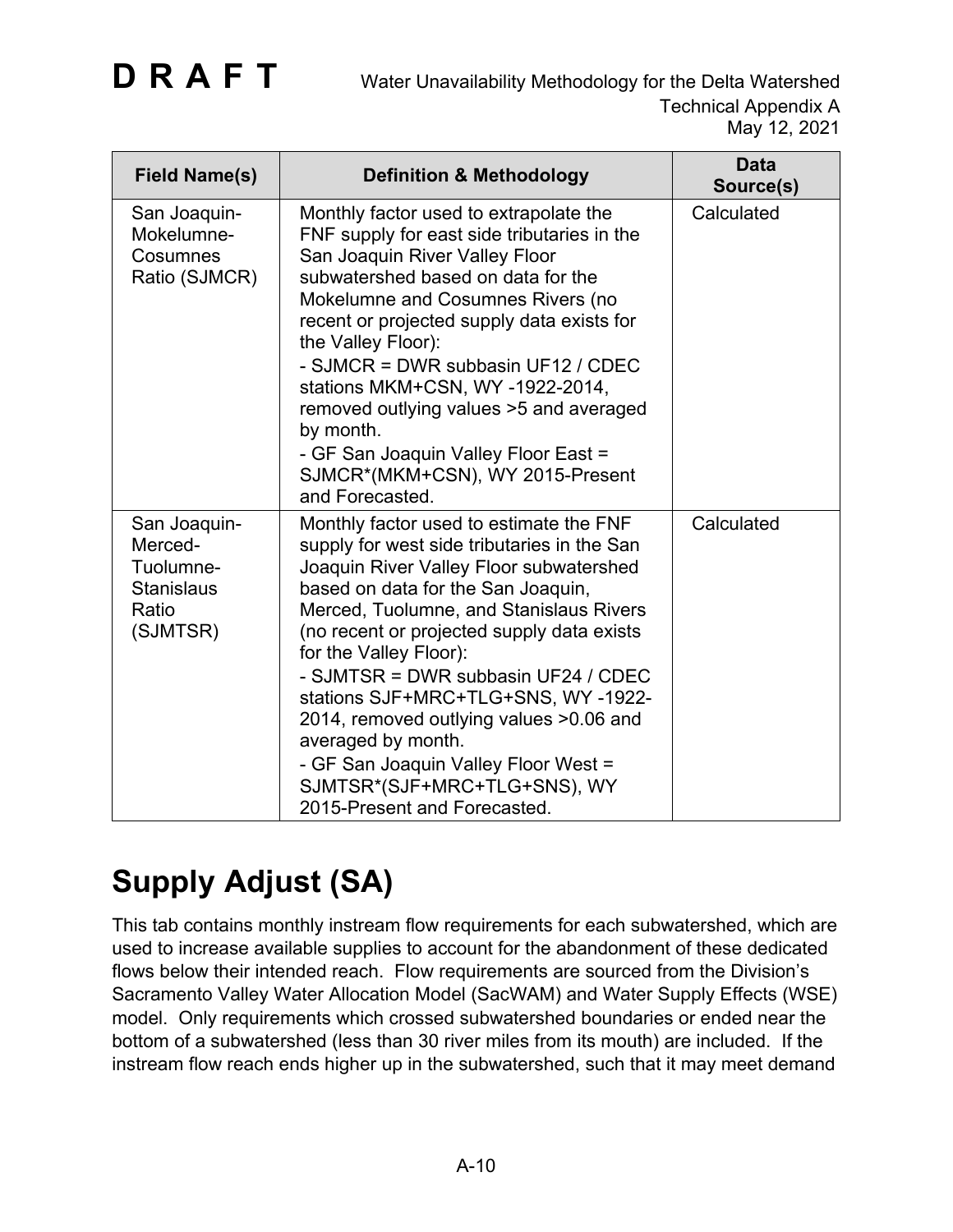within that subwatershed itself, the abandoned instream flow is not considered in the analysis. The origin of each instream flow requirement is detailed in the 'Note' column.

All flow values in the Supply Adjust (SA) table are given in average cubic feet per second (CFS) by month. Supply values in the analysis are adjusted by adding the total abandoned instream flows for each watershed to the supply of its furthest downstream subwatershed (Sacramento Valley Floor in the Sacramento River watershed, San Joaquin Valley Floor in the San Joaquin River watershed) in the Supply Forecast tab of the spreadsheet (see next section).

## **Supply Forecast**

This tab contains forecasted monthly supply data (FNF) for each of the 20 subwatersheds in the analysis. Like past supply data, forecasted values consist of full natural flow (FNF, also known as "unimpaired flow") estimates published by other agencies. Sources include DWR's Bulletin 120 Water Supply Forecast (B-120) for the Sacramento Water Supply Index (SRWSI) and the San Joaquin Water Supply Index (SJWSI), the California Nevada River Forecast Center (CNRFC), gap-filled (GF) data for certain watersheds without published forecasts, and supply adjustments (SA) to account for abandoned instream flow dedications (see previous sections). Direct links to individual forecast datasets are provided in the spreadsheet. Supplies volumes are provided in units of thousand acre-feet (TAF) and converted in the spreadsheet to acrefeet (AF).

This tab is grouped vertically into six tables, separated by black rows. Each table contains forecasted FNF values with a given percent exceedance probability: 10%, 25%, 50%, 75%, 90%, and 99%. Data fields for past months of the year reference the Past Supply Monthly tab, while forecast values for future months must be updated at the beginning of each month. CNRFC forecasts are downloaded on the first of each month, while new B-120 forecasts are published on the fifth business day of each month from December-June. CNRFC forecasts require additional intermediate data processing to convert from their default format of 39 daily forecast traces in thousands of cubic feet per second (TCFS) to monthly exceedance probabilities in TAF, which is done outside the spreadsheet.

| <b>Field Name(s)</b> | <b>Definition &amp; Methodology</b>                                                             | <b>Data</b><br>Source(s) |
|----------------------|-------------------------------------------------------------------------------------------------|--------------------------|
| Year, Month,<br>Date | The calendar year, calendar year month,<br>and date of the respective water supply<br>forecast. | $-$                      |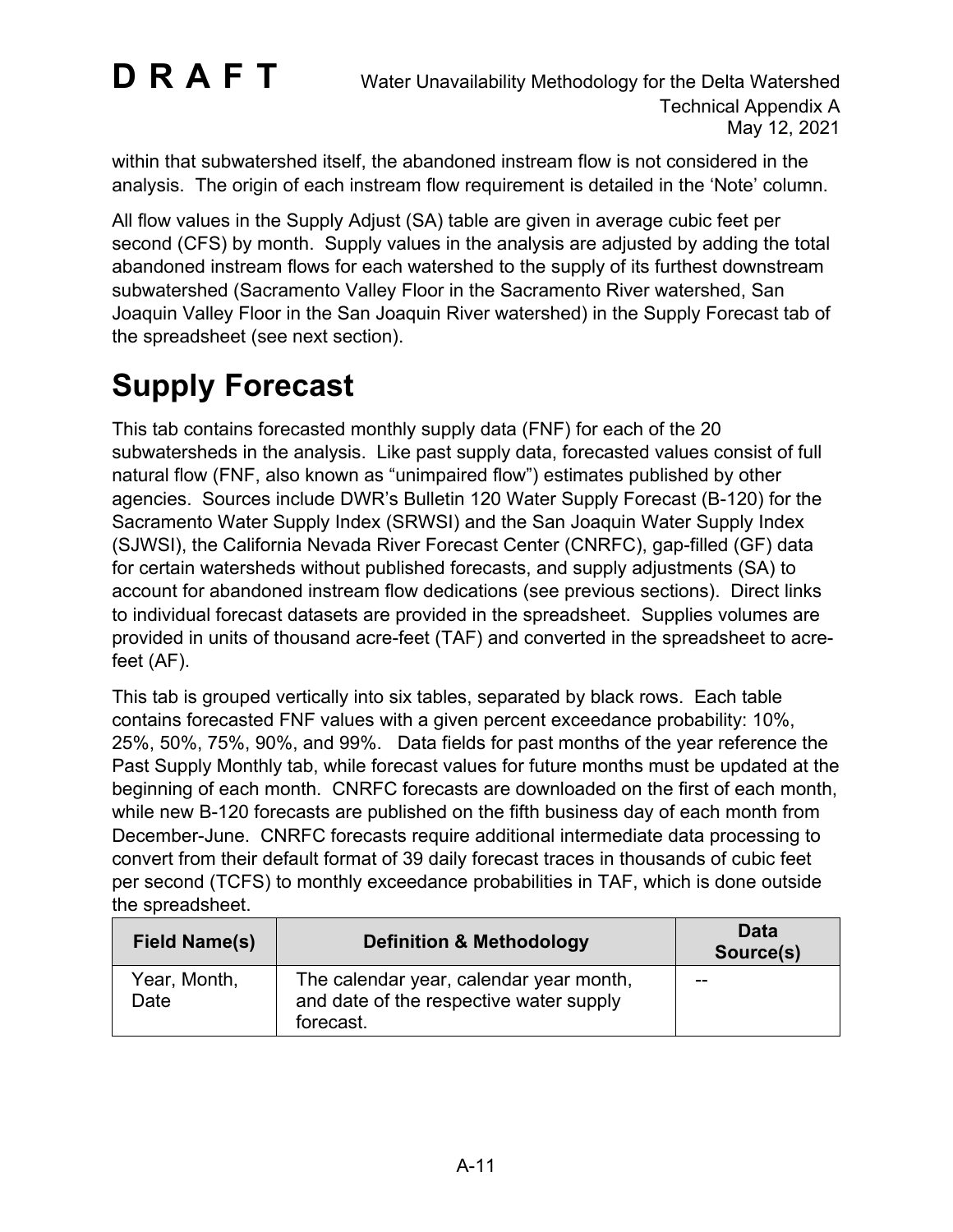| <b>Field Name(s)</b>      | <b>Definition &amp; Methodology</b>                                                                                                                                              | <b>Data</b><br>Source(s)         |
|---------------------------|----------------------------------------------------------------------------------------------------------------------------------------------------------------------------------|----------------------------------|
| Sacramento<br><b>Bend</b> | Monthly FNF forecasts for the Sacramento<br><b>River at Bend subwatershed:</b><br>- B-120 SRWSI, Sacramento River above<br>Bend Bridge.                                          | <b>B-120</b>                     |
| Stony                     | Monthly FNF forecasts for the Stony Creek<br>subwatershed (at Black Butte Reservoir):<br>- CNRFC station EPRC1 (daily TCFS<br>converted to monthly TAF) with GF<br>augmentation. | CNRFC w/<br>staff<br>adjustments |
| Cache                     | Monthly FNF forecasts for the Cache Creek<br>subwatershed (above Rumsey):<br>- GF extrapolation based on Stony Creek.                                                            | <b>Staff estimates</b>           |
| <b>Upper Feather</b>      | Monthly FNF forecasts for the Upper<br><b>Feather River subwatershed:</b><br>- B-120 SRWSI, Feather River at Oroville.                                                           | <b>B-120</b>                     |
| Yuba                      | Monthly FNF forecasts for the Yuba River<br>subwatershed:<br>- B-120 SRWSI, Yuba River near Smartville<br>plus Deer Creek.                                                       | $B-120$                          |
| <b>Bear</b>               | Monthly FNF forecasts for the Bear River<br>subwatershed (near Wheatland):<br>- GF extrapolation based on Yuba River.                                                            | <b>CNRFC</b>                     |
| Upper<br>American         | Monthly FNF forecasts for the Upper<br>American River subwatershed:<br>- B-120 SRWSI, American River below<br>Folsom Lake.                                                       | <b>B-120</b>                     |
| Putah                     | Monthly FNF forecast for the Putah Creek<br>subwatershed (at Lake Berryessa):<br>- CNRFC station LBEC1 (daily TCFS<br>converted to monthly TAF).                                 | <b>CNRFC</b>                     |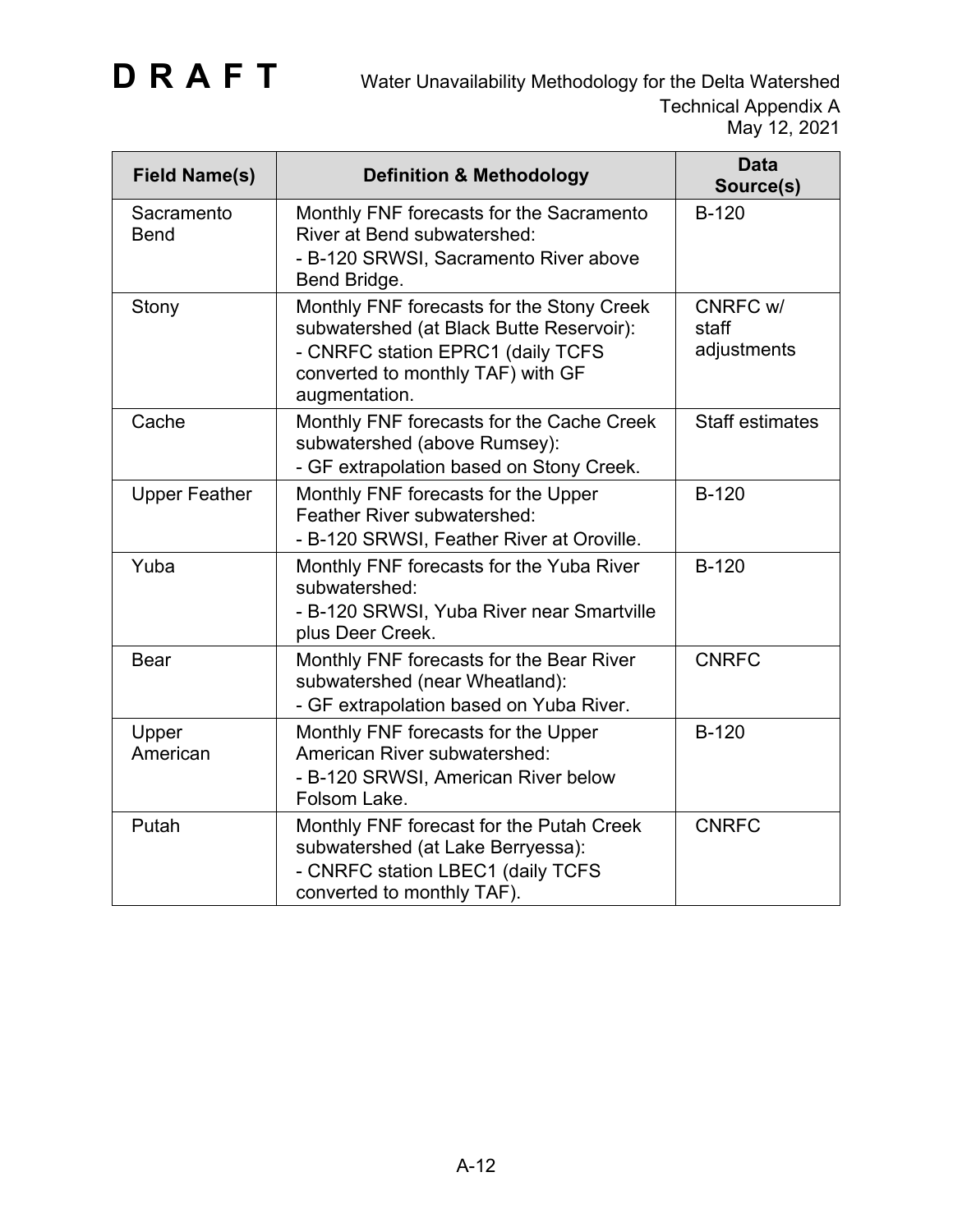| <b>Field Name(s)</b>              | <b>Definition &amp; Methodology</b>                                                                                                                                                                                                                                                                                                                                      | <b>Data</b><br>Source(s)         |
|-----------------------------------|--------------------------------------------------------------------------------------------------------------------------------------------------------------------------------------------------------------------------------------------------------------------------------------------------------------------------------------------------------------------------|----------------------------------|
| Upper<br>Sacramento<br>Valley     | Monthly FNF forecasts for the Upper<br>Sacramento River Valley subwatershed<br>(tributaries between Bend and Butte<br>Slough, including Redbank, Elder, Thomes,<br>Antelope, Mill, Deer, Big Chico, and Butte<br>Creeks):<br>- CNRFC stations<br>EDCC1+TCRC1+MLMC1+DCVC1+BKCC1<br>(daily TCFS converted to monthly TAF)<br>with GF augmentation.                         | CNRFC w/<br>staff<br>adjustments |
| Sacramento<br><b>Valley Floor</b> | Monthly FNF forecasts for the Sacramento<br>Valley Floor subwatershed (minor east and<br>west side tributaries between Stony Creek<br>and the Delta, including tributaries to the<br>Lower Feather and American Rivers):<br>- GF extrapolation based on Sacramento,<br>Feather, and American Rivers + SA from<br>Sacramento River watershed abandoned<br>instream flows. | <b>Staff estimates</b>           |
| Sac Total                         | The sum of all subwatershed supplies in<br>the Sacramento River watershed for the<br>given month and forecast exceedance.                                                                                                                                                                                                                                                | Calculated                       |
| AF.                               | Versions of the previous 11 Sacramento subwatershed columns, all converted to                                                                                                                                                                                                                                                                                            |                                  |
| Chowchilla                        | Monthly FNF forecasts for the Chowchilla<br>River subwatershed (at Buchanan<br>Reservoir):<br>- CNRFC station BHNC1 (daily TCFS<br>converted to monthly TAF).                                                                                                                                                                                                            | <b>CNRFC</b>                     |
| <b>Upper San</b><br>Joaquin       | Monthly FNF forecasts for the Upper San<br>Joaquin River subwatershed:<br>- B-120 SJWSI, San Joaquin River inflow to<br>Millerton Lake.                                                                                                                                                                                                                                  | <b>B-120</b>                     |
| Fresno                            | Monthly FNF forecasts for the Fresno River<br>subwatershed (at Hidden Dam):<br>- CNRFC station HIDC1 (daily TCFS<br>converted to monthly TAF).                                                                                                                                                                                                                           | <b>CNRFC</b>                     |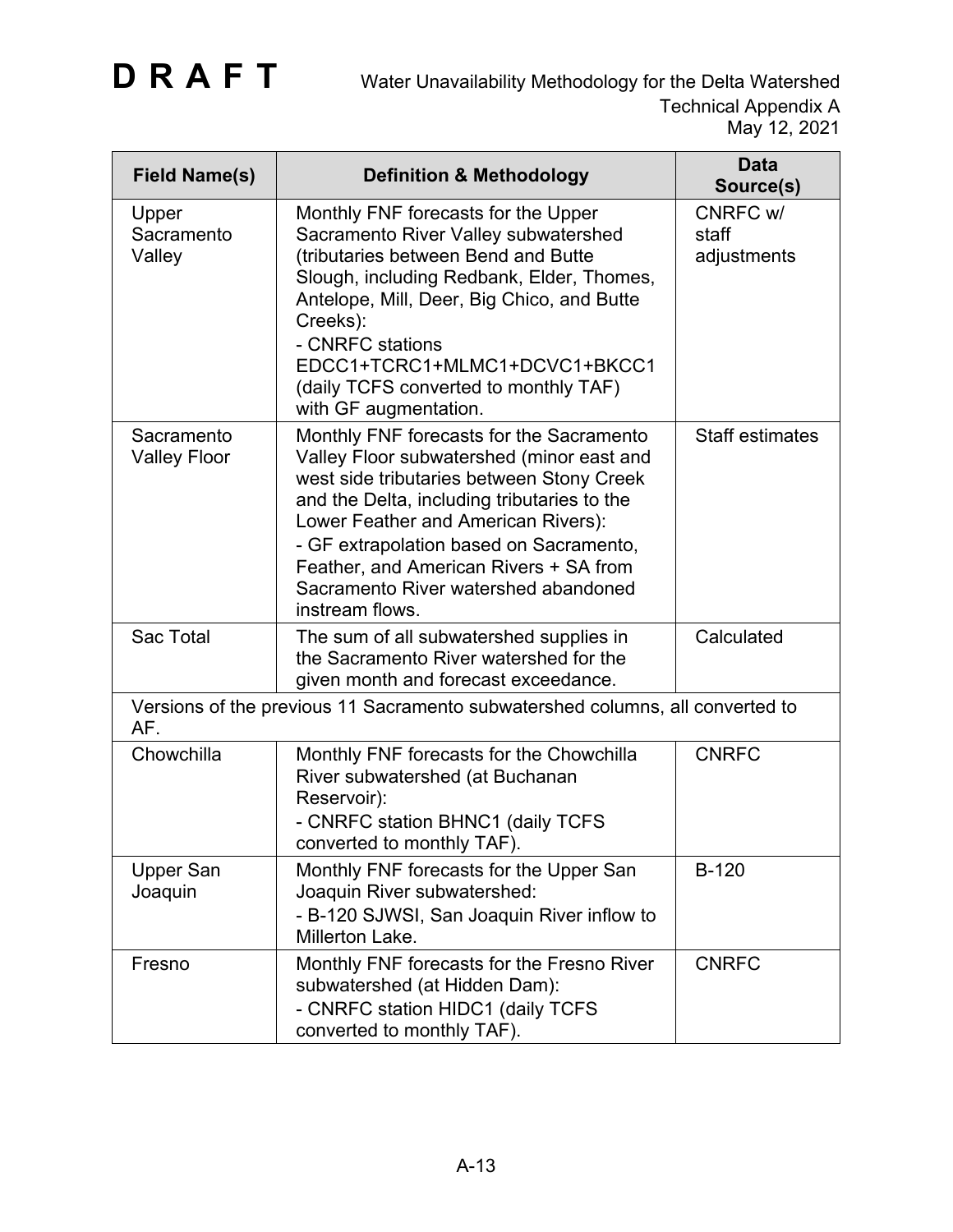| <b>Field Name(s)</b>               | <b>Definition &amp; Methodology</b>                                                                                                                                                                                                                                                                                                                                                                                                                       | <b>Data</b><br>Source(s)  |
|------------------------------------|-----------------------------------------------------------------------------------------------------------------------------------------------------------------------------------------------------------------------------------------------------------------------------------------------------------------------------------------------------------------------------------------------------------------------------------------------------------|---------------------------|
| Merced                             | Monthly FNF forecasts for the Merced<br>River subwatershed:<br>- B-120 SJWSI, Merced River below<br>Merced Falls.                                                                                                                                                                                                                                                                                                                                         | <b>B-120</b>              |
| Tuolumne                           | Monthly FNF forecasts for the Tuolumne<br>River subwatershed:<br>- B-120 SJWSI, Tuolumne River below La<br>Grange Reservoir.                                                                                                                                                                                                                                                                                                                              | <b>B-120</b>              |
| <b>Stanislaus</b>                  | Monthly FNF forecasts for the Stanislaus<br>River subwatershed:<br>- B-120 SJWSI, Stanislaus River below<br>Goodwin Reservoir.                                                                                                                                                                                                                                                                                                                            | $B-120$                   |
| Calaveras                          | Monthly FNF forecasts for the Calaveras<br>River subwatershed (New Hogan<br>Reservoir):<br>- CNRFC station NHGC1 (daily TCFS<br>converted to monthly TAF).                                                                                                                                                                                                                                                                                                | <b>CNRFC</b>              |
| Mokelumne                          | Monthly FNF forecasts for the Mokelumne<br>River subwatershed (near Mokelumne Hill):<br>- CNRFC station MHBC1 (daily TCFS<br>converted to monthly TAF).                                                                                                                                                                                                                                                                                                   | <b>CNRFC</b>              |
| Cosumnes                           | Monthly FNF forecasts for the Cosumnes<br>River subwatershed (at Michigan Bar):<br>- CNRFC station MHBC1 (daily TCFS<br>converted to monthly TAF).                                                                                                                                                                                                                                                                                                        | <b>CNRFC</b>              |
| San Joaquin<br><b>Valley Floor</b> | Monthly FNF forecasts for the San Joaquin<br>River Valley Floor subwatershed (including<br>minor east and west side tributaries<br>between the Chowchilla and American<br>Rivers):<br>- CNRFC stations<br>MPAC1+OWCC1+MEEC1 (daily TCFS<br>converted to monthly TAF) + GF<br>extrapolation based on Mokelumne,<br>Cosumnes, San Joaquin, Merced,<br>Tuolumne, and Stanislaus Rivers + SA<br>from San Joaquin River watershed<br>abandoned instream flows. | CNRFC, staff<br>estimates |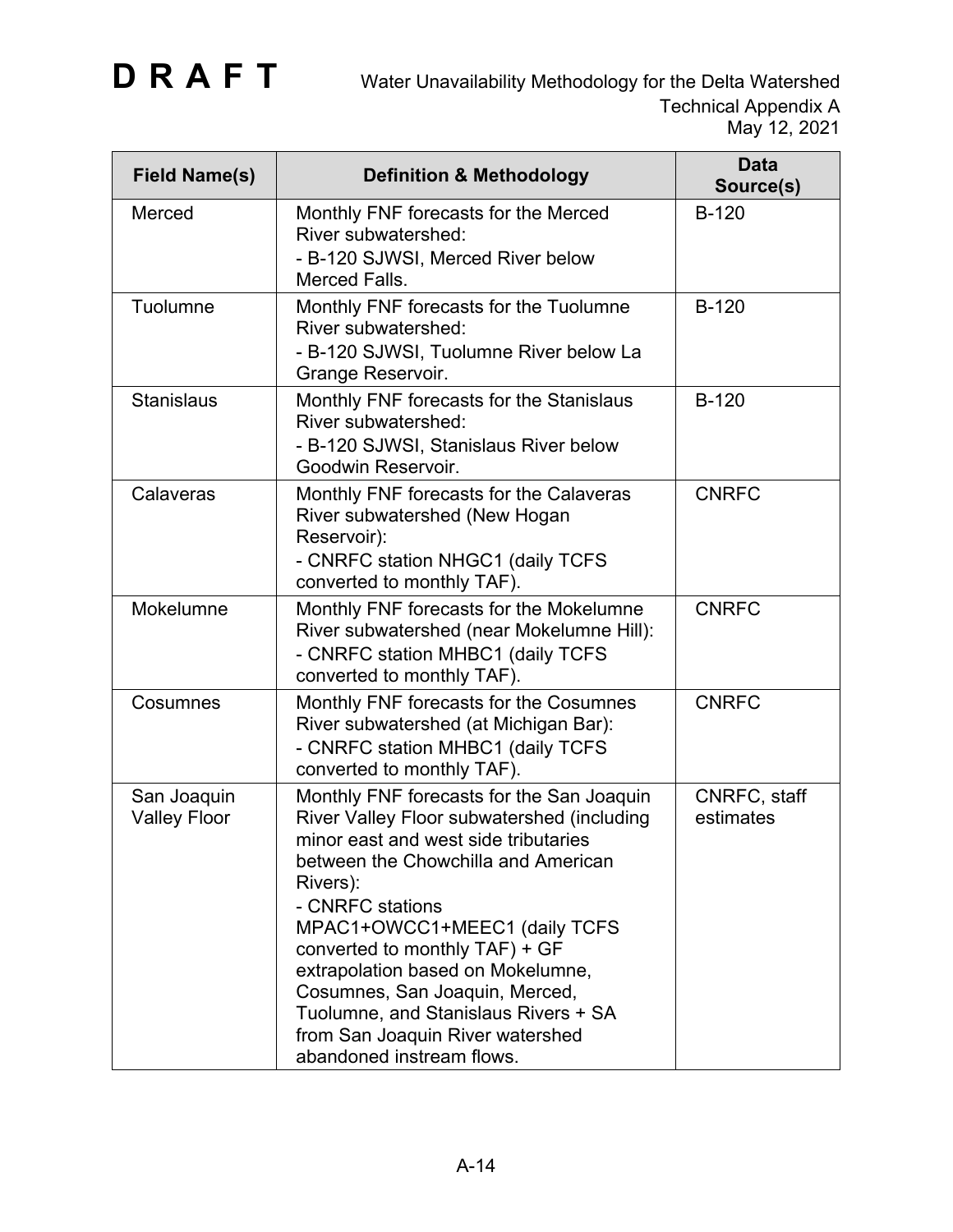| <b>Field Name(s)</b>                       | <b>Definition &amp; Methodology</b>                                                                                                                                                                                                                                                              | <b>Data</b><br>Source(s) |
|--------------------------------------------|--------------------------------------------------------------------------------------------------------------------------------------------------------------------------------------------------------------------------------------------------------------------------------------------------|--------------------------|
| <b>SJ Total</b>                            | The sum of all subwatershed supplies in<br>the San Joaquin River watershed for the<br>given month and forecast exceedance.                                                                                                                                                                       | Calculated               |
| AF.                                        | Versions of the previous 11 San Joaquin subwatershed columns, all converted to                                                                                                                                                                                                                   |                          |
| % Sacramento                               | The percent of total Delta supply for the<br>given month and forecast exceedance<br>which came from the Sacramento River<br>watershed.                                                                                                                                                           | Calculated               |
| % San<br>Joaquin                           | The percent of total Delta supply for the<br>given month and forecast exceedance<br>which came from the San Joaquin River<br>watershed.                                                                                                                                                          | Calculated               |
| Stony                                      | Original monthly FNF forecasts (pre-GF<br>augmentation) for the Stony Creek<br>subwatershed (at Black Butte Reservoir):<br>- CNRFC station EPRC1 (daily TCFS<br>converted to monthly TAF).                                                                                                       | <b>CNRFC</b>             |
| Sacramento<br><b>Minor Streams</b><br>West | Original monthly FNF forecasts (pre- GF<br>augmentation) for two west side streams in<br>the Upper Sacramento River Valley<br>subwatershed (Elder and Thomes Creeks):<br>- CNRFC stations EDCC1+TCRC1 (daily<br>TCFS converted to monthly TAF).                                                  | <b>CNRFC</b>             |
| Sacramento<br><b>Minor Streams</b><br>East | Original monthly FNF forecasts (pre- GF<br>augmentation) for three east side streams<br>in the Upper Sacramento River Valley<br>subwatershed (Mill, Deer, and Butte<br>Creeks):<br>- CNRFC stations<br>MLMC1+DCVC1+BKCC1 (daily TCFS<br>converted to monthly TAF).                               | <b>CNRFC</b>             |
| San Joaquin<br><b>Valley Floor</b>         | Original daily FNF data (before being<br>added to other GF extrapolated datasets)<br>for three east side streams in the San<br>Joaquin River Valley Floor subwatershed<br>(Mariposa, Owens, and Bear Creeks):<br>- CNRFC stations<br>MPAC1+OWCC1+MEEC1 (daily TCFS<br>converted to monthly TAF). | <b>CNRFC</b>             |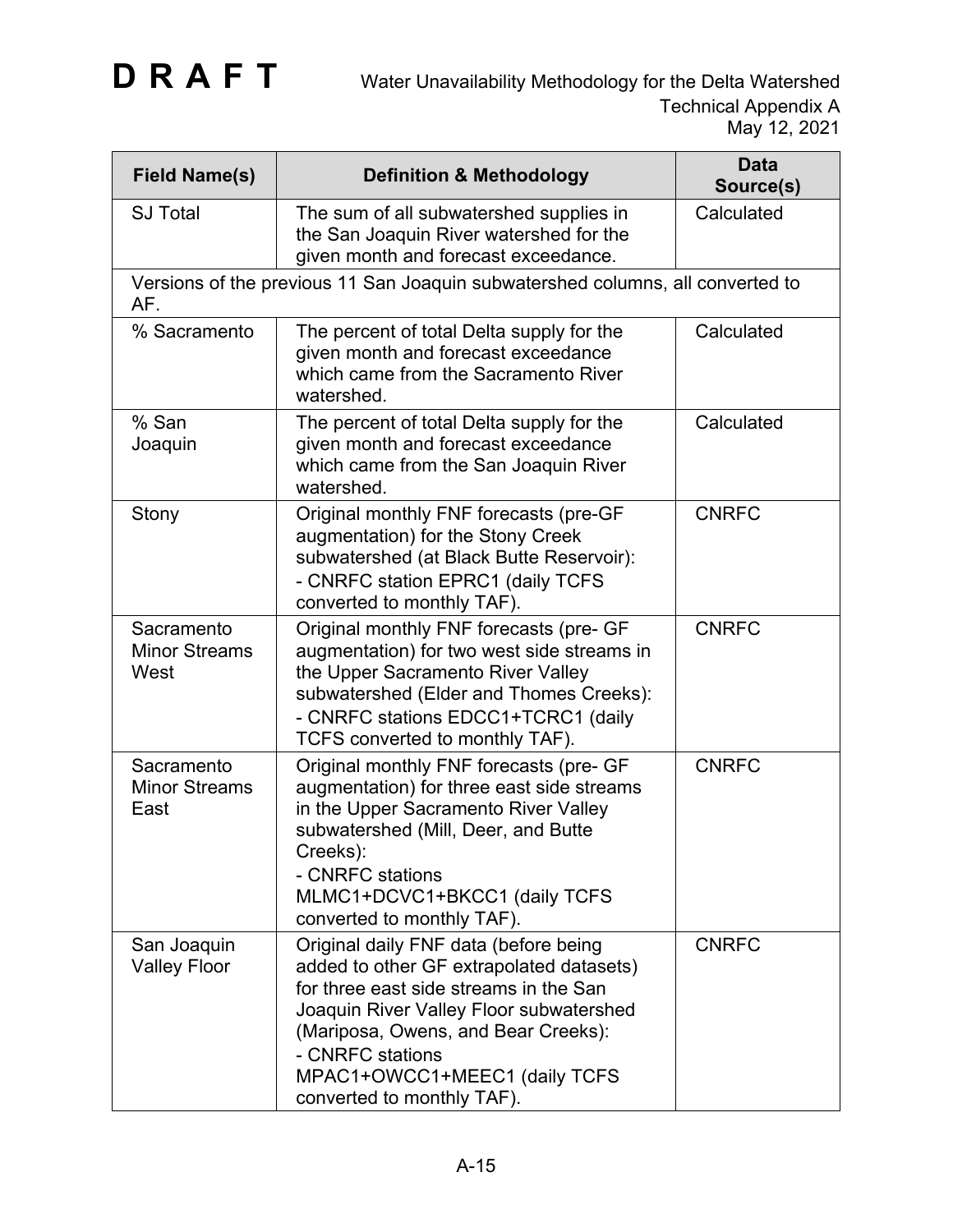## **Supply Daily Monitoring**

This tab contains daily cumulative supply data (full natural flow, FNF) for a single month, which can be compared to the monthly water supply forecasts described in the previous section for the purpose of selecting the most appropriate supply forecast to use when issuing notices of water unavailability. There are inherent uncertainties in the forecasting of water supply, and daily water supplies may vary depending on changing conditions (e.g., precipitation, temperatures, or snowpack). Since supply forecasts are only updated at the beginning of each month, this daily cumulative data monitoring will help provide an indication of which forecast is likely to be the most accurate predictor of actual conditions as the month continues. If the daily cumulative FNF exceeds a given forecast only part-way through the month, the next highest forecast may be used to adjust the timing or scope of notices of water unavailability.

This tab is grouped vertically into three tables, separated by black rows:

- 1. The top table shows monthly forecasted FNF values for each subwatershed by exceedance, all in acre-feet (referencing the Supply Forecast tab). The cells in this table have conditional formatting to highlight red if the cumulative daily supply for that subwatershed (middle table) has exceeded the given monthly forecast.
- 2. The middle table shows the calculated total cumulative daily FNF for each subwatershed, all converted to acre-feet (AF).
- 3. The bottom table contains the daily FNF supply values, which must be updated regularly from the data sources linked in the middle table (NOTE: any negative reported values should be changed to zero). These values are in the default units of each source: AF, thousand acre-feet (TAF), or cubic feet per second (CFS).

Unless otherwise noted, the below table defines fields from the bottom table in the spreadsheet. Values in the top table reference the previous Supply Forecast tab, while values in the middle table are computed from data in the bottom table.

| <b>Field Name(s)</b> | <b>Definition &amp; Methodology</b>                                                                                                      | <b>Data</b><br>Source(s) |
|----------------------|------------------------------------------------------------------------------------------------------------------------------------------|--------------------------|
| Category             | The exceedance probability of the given<br>forecasted supply value (top table only).                                                     |                          |
| Date                 | Days of the calendar year month over<br>which water supply is being tracked. This<br>tab can only track one month's supply at a<br>time. |                          |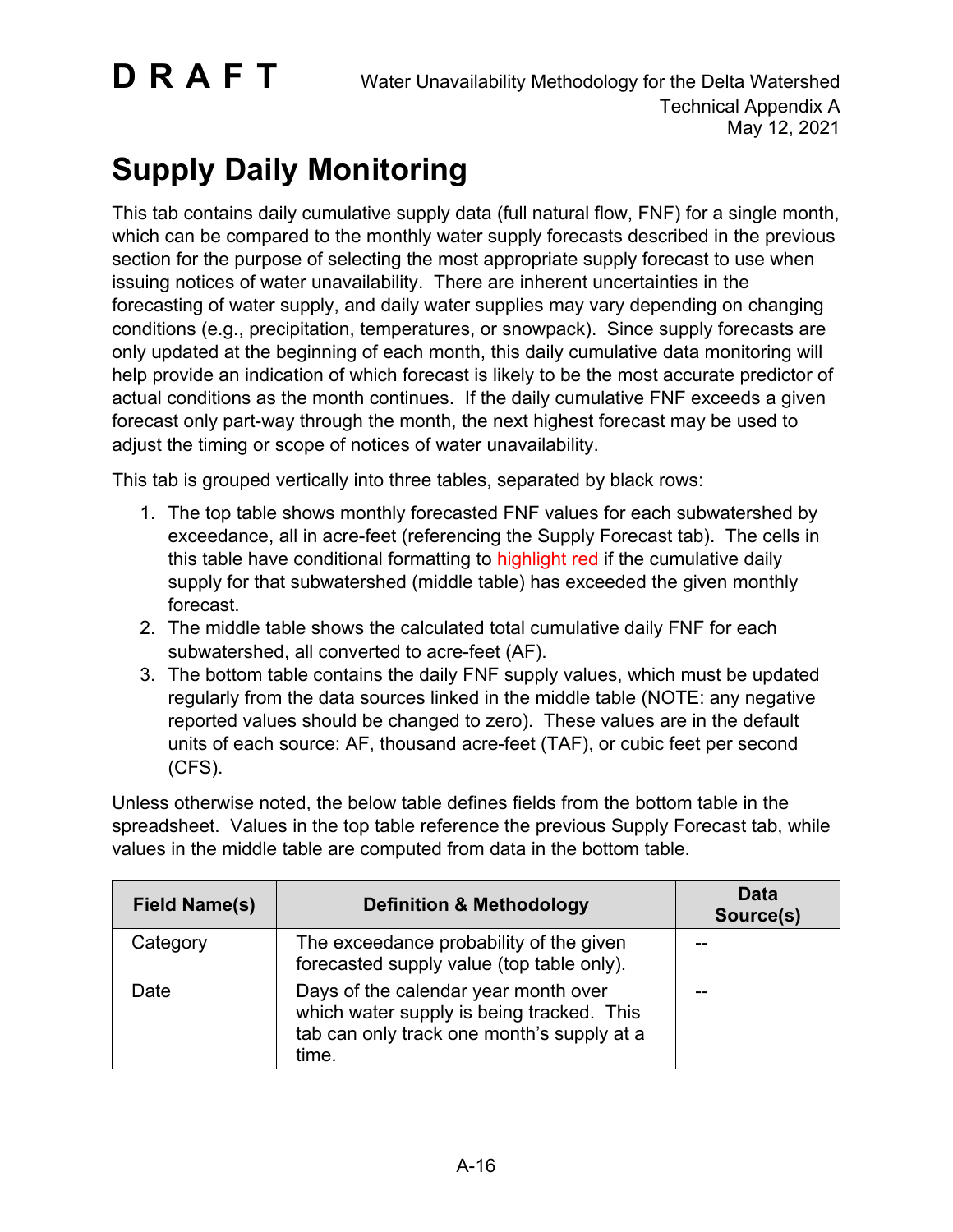| <b>Field Name(s)</b>          | <b>Definition &amp; Methodology</b>                                                                                                                                                                                                                                                                                                     | <b>Data</b><br>Source(s)         |
|-------------------------------|-----------------------------------------------------------------------------------------------------------------------------------------------------------------------------------------------------------------------------------------------------------------------------------------------------------------------------------------|----------------------------------|
| Sacramento<br><b>Bend</b>     | Daily FNF data for the Sacramento River at<br>Bend subwatershed:<br>- CDEC station BND, sensor 8                                                                                                                                                                                                                                        | <b>CDEC</b>                      |
| Stony                         | Daily FNF data for the Stony Creek<br>subwatershed (at Black Butte Reservoir):<br>- CNRFC station EPRC1 (original data to<br>right of the main table) with GF<br>augmentation.                                                                                                                                                          | CNRFC w/<br>staff<br>adjustments |
| Cache                         | Daily FNF data for the Cache Creek<br>subwatershed (above Rumsey):<br>- GF extrapolation based on Stony Creek<br>(with GF augmentation).                                                                                                                                                                                                | <b>Staff estimates</b>           |
| <b>Upper Feather</b>          | Daily FNF data for the Upper Feather River<br>subwatershed (at Oroville Dam):<br>- CDEC station ORO, sensor 8.                                                                                                                                                                                                                          | <b>CDEC</b>                      |
| Yuba                          | Daily FNF data for the Yuba River<br>subwatershed (near Smartville):<br>- CDEC station YRS, sensor 8.                                                                                                                                                                                                                                   | <b>CDEC</b>                      |
| <b>Bear</b>                   | Daily FNF data for the Bear River<br>subwatershed (near Wheatland):<br>- GF extrapolation based on Yuba River.                                                                                                                                                                                                                          | <b>Staff estimates</b>           |
| Upper<br>American             | Daily FNF data for the Upper American<br>River subwatershed (at Lake Natoma):<br>- CDEC station NAT, sensor 8.                                                                                                                                                                                                                          | <b>CDEC</b>                      |
| Putah                         | Daily FNF data for the Putah Creek<br>subwatershed (at Lake Berryessa):<br>- CNRFC station LBEC1.                                                                                                                                                                                                                                       | <b>CNRFC</b>                     |
| Upper<br>Sacramento<br>Valley | Daily FNF data for the Upper Sacramento<br>River Valley subwatershed (tributaries<br>between Bend and Butte Slough, including<br>Redbank, Elder, Thomes, Antelope, Mill,<br>Deer, Big Chico, and Butte Creeks):<br>- CNRFC stations<br>EDCC1+TCRC1+MLMC1+DCVC1+BKCC1<br>(original data to right of main table) with GF<br>augmentation. | CNRFC w/<br>staff<br>adjustments |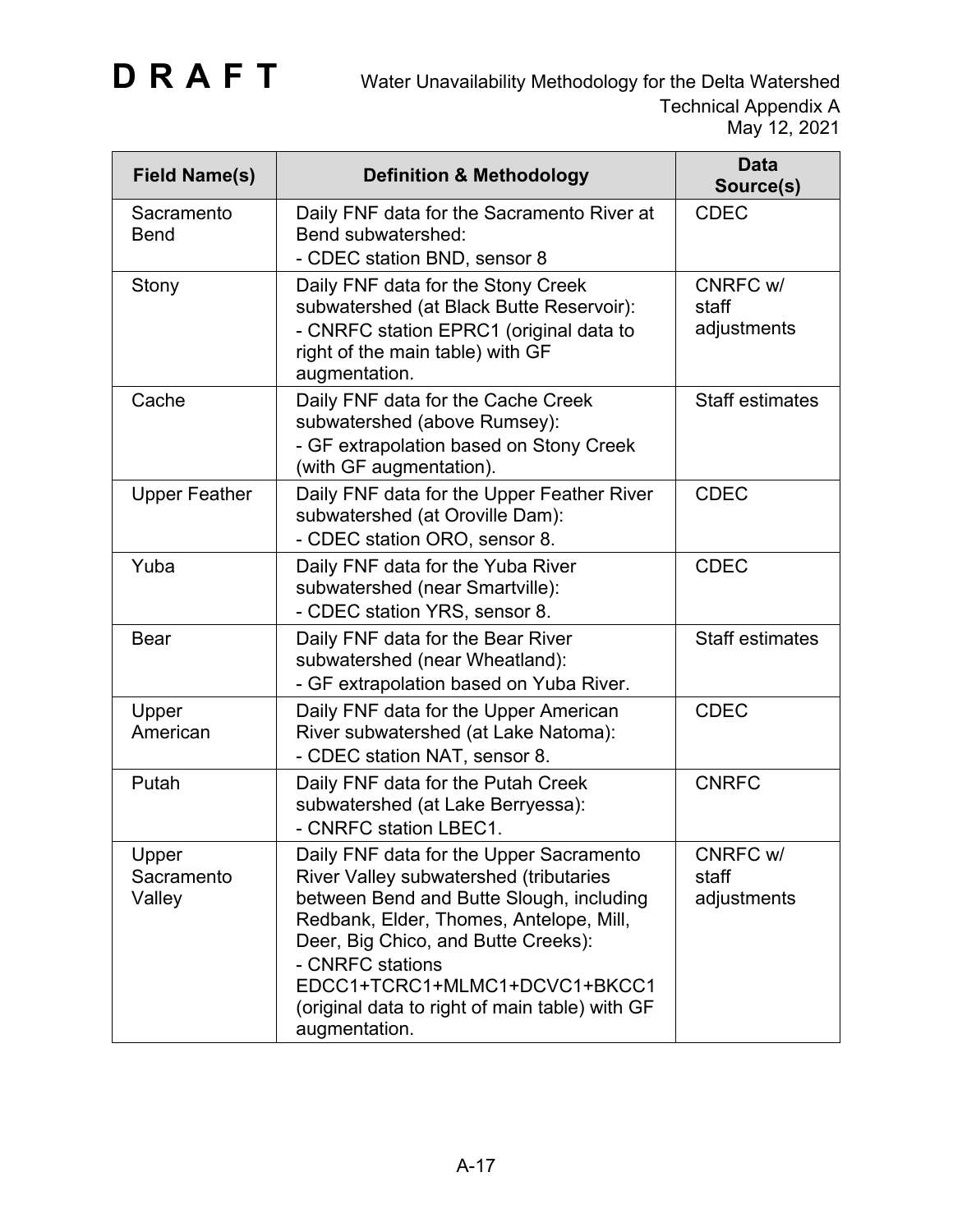| <b>Field Name(s)</b>              | <b>Definition &amp; Methodology</b>                                                                                                                                                                                                                                                                           | <b>Data</b><br>Source(s) |
|-----------------------------------|---------------------------------------------------------------------------------------------------------------------------------------------------------------------------------------------------------------------------------------------------------------------------------------------------------------|--------------------------|
| Sacramento<br><b>Valley Floor</b> | Daily FNF for the Sacramento Valley Floor<br>subwatershed (minor east and west side<br>tributaries between Stony Creek and the<br>Delta, including tributaries to the Lower<br>Feather and American Rivers):<br>- GF extrapolation based on Sacramento,<br>Feather, and American Rivers, WY 2015-<br>Present. | <b>Staff estimates</b>   |
| <b>Sac Total</b>                  | The sum of all subwatershed supplies in<br>the Sacramento River watershed for the<br>given day (all converted to AF).                                                                                                                                                                                         | Calculated               |
| Chowchilla                        | Daily FNF data for the Chowchilla River<br>subwatershed (at Buchanan Reservoir):<br>- CNRFC station BHNC1.                                                                                                                                                                                                    | <b>CNRFC</b>             |
| <b>Upper San</b><br>Joaquin       | Daily FNF data for the Upper San Joaquin<br>River subwatershed (at Friant Dam):<br>- CDEC station SJF, sensor 8.                                                                                                                                                                                              | <b>CDEC</b>              |
| Fresno                            | Daily FNF for the Fresno River<br>subwatershed (at Hidden Dam):<br>- CNRFC station HIDC1.                                                                                                                                                                                                                     | <b>CNRFC</b>             |
| Merced                            | Daily FNF for the Merced River<br>subwatershed (at New Exchequer<br>Dam/Lake McClure):<br>- CDEC station EXC, sensor 8.                                                                                                                                                                                       | <b>CDEC</b>              |
| Tuolumne                          | Daily FNF data for the Tuolumne River<br>subwatershed (at La Grange Dam):<br>- CDEC station TLG, sensor 8.                                                                                                                                                                                                    | <b>CDEC</b>              |
| Stanislaus                        | Daily FNF data for the Stanislaus River<br>subwatershed (at Goodwin Dam):<br>- CDEC station GDW, sensor 8.                                                                                                                                                                                                    | <b>CDEC</b>              |
| Calaveras                         | Daily FNF data for the Calaveras River<br>subwatershed (at New Hogan Reservoir):<br>- CNRFC station NHGC1.                                                                                                                                                                                                    | <b>CDEC</b>              |
| Mokelumne                         | Daily FNF data for the Mokelumne River<br>subwatershed (near Mokelumne Hill):<br>- CDEC station MKM, sensor 8.                                                                                                                                                                                                | <b>CDEC</b>              |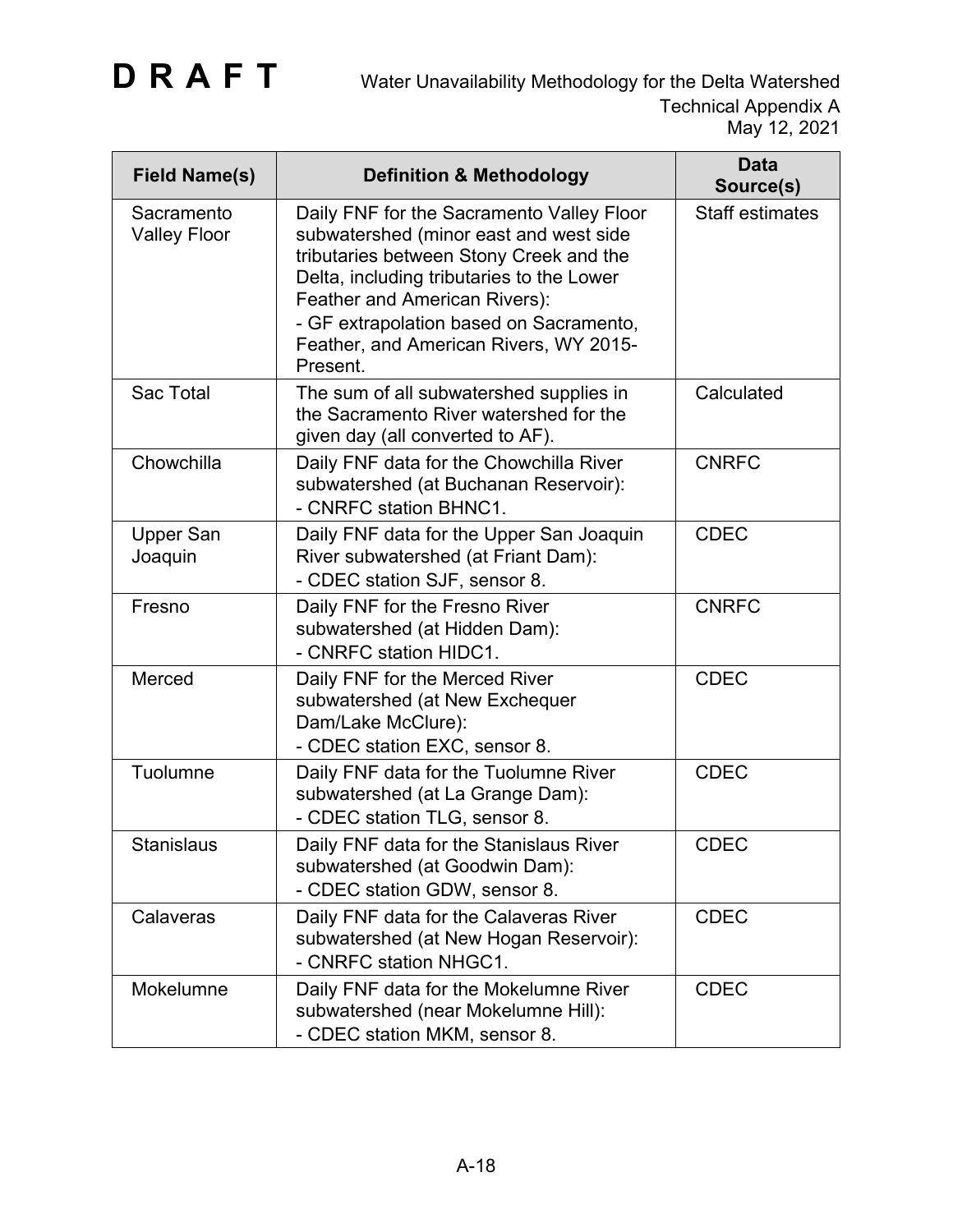| <b>Field Name(s)</b>                       | <b>Definition &amp; Methodology</b>                                                                                                                                                                                                                                                                                                                                                | <b>Data</b><br>Source(s)  |
|--------------------------------------------|------------------------------------------------------------------------------------------------------------------------------------------------------------------------------------------------------------------------------------------------------------------------------------------------------------------------------------------------------------------------------------|---------------------------|
| Cosumnes                                   | Daily FNF data for the Cosumnes River<br>subwatershed (at Michigan Bar):<br>- CDEC station MHB, sensor 8.                                                                                                                                                                                                                                                                          | <b>CDEC</b>               |
| San Joaquin<br><b>Valley Floor</b>         | Daily FNF data for the San Joaquin River<br>Valley Floor subwatershed (including minor<br>east and west side tributaries between the<br>Chowchilla and American Rivers):<br>- CNRFC stations<br>MPAC1+OWCC1+MEEC1 (original data to<br>right of main table) + GF extrapolation<br>based on Mokelumne, Cosumnes, San<br>Joaquin, Merced, Tuolumne, and<br><b>Stanislaus Rivers.</b> | CNRFC, staff<br>estimates |
| <b>SJ Total</b>                            | The sum of all subwatershed supplies in<br>the Sacramento River watershed for the<br>given day (all converted to AF).                                                                                                                                                                                                                                                              | Calculated                |
| <b>Total Supply</b>                        | The sum of all water supplies in the Delta<br>(Sacramento and San Joaquin River<br>watersheds) for the given day (all<br>converted to AF).                                                                                                                                                                                                                                         | Calculated                |
| % Sacramento                               | The percent of the given month's total<br>Delta supply which came from the<br>Sacramento River watershed.                                                                                                                                                                                                                                                                          | Calculated                |
| % San<br>Joaquin                           | The percent of the given month's total<br>Delta supply which came from the San<br>Joaquin River watershed.                                                                                                                                                                                                                                                                         | Calculated                |
| Stony                                      | Original daily FNF data (pre-adjustment) for<br>the Stony Creek subwatershed (at Black<br>Butte Reservoir):<br>- CNRFC station EPRC1.                                                                                                                                                                                                                                              | <b>CNRFC</b>              |
| Sacramento<br><b>Minor Streams</b><br>West | Original daily FNF data (pre-GF<br>augmentation) for two west side streams in<br>the Upper Sacramento River Valley<br>subwatershed (Elder and Thomes Creeks):<br>- CNRFC stations EDCC1 and TCRC1.                                                                                                                                                                                 | <b>CNRFC</b>              |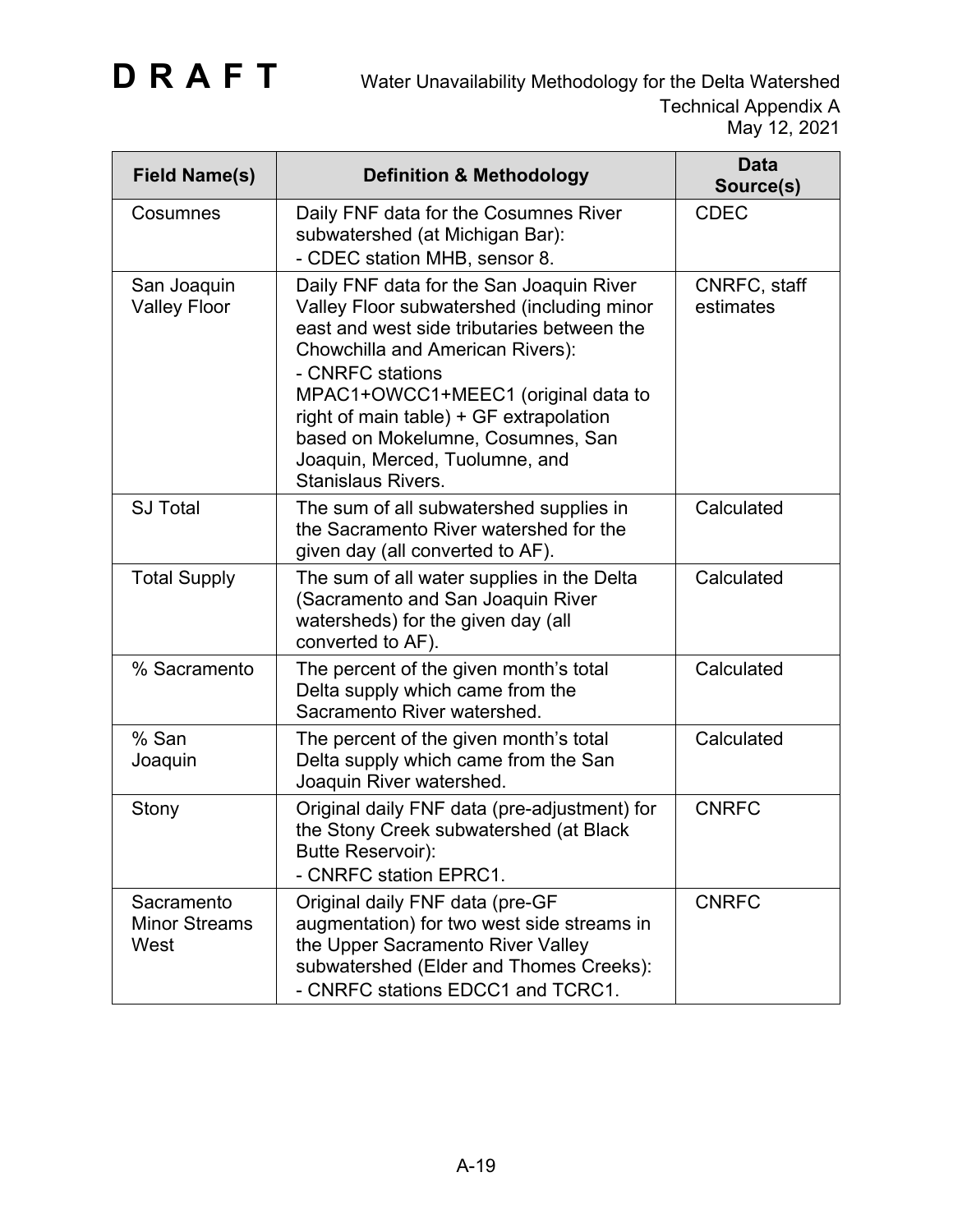| Field Name(s)                              | <b>Definition &amp; Methodology</b>                                                                                                                                                                                                                           | Data<br>Source(s) |
|--------------------------------------------|---------------------------------------------------------------------------------------------------------------------------------------------------------------------------------------------------------------------------------------------------------------|-------------------|
| Sacramento<br><b>Minor Streams</b><br>East | Original daily FNF data (pre-GF<br>augmentation) for three east side streams<br>in the Upper Sacramento River Valley<br>subwatershed (Mill, Deer, and Butte<br>Creeks):<br>- CNRFC stations MLMC1, DCVC1, and<br>BKCC1.                                       | <b>CNRFC</b>      |
| San Joaquin<br><b>Valley Floor</b>         | Original daily FNF data (before being<br>added to other GF extrapolated datasets)<br>for three east side streams in the San<br>Joaquin River Valley Floor subwatershed<br>(Mariposa, Owens, and Bear Creeks):<br>- CNRFC stations MPAC1, OWCC1, and<br>MEEC1. | <b>CNRFC</b>      |

### **Demand**

This tab contains monthly water diversion (demand) data for active, consumptive water right records in the Delta watershed. This data originated from the State Water Board's Electronic Water Rights Information Management System (eWRIMS) database, and Technical Appendix B provides detailed information regarding the process used to select these water right records. Approximately 11,700 water right records are included in the demand dataset. Within this tab, each row provides data on a single water right record and quantifies its total water diversions (demands) for each month during 2018 and 2019 after select quality control procedures. The diversions (demands) are further adjusted in the Demand Separated tab, which will be discussed later in this report, to account for water rights with diversion locations across multiple subwatersheds, return flows, etc. More information about the selection of these water right records and the quality control process conducted to review and correct the demand dataset as necessary is provided in section 2.2 of the main report and in Technical Appendix B.

| <b>Field Name(s)</b> | <b>Definition &amp; Methodology</b>                                                                                                                | Data<br>Source(s)  |
|----------------------|----------------------------------------------------------------------------------------------------------------------------------------------------|--------------------|
| Application ID       | Water Right Application ID Number: each<br>water right record on file with the State<br>Water Board is assigned a unique<br>Application ID Number. | eWRIMS<br>database |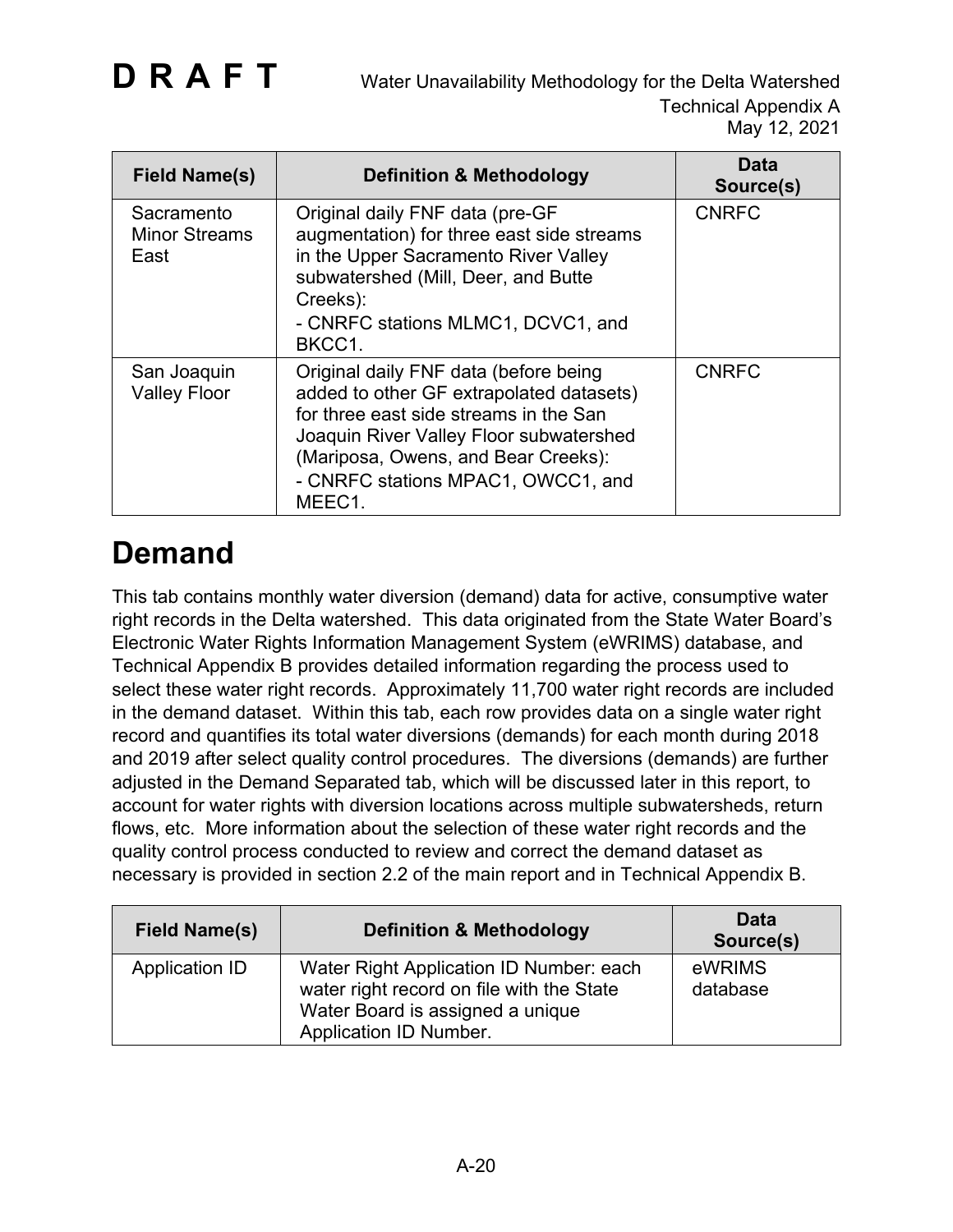| <b>Field Name(s)</b>       | <b>Definition &amp; Methodology</b>                                                                                                                                                                                                                                                                                                                                                                                                                                                                                 | <b>Data</b><br>Source(s) |
|----------------------------|---------------------------------------------------------------------------------------------------------------------------------------------------------------------------------------------------------------------------------------------------------------------------------------------------------------------------------------------------------------------------------------------------------------------------------------------------------------------------------------------------------------------|--------------------------|
| <b>Water Right</b><br>Type | Water right record type:<br>- Appropriative: A post-1914 appropriative<br>water right pursuant to a permit or license<br>from the Board.<br>- Statement of Div (Diversion) and Use: A<br>riparian or pre-1914 appropriative claim.                                                                                                                                                                                                                                                                                  | eWRIMS<br>database       |
| <b>HUC4 Name</b>           | The Hydrologic Unit Code (HUC) level 4<br>subregion within which a water right<br>record's point of diversion (POD) is<br>located, as defined using the U.S.<br>Geological Survey (USGS) Watershed<br>Boundary Dataset (WBD). The HUC 4<br>watersheds located within the Delta<br>watershed are the Sacramento River<br>watershed and the San Joaquin River<br>watershed. (NOTE: Some rights divert<br>from multiple watersheds, so these values<br>are modified and expanded upon in the<br>Demand Separated tab.) | <b>USGS WBD</b>          |
| In Legal Delta?            | Indicates whether a water right record<br>contains a POD that is located within the<br>Sacramento-San Joaquin Legal Delta, as<br>defined by the 1959 Delta Protection Act.<br>(NOTE: Some right records contain PODs<br>both outside of and within the Legal Delta.<br>These are further examined in the<br>Demand Separated tab.)                                                                                                                                                                                  | eWRIMS<br>database       |
| Latitude,<br>Longitude     | Coordinates (latitude and longitude) of the<br>water right record's POD (NOTE: Some<br>water right records have multiple PODs;<br>these are coordinates of only the first<br>numbered POD in eWRIMS.)                                                                                                                                                                                                                                                                                                               | eWRIMS<br>database       |
| <b>Primary Owner</b>       | Name of the primary owner of the water<br>right record.                                                                                                                                                                                                                                                                                                                                                                                                                                                             | eWRIMS<br>database       |
| <b>Face Value</b><br>(AFA) | The maximum annual amount of water<br>authorized for diversion under an<br>appropriative water right. Riparian and<br>pre-1914 appropriative claims do not have<br>an assigned face value. The face value<br>for these records is listed as zero for the<br>purposes of this analysis.                                                                                                                                                                                                                              | eWRIMS<br>database       |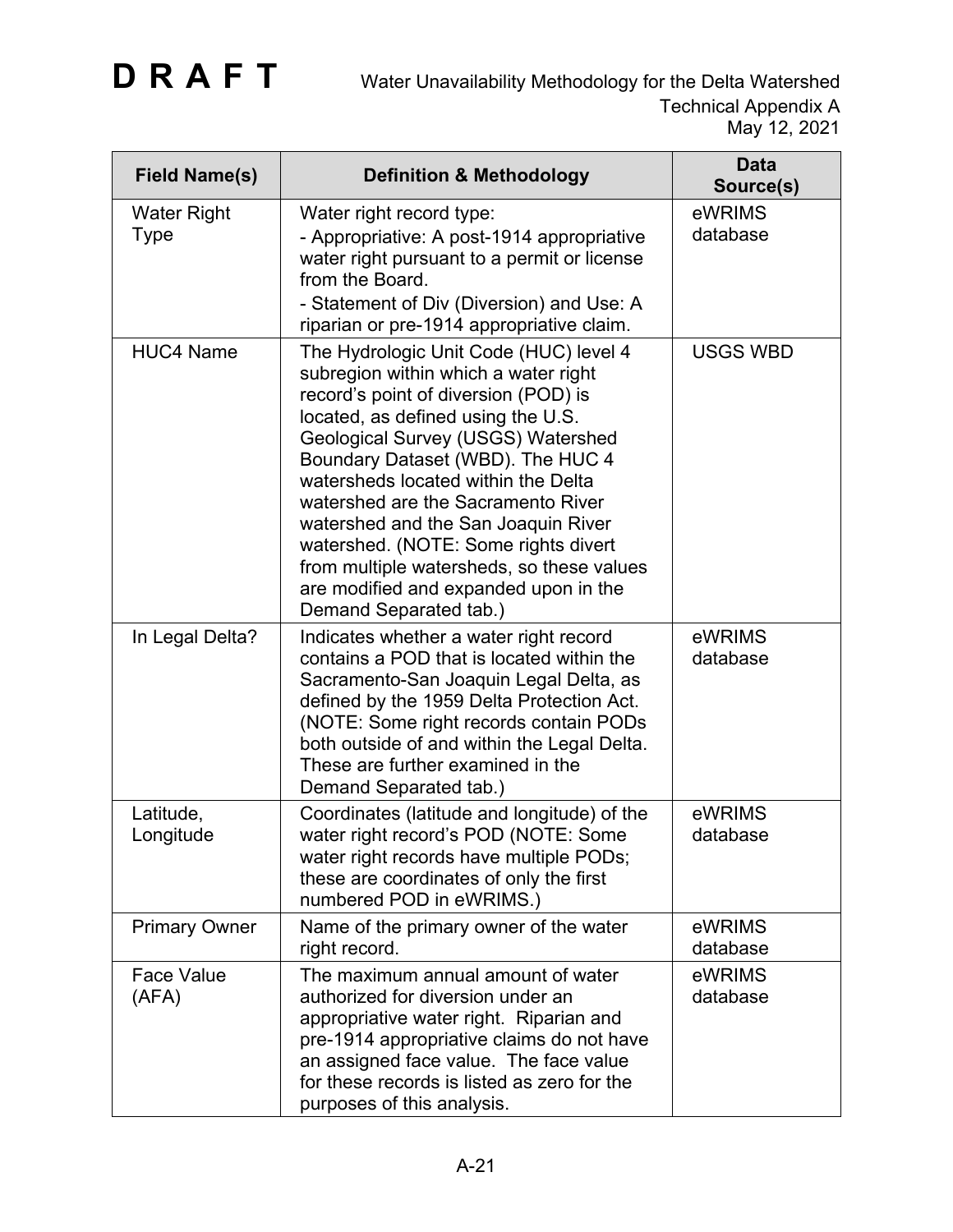| <b>Field Name(s)</b>        | <b>Definition &amp; Methodology</b>                                                                                                                                                                                                                                                                                                                                                                                                                                                                                                                                                                                                                                                                                                                                                                              | <b>Data</b><br>Source(s)               |
|-----------------------------|------------------------------------------------------------------------------------------------------------------------------------------------------------------------------------------------------------------------------------------------------------------------------------------------------------------------------------------------------------------------------------------------------------------------------------------------------------------------------------------------------------------------------------------------------------------------------------------------------------------------------------------------------------------------------------------------------------------------------------------------------------------------------------------------------------------|----------------------------------------|
| <b>HUC8 Name</b>            | The name of the HUC level 8 watershed<br>within which the right record's POD is<br>located, as defined using the USGS WBD.<br>(NOTE: Some water right records include<br>PODs located in multiple HUC8<br>watersheds, so these values are modified<br>and expanded upon in the Demand<br>Separated tab.)                                                                                                                                                                                                                                                                                                                                                                                                                                                                                                         | eWRIMS<br>database,<br><b>USGS WBD</b> |
| <b>Statement</b><br>Demand? | Yes/No field that identifies whether the<br>Application ID is associated with a<br>Statement of Diversion and Use. Water<br>demand associated with these claims is<br>referred to as "Statement Demand."                                                                                                                                                                                                                                                                                                                                                                                                                                                                                                                                                                                                         | Staff-<br>determined                   |
| <b>Priority Date</b>        | The priority date of post-1914 water right<br>records:<br>- Appropriative: Priority date was<br>determined based on the Application<br><b>Acceptance Date and Application</b><br>Received Date fields within the eWRIMS<br>database. If an Application Acceptance<br>Date and Application Received Date were<br>both available for a particular water right<br>record, the Priority Date was assigned as<br>the earlier of the two dates.<br>- Statements of Diversion and Use:<br>Specific priority dates are not currently<br>assigned to Statements of Diversion and<br>Use included in the demand dataset,<br>therefore, all were marked as "Statement."<br>All Statements of Diversion and Use were<br>considered to have priority dates that are<br>senior to all post-1914 appropriative water<br>rights. | eWRIMS<br>database                     |
| <b>Beneficial</b><br>Use(s) | Concatenated list of the beneficial use(s)<br>of water associated with the water right<br>record, as defined by Water Code §§ 660-<br>669.                                                                                                                                                                                                                                                                                                                                                                                                                                                                                                                                                                                                                                                                       | eWRIMS<br>database                     |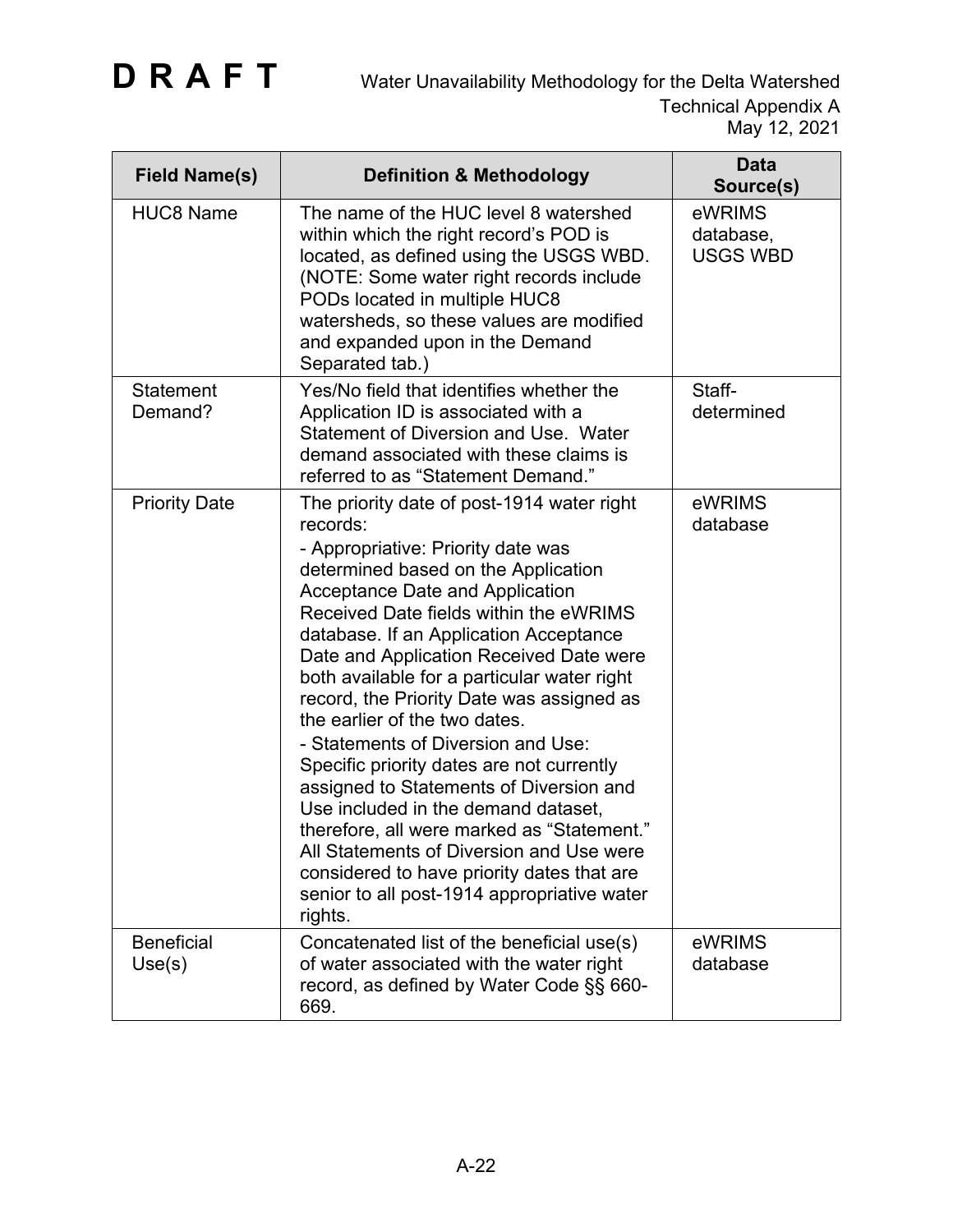| <b>Field Name(s)</b>             | <b>Definition &amp; Methodology</b>                                                                                                                                                                                                                                                                                                                                     | <b>Data</b><br>Source(s)                                         |
|----------------------------------|-------------------------------------------------------------------------------------------------------------------------------------------------------------------------------------------------------------------------------------------------------------------------------------------------------------------------------------------------------------------------|------------------------------------------------------------------|
| 2018 Annual<br><b>Diversion</b>  | The total reported diversion of the water<br>right record in calendar year 2018. This<br>value includes direct diversion and<br>diversion to storage, and is based on user-<br>submitted information in annual reports.<br>Values for select water right records were<br>manually reviewed by staff and corrected<br>as necessary.                                      | eWRIMS<br>database, with<br>staff<br>adjustments as<br>necessary |
| Jan-Dec 2018<br><b>Diversion</b> | The total reported diversion of the water<br>right record in each month of calendar<br>year 2018. This value includes direct<br>diversion and diversion to storage and are<br>based on user-submitted information in<br>annual reports. Values for select water<br>right records were manually reviewed by<br>staff and corrected as necessary.                         | eWRIMS<br>database, with<br>staff<br>adjustments as<br>necessary |
| 2018 Review                      | Indicates whether and how the 2018<br>reported diversion was reviewed or<br>corrected by staff:<br>- Estimated: Staff reviewed and corrected<br>the user-reported diversion value.<br>- Reviewed not changed: Staff reviewed<br>the reported diversion value but did not<br>apply a correction.<br>- Not Reviewed: Staff did not manually<br>review this annual report. | Staff-<br>determined                                             |
| 2019 Annual<br><b>Diversion</b>  | The total reported diversion of the water<br>right record in calendar year 2019. This<br>value includes direct diversion and<br>diversion to storage and is based on user-<br>submitted information in annual reports.<br>Values for select water right records were<br>manually reviewed and corrected by staff<br>as necessary.                                       | eWRIMS<br>database with<br>staff<br>adjustments                  |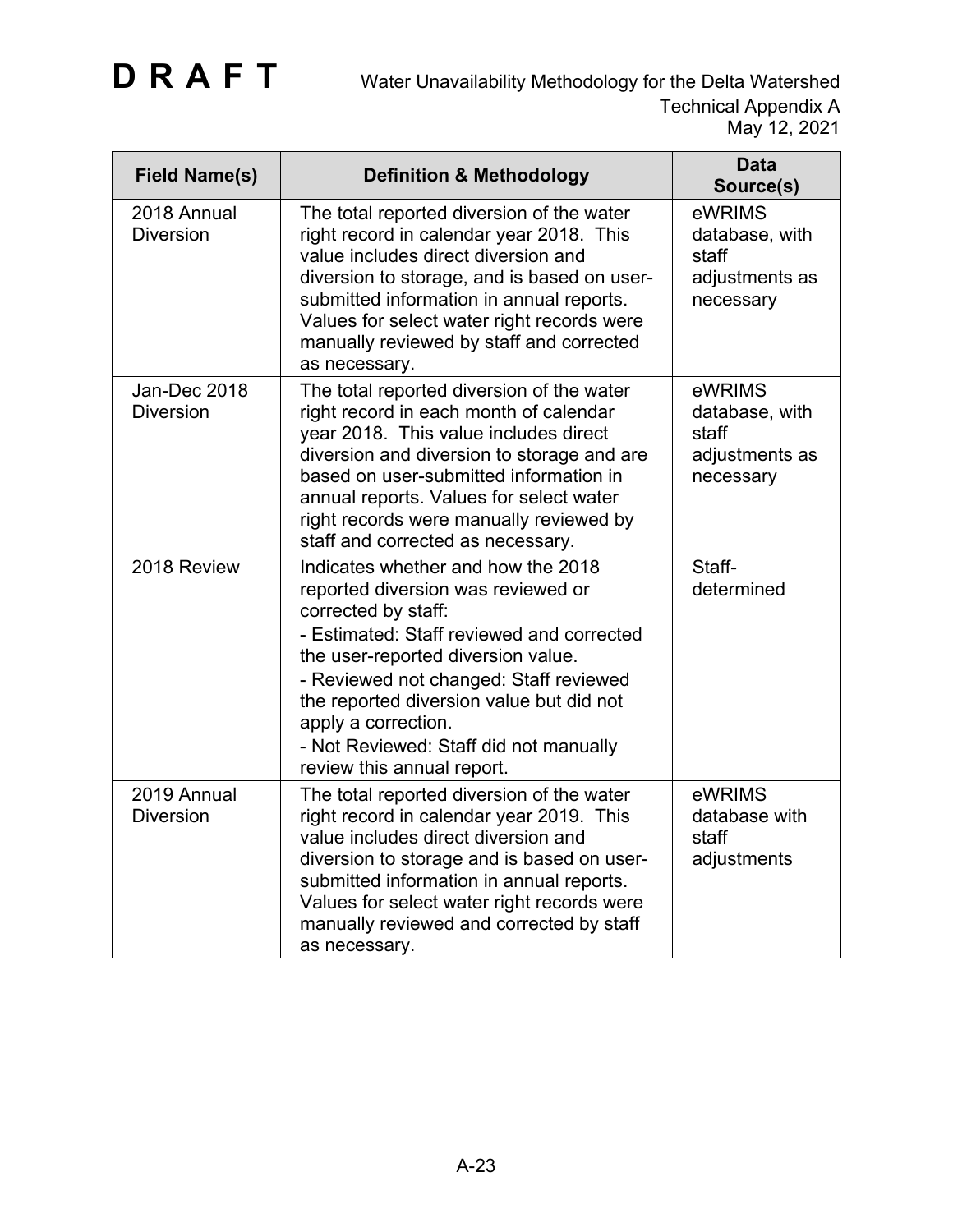| <b>Field Name(s)</b>             | <b>Definition &amp; Methodology</b>                                                                                                                                                                                                                                                                                                                                  | Data<br>Source(s)                               |
|----------------------------------|----------------------------------------------------------------------------------------------------------------------------------------------------------------------------------------------------------------------------------------------------------------------------------------------------------------------------------------------------------------------|-------------------------------------------------|
| Jan-Dec 2019<br><b>Diversion</b> | The total reported diversion of the water<br>right record in each month of calendar<br>year 2019. This value includes direct<br>diversion and diversion to storage and are<br>based on user-submitted information in<br>annual reports. Values for select water<br>right records were manually reviewed and<br>corrected by staff as necessary.                      | eWRIMS<br>database with<br>staff<br>adjustments |
| 2019 Review                      | Indicates whether and how the 2019<br>reported diversion was reviewed or<br>corrected by staff:<br>- Estimated: Staff reviewed and corrected<br>the user-reported diversion value.<br>- Reviewed not change: Staff reviewed the<br>reported diversion value but did not apply<br>a correction.<br>- Not Review: Staff did not manually<br>review this annual report. | Staff-<br>determined                            |

### **Demand Factors**

This tab contains monthly factors which are used to adjust demand data to account for return flows within each subwatershed on a monthly basis. The factors, which include return flows from both agricultural and municipal water uses, are estimated using CalSim 3 results published by DWR. Results from WY 2014 are used, as its hydrology most closely matches forecasts for the remainder of 2021. Demand factors are calculated for each month in the Sacramento and San Joaquin River watersheds as the percent of diversion which returned as flow within the same month (Factor = Total Diversions / Total Return Flows) from May through September.

All values in the Demand Factor table are given as multipliers (i.e., a demand factor of 0.6 means that the analysis will reduce demands within the given subwatershed in the given month by 40%). Demand values in the analysis are adjusted by multiplying monthly demand for a given water right by the monthly factor for the appropriate subwatershed where it diverts. The 2021 Methodology currently only applies demand factors to reduce demands within lower valley portions of the Delta watershed (the Upper Sacramento Valley, Sacramento Valley Floor, and San Joaquin Valley Floor subwatersheds) because return flows from diversions within headwater subwatersheds are not expected to be available within the same subwatershed (i.e., they return further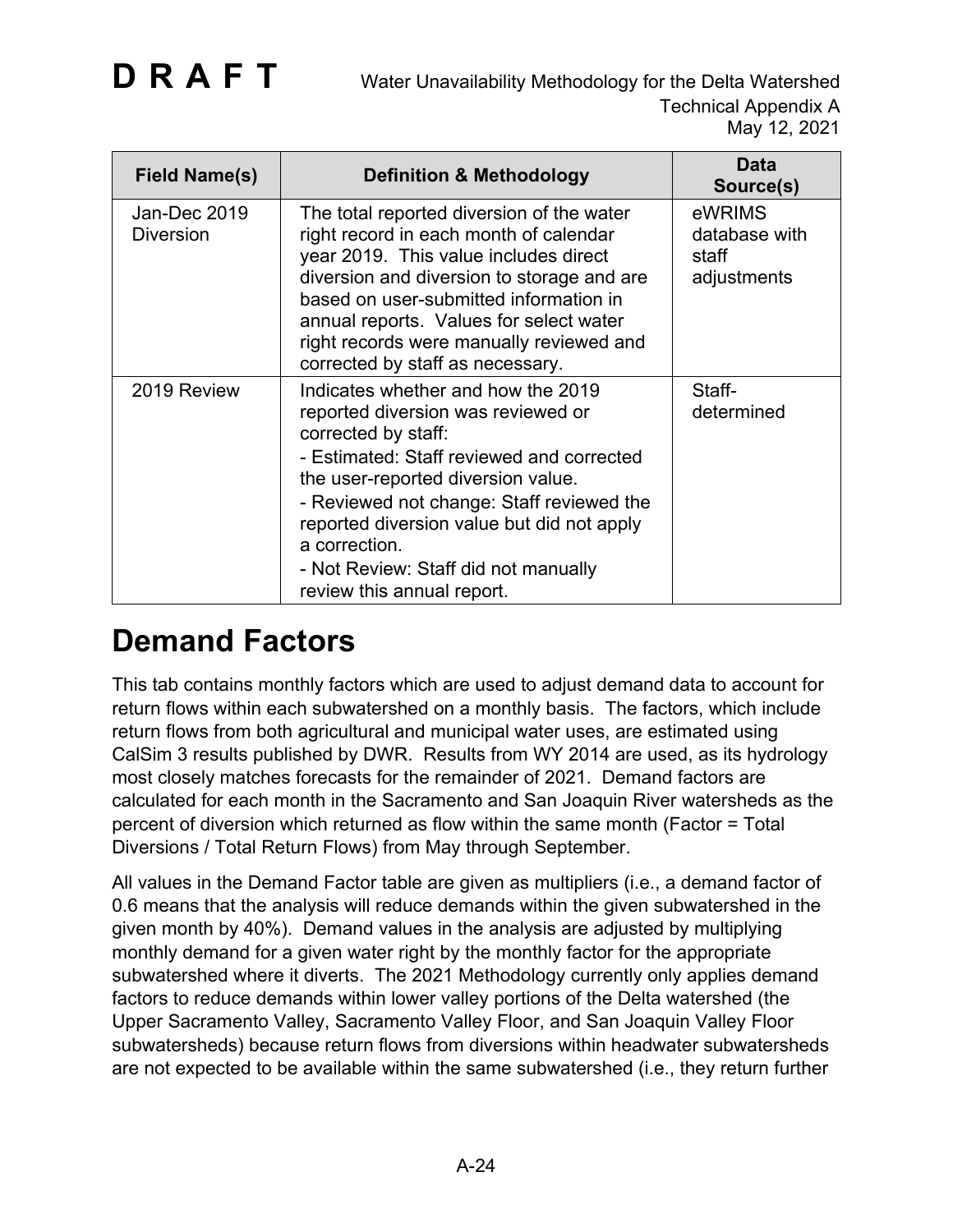downstream on the valley floor). Demand adjustments are done in the Demand Separated tab of the spreadsheet (see Demand Separated section).

### **Legal Delta**

This tab summarizes the percent of water supplies in the Delta watershed that originate from the Sacramento and San Joaquin River watersheds on a monthly basis ("supply ratios"), which are used to "prorate" demands for rights which divert within the Legal Delta. These demands are met proportionally from each watershed by month. For example, if the Sacramento River watershed constitutes 80% of the supply within the Delta watershed for a given month, 80% of Legal Delta demand is charged against Sacramento River watershed supply for that month and 20% is charged against San Joaquin River watershed supply.

This tab is grouped vertically into two tables, the Sacramento and San Joaquin watersheds, which are separated by a black row. Supply ratios for each watershed are calculated based on the supply forecast for the current water year. To account for the full range of potential future conditions, supply ratios are provided for six different forecasts percent exceedances (99%, 90%, 75%, 50%, 25%, and 10%). Past months' supply ratios are equal across all exceedances, sourced from the Past Supply Monthly tab of the spreadsheet, while future months' supply ratios are sourced from the Supply Forecast tab of the spreadsheet (see previous sections).

The 2021 Methodology currently prorates all Legal Delta demands based on the 90% exceedance monthly supply ratios. This tab includes calculated monthly demand summaries for all water rights within each watershed and total prorated demands in the Legal Delta. These summaries are grouped for Statements (riparian and/or pre-1914 claims) and Post-1914 Appropriative rights, which are further broken down by priority decade. The method of using 90% exceedance forecast to prorate demands in the Legal Delta is also applied at a finer scale – to individual water rights with diversion locations within the Legal Delta boundary. This application is shown in the Demand Separated tab of the spreadsheet (see next section), where individual water rights are listed.

### **Demand Separated**

This tab contains monthly demand data for water rights in the Delta watershed, which are modified from the Demand tab (see previous section) to account for return flows, proration of Legal Delta demands between watersheds, and water rights with points of diversion (PODs) in multiple subwatersheds. This demand separation is necessary because annual water right reports, and thus the data in the Demand tab of the spreadsheet, are provided for each water right rather than each POD. While the data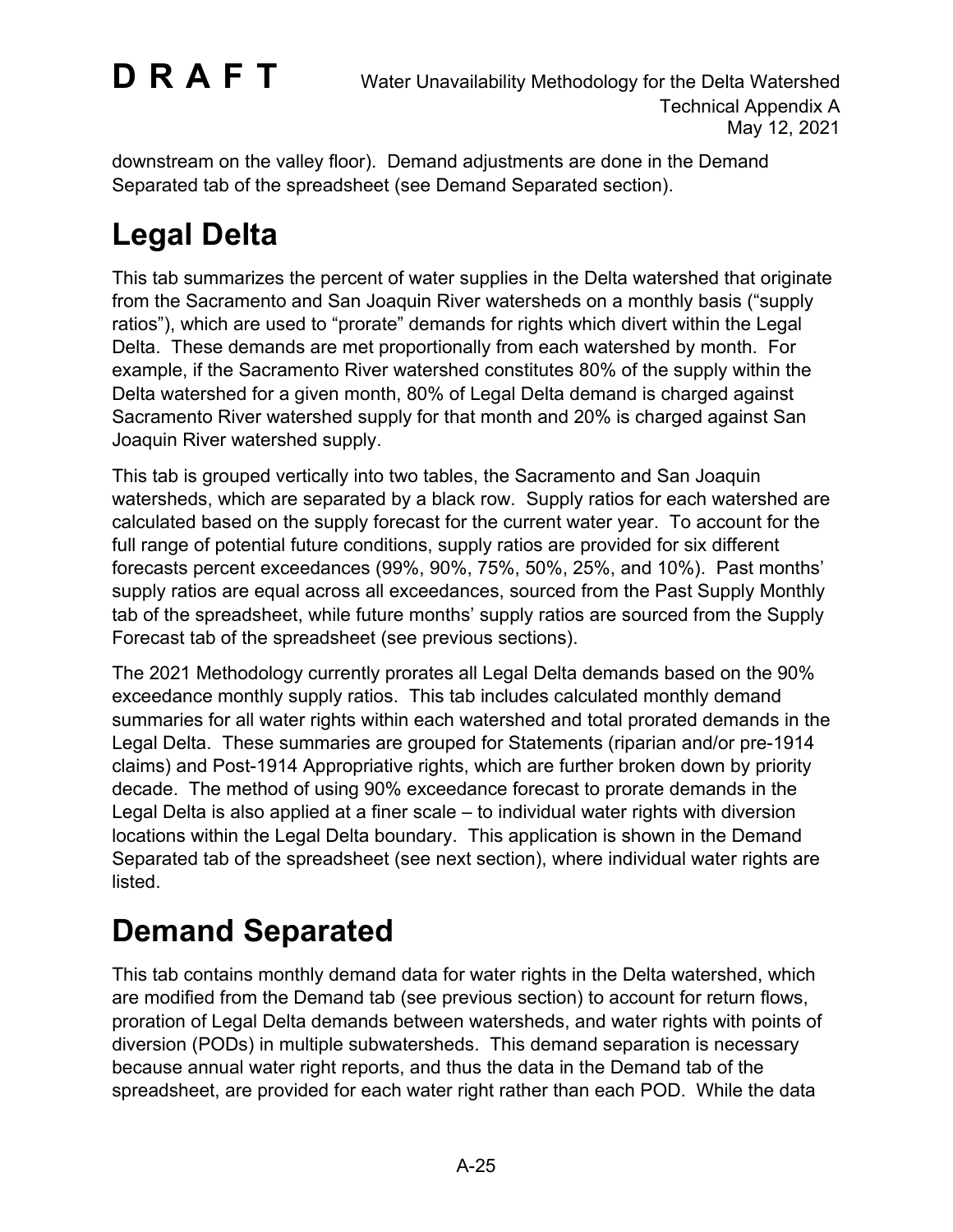necessary to separate demands originated from the Division's eWRIMS database, staff judgement is required to develop the Demand Weights listed in this tab based on the nature of PODs associated with each right. Demand adjustments to account for return flows are sourced from the Demand Factors tab of the spreadsheet, while Legal Delta demands are prorated between the Sacramento and San Joaquin watersheds based on Supply Ratios found in the Legal Delta tab of the spreadsheet (see previous sections). A total of 14,327 rows are included in this tab; each row quantifies monthly demands from a single water right's POD(s) within a single HUC8.

| <b>Field Name(s)</b>  | <b>Definition &amp; Methodology</b>                                                                                                                                                                                                                                                                                                                             | <b>Data</b><br>Source(s)               |
|-----------------------|-----------------------------------------------------------------------------------------------------------------------------------------------------------------------------------------------------------------------------------------------------------------------------------------------------------------------------------------------------------------|----------------------------------------|
| <b>Application ID</b> | Application ID of the water right, sourced<br>from the Demand tab. Water rights with<br>PODs in multiple HUC8s and water rights<br>in the Legal Delta are split into multiple<br>rows: one for each HUC8, and one for<br>each watershed for Legal Delta rights.                                                                                                 | eWRIMS<br>database                     |
| HUC <sub>8</sub>      | The name of the Hydrologic Unit Code<br>Level 8 where demand in the row is<br>located. Water right PODs are<br>automatically assigned a HUC8 value in<br>eWRIMS based on their location. This tab<br>contains additional detail not found in the<br>Demand tab, splitting rights that have<br>PODs in multiple HUC8s into multiple<br>rows (one for each HUC8). | eWRIMS<br>database,<br><b>USGS WBD</b> |
| Subwatershed          | Subwatershed where demand in the row is<br>located. Sourced from the Subwatersheds<br>tab based on the HUC8 value.                                                                                                                                                                                                                                              | Staff-<br>determined                   |
| Watershed             | The watershed in which the demand<br>occurs: the Sacramento River watershed<br>or the San Joaquin River watershed.<br>Based on the HUC8, though Legal Delta<br>demands are split into two rows (a portion<br>of demand comes from each watershed,<br>as explained in the Legal Delta section).                                                                  | <b>USGS WBD</b>                        |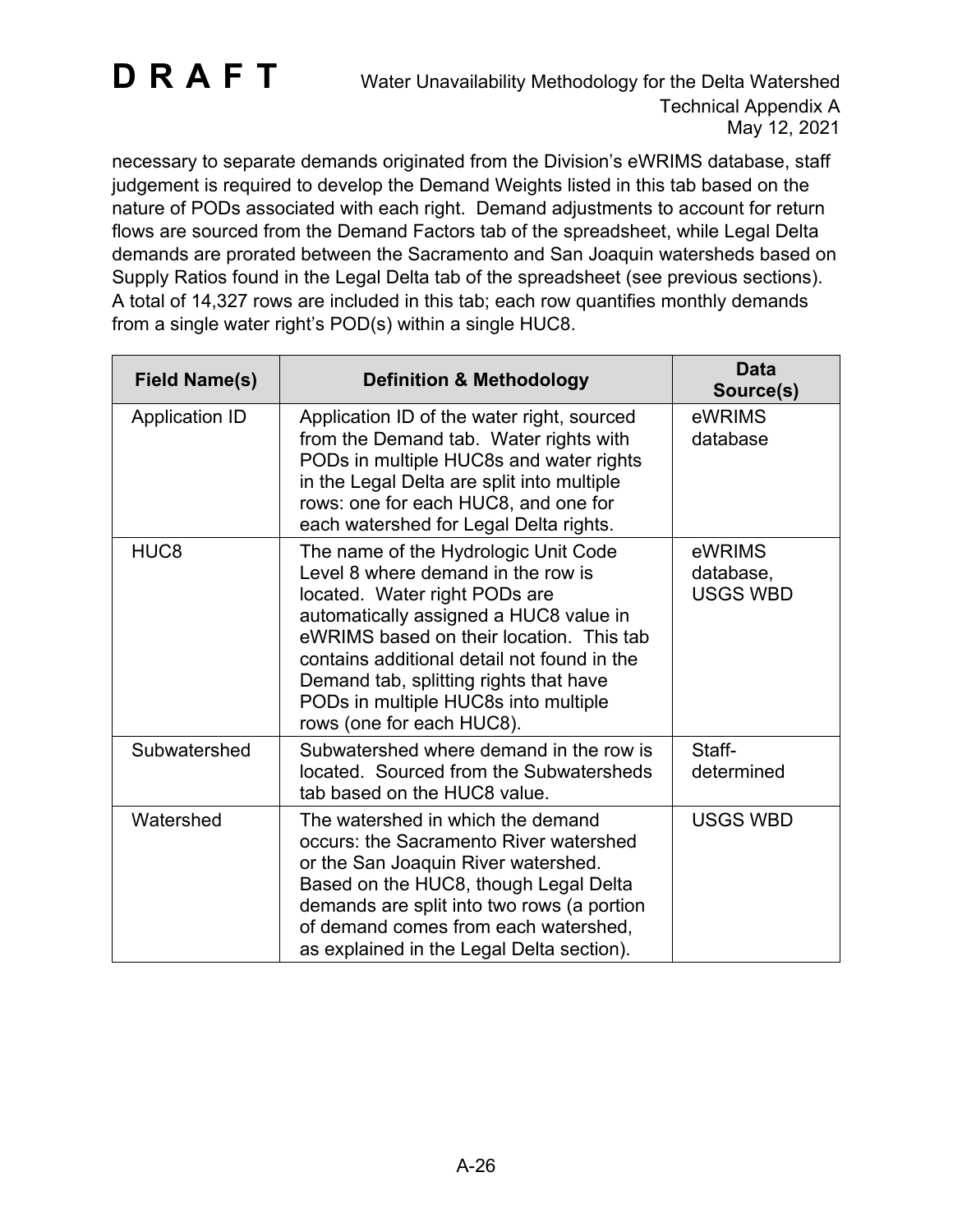| <b>Field Name(s)</b>        | <b>Definition &amp; Methodology</b>                                                                                                                                                                                                                                                                                                                                                                                                                                                                                                                                                                                                                                                    | <b>Data</b><br>Source(s)                           |
|-----------------------------|----------------------------------------------------------------------------------------------------------------------------------------------------------------------------------------------------------------------------------------------------------------------------------------------------------------------------------------------------------------------------------------------------------------------------------------------------------------------------------------------------------------------------------------------------------------------------------------------------------------------------------------------------------------------------------------|----------------------------------------------------|
| Legal Delta?                | Indicates if demand for that row occurs<br>within the Legal Delta (TRUE/FALSE).<br>Based on the In Legal Delta? value from<br>the Demand tab and validated to ensure<br>only rows which account for Legal Delta<br>demands are flagged as TRUE. Each<br>water right with a POD in the Legal Delta<br>is split into two rows: one from the<br>Sacramento and one from the San<br>Joaquin (Watershed column).                                                                                                                                                                                                                                                                            | eWRIMS<br>database w/<br>staff<br>adjustments      |
| <b>Statement</b><br>Demand? | Whether the application ID is associated<br>with a riparian or pre-1914 claim (Yes/No).<br>Water demands associated with these<br>claims are referred to as "Statement<br>Demand". Sourced from the Demand tab.                                                                                                                                                                                                                                                                                                                                                                                                                                                                        | Calculated with<br>data from<br>eWRIMS<br>database |
| <b>Priority Date</b>        | The verified priority date of a water right,<br>sourced from the Demand tab. The<br>priorities of Project rights listed in Board<br>Decision 1641 (excepting 2 New Melones<br>Project rights, per Board Decision 1422)<br>are manually changed to 4/1/2021.                                                                                                                                                                                                                                                                                                                                                                                                                            | eWRIMS<br>database w/<br>staff<br>adjustments      |
| Demand<br>Weight            | The percent of the specified water right's<br>demand which occurs within the specified<br>HUC8:<br>- Demand Weight = number of PODs for a<br>given water right within a respective HUC8<br>(that are active, not Points of Rediversion<br>or Points of Offstream Storage) divided by<br>the total number of PODs for a given<br>water right (that are not Points of<br><b>Rediversion or Points of Offstream</b><br>Storage).<br>- The sum of Demand Weights for a most<br>water rights is equal to 1 (see exceptions<br>in next column).<br>(NOTE: Legal Delta demand is directly<br>adjusted on a monthly basis in the monthly<br>demand columns, not through the<br>Demand Weight). | Staff-<br>determined                               |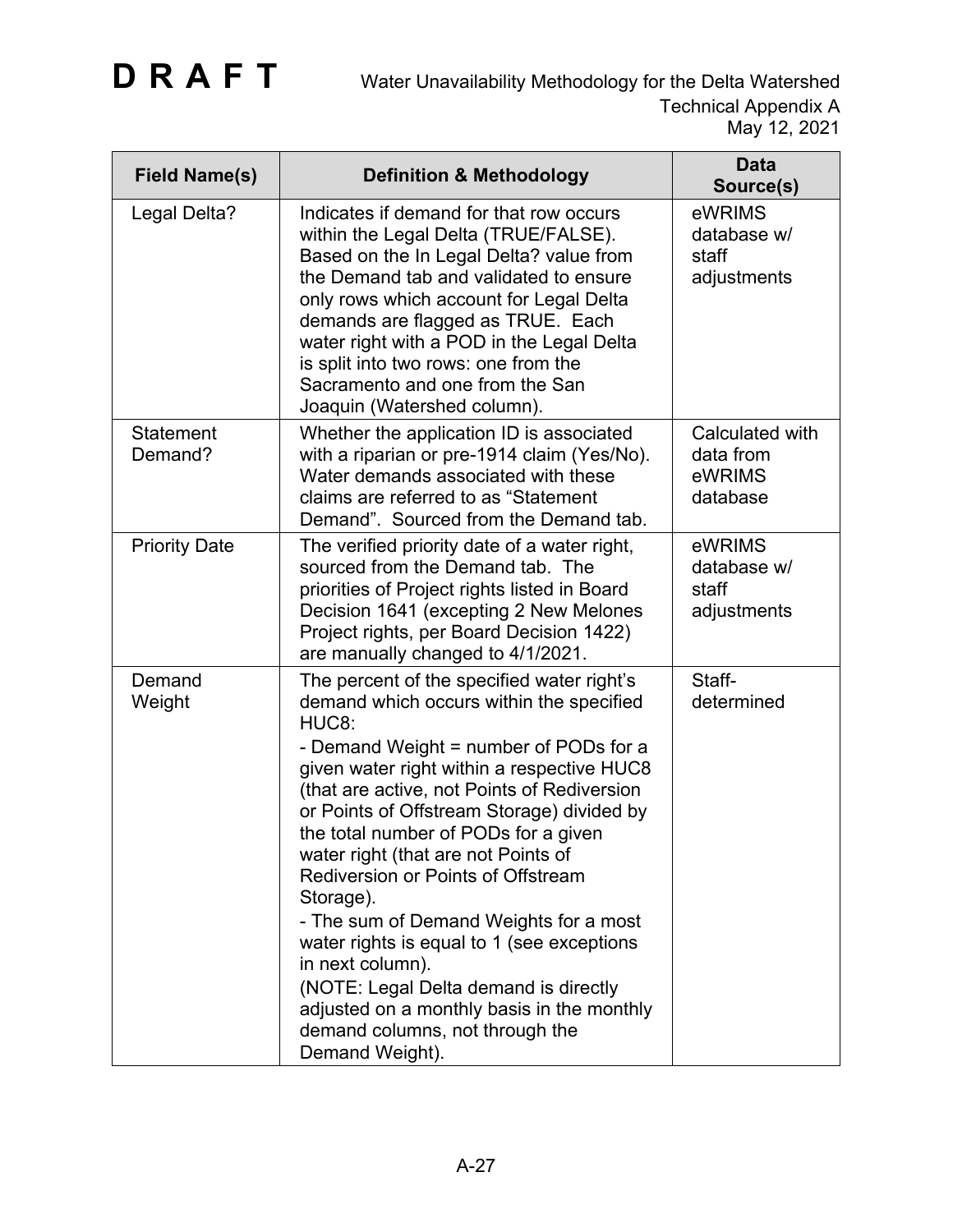| <b>Field Name(s)</b>         | <b>Definition &amp; Methodology</b>                                                                                                                                                                                                                                                                                                                                                                                                                                                                                                                                                                                                                                                                                                                                                                                                                                                                                                                                                                                                                                                                                                                                       | <b>Data</b><br>Source(s) |
|------------------------------|---------------------------------------------------------------------------------------------------------------------------------------------------------------------------------------------------------------------------------------------------------------------------------------------------------------------------------------------------------------------------------------------------------------------------------------------------------------------------------------------------------------------------------------------------------------------------------------------------------------------------------------------------------------------------------------------------------------------------------------------------------------------------------------------------------------------------------------------------------------------------------------------------------------------------------------------------------------------------------------------------------------------------------------------------------------------------------------------------------------------------------------------------------------------------|--------------------------|
| Demand<br>Comment            | Additional detail about the Demand<br>Weight or other aspects of the demand:<br>- Legal Delta demand prorated monthly:<br>The diversion location is located in the<br>Legal Delta and is prorated on a monthly<br>basis using the 90% exceedance supply<br>forecast, not by Demand Weight (the sum<br>of the water right's Demand Weights is<br>greater than 1).<br>- PODs in multiple HUC8s and Legal<br>Delta: The demand is split both by<br>Demand Weight and Legal Delta monthly<br>proration (sum of right' Demand Weights<br>is greater than 1).<br>- Has POD(s) outside Delta watershed:<br>The water right has one or more<br>associated PODs which divert from<br>streams outside the Delta watershed (sum<br>of Demands Weights is less than 1).<br>- Inactive: The POD in the specified HUC8<br>is not actively used (Demand Weight is<br>zero).<br>- Point of Rediversion/Offstream Storage:<br>The POD does not divert natural flow<br>(Demand Weight is zero).<br>- Project: The water right is listed in Board<br>Decision 1641, so its Priority Date is set to<br>4/1/2021. Also indicates actual water right<br>Priority Date, sourced from Demand tab. | Staff-<br>determined     |
| January-<br>December<br>2018 | Monthly demands of the specified water<br>right within the specified HUC8, calculated<br>as follows:<br>(Application ID Demand for month of<br>2018, sourced from Demand tab) *<br>(Demand Factor for subwatershed and<br>month, sourced from Supply Adjust tab) *<br>(for rights in Legal Delta, Legal Delta 90%<br>exc Supply Ratio for Watershed and<br>month, sourced from Legal Delta tab) *<br>(Demand Weight)                                                                                                                                                                                                                                                                                                                                                                                                                                                                                                                                                                                                                                                                                                                                                      | Calculated               |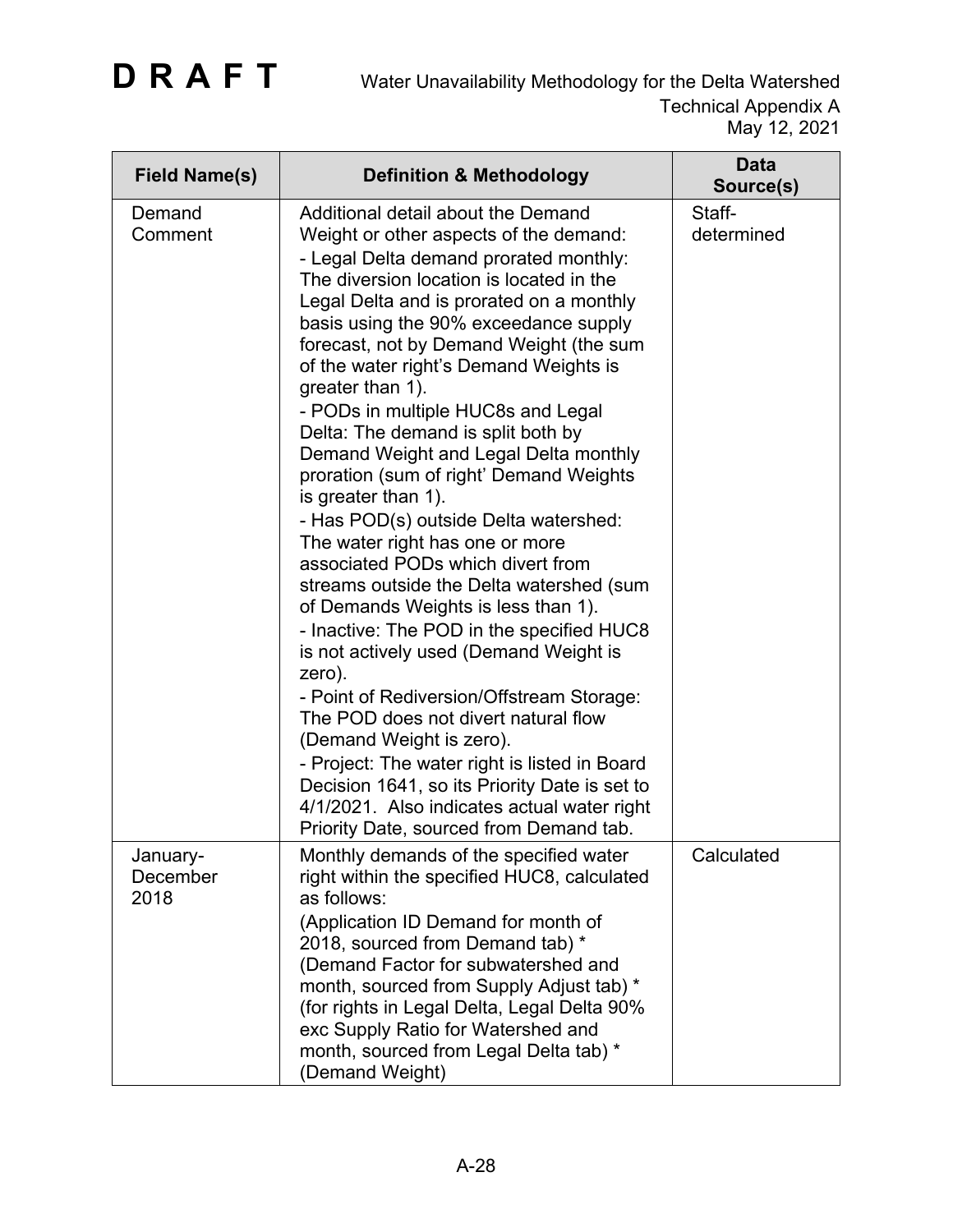| <b>Field Name(s)</b>         | <b>Definition &amp; Methodology</b>                                                                                                                                                                                                                                                                                                                                                                                  | <b>Data</b><br>Source(s) |
|------------------------------|----------------------------------------------------------------------------------------------------------------------------------------------------------------------------------------------------------------------------------------------------------------------------------------------------------------------------------------------------------------------------------------------------------------------|--------------------------|
| January-<br>December<br>2019 | Monthly demands of the specified water<br>right within the specified HUC8, calculated<br>as follows:<br>(Application ID Demand for month of<br>2019, sourced from Demand tab) *<br>(Demand Factor for subwatershed and<br>month, sourced from Supply Adjust tab) *<br>(for rights in Legal Delta, Legal Delta 90%<br>exc Supply Ratio for Watershed and<br>month, sourced from Legal Delta tab) *<br>(Demand Weight) | Calculated               |

### **Data Compilation**

This tab compiles supply and demand data from each subwatershed in the Delta watershed to develop visualization plots for headwater subwatersheds and the Sacramento and San Joaquin watersheds. Supply data is sourced from the Supply Forecast tab of the spreadsheet, while demand data is sourced from the Demand Separated tab of the spreadsheet.

| Field Name(s)        | <b>Definition &amp; Methodology</b>                                                                                                                                                                                                                                                                                                                                                                                                                   | Data<br>Source(s)    |
|----------------------|-------------------------------------------------------------------------------------------------------------------------------------------------------------------------------------------------------------------------------------------------------------------------------------------------------------------------------------------------------------------------------------------------------------------------------------------------------|----------------------|
| Subwatershed         | Smallest area over which water availability<br>is determined, based on one or more<br><b>HUC8s.</b> Sourced from the Demand<br>Separated tab.                                                                                                                                                                                                                                                                                                         | Staff-<br>determined |
| Subwatershed<br>Type | Subwatersheds are categorized as either<br>"headwater" or "lower" for the purpose of<br>this analysis:<br>- A headwater subwatershed contains<br>water demands which can only be met by<br>water supplies within the subwatershed<br>(i.e., there are no tributaries flowing into<br>the subwatershed).<br>- A lower subwatershed can receive water<br>supplies from outside its boundaries (i.e.,<br>it is located downstream of the<br>headwaters). | Staff-<br>determined |
| Watershed            | The two primary river systems in the<br>Delta: Sacramento and San Joaquin.                                                                                                                                                                                                                                                                                                                                                                            | <b>USGS WBD</b>      |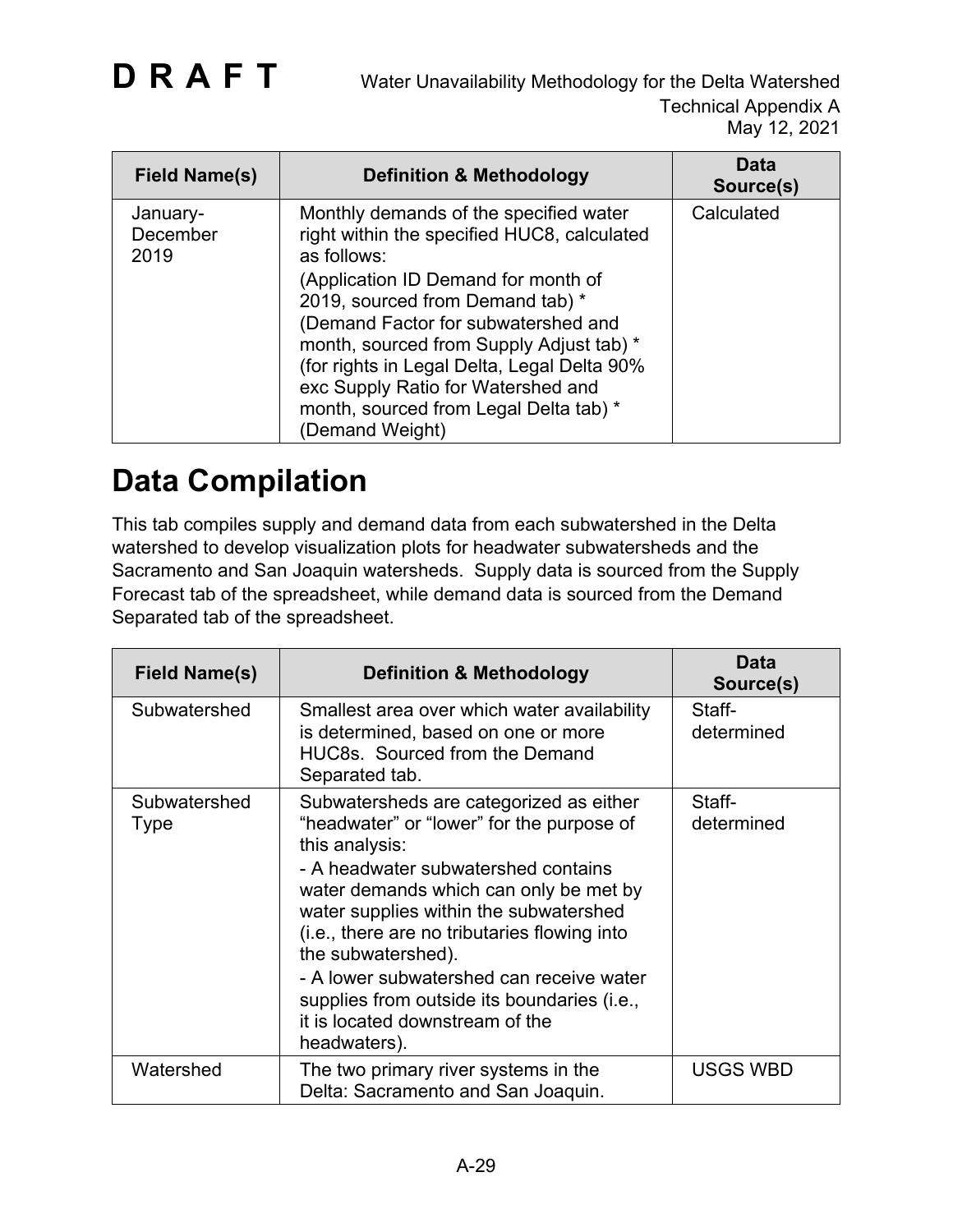| <b>Field Name(s)</b>                                                                                                                                               | <b>Definition &amp; Methodology</b>                                                                                                                                                                                                                      | <b>Data</b><br>Source(s)                  |
|--------------------------------------------------------------------------------------------------------------------------------------------------------------------|----------------------------------------------------------------------------------------------------------------------------------------------------------------------------------------------------------------------------------------------------------|-------------------------------------------|
| Concatenate                                                                                                                                                        | Combined text of Subwatershed,<br>Watershed, and Month, separated by " ".                                                                                                                                                                                |                                           |
| <b>Months</b>                                                                                                                                                      | The calendar year month of the respective<br>water supply and demand.                                                                                                                                                                                    |                                           |
| <b>Statement</b><br>Demand (for<br>both 2018 and<br>2019 Demand<br>datasets)                                                                                       | The sum of demand for all Statements for<br>the respective subwatershed, month, and<br>demand year. Sourced from the Demand<br>Separated tab.                                                                                                            | RMS w/ staff<br>adjustments               |
| 1914-1919,<br>1920s, 1930s,<br>1940s, 1950s,<br>1960s, 1970s,<br>1980s, 1990s,<br>2000s, and<br>2010s Demand<br>(for both 2018)<br>and 2019<br>Demand<br>datasets) | The sum of demand for all Post-1914<br>Appropriative rights with a priority date<br>within the specified decade for the<br>respective subwatershed, month, and<br>demand year. Sourced from the Demand<br>Separated tab.                                 | RMS w/ staff<br>adjustments               |
| Project<br>Demand (for<br>both 2018 and<br>2019 Demand<br>datasets)                                                                                                | The sum of demand for all Project water<br>rights which export water outside the Delta<br>watershed for the respective<br>subwatershed, month, and demand year.<br>Sourced from the Demand Separated tab.                                                | RMS w/ staff<br>adjustments               |
| Supply<br>Forecast 10%<br>Exceedance                                                                                                                               | Supply for the respective subwatershed<br>and month. For future months, the<br>forecasted supply with a 10% exceedance<br>probability is shown. Sourced from the<br>Supply Forecast tab, which includes<br>adjustment to account for abandoned<br>flows. | CDEC, B-120,<br>CNRFC, staff<br>estimates |
| Supply<br>Forecast 50%<br>Exceedance                                                                                                                               | Supply for the respective subwatershed<br>and month.<br>For future months, the forecasted supply<br>with a 50% exceedance probability is<br>shown. Sourced from the Supply Forecast<br>tab, which includes adjustment to account<br>for abandoned flows. | $B-120,$<br>CNRFC, staff<br>estimates     |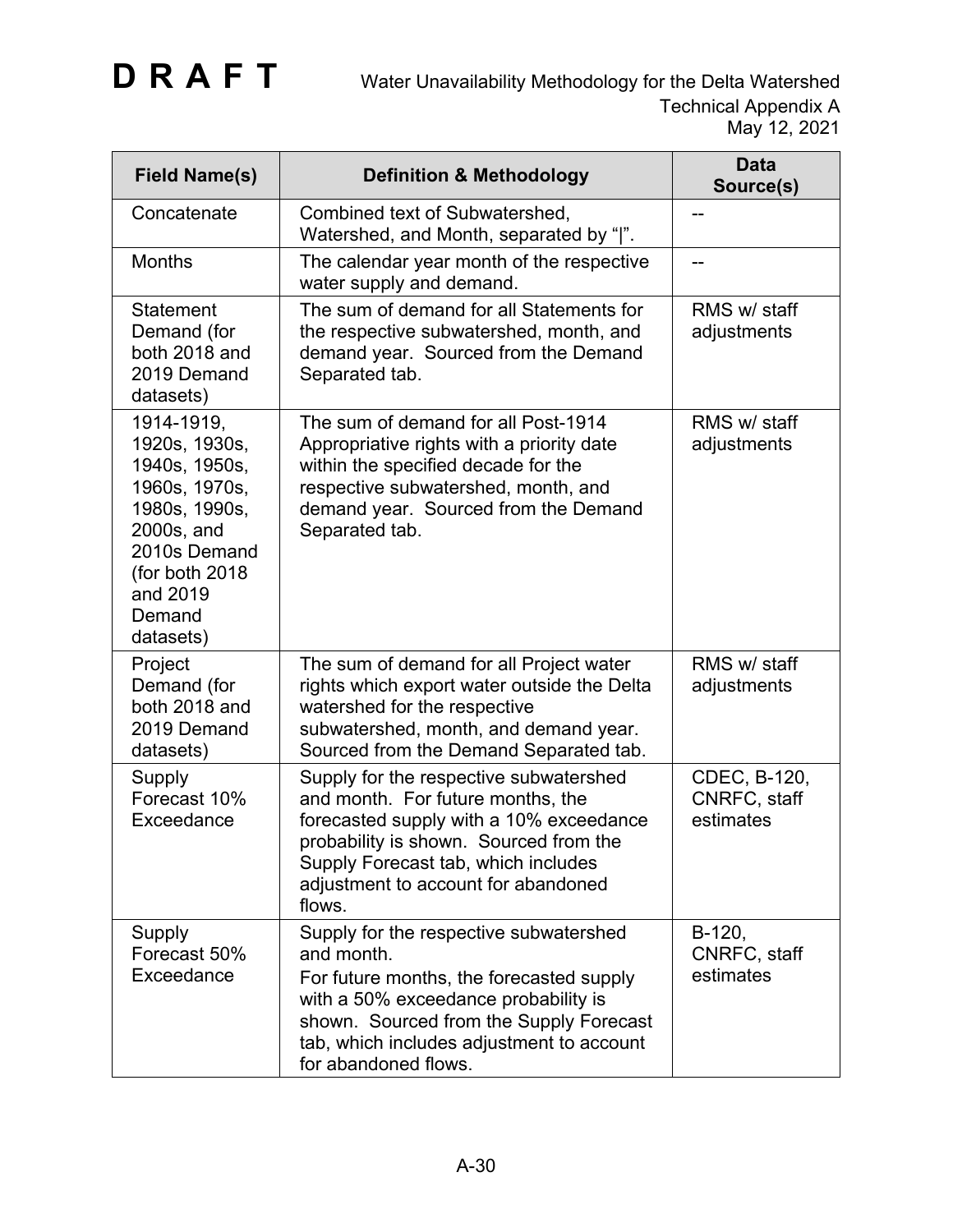| <b>Field Name(s)</b>                                               | <b>Definition &amp; Methodology</b>                                                                                                                                                                                                                                                                                                         | <b>Data</b><br>Source(s)            |
|--------------------------------------------------------------------|---------------------------------------------------------------------------------------------------------------------------------------------------------------------------------------------------------------------------------------------------------------------------------------------------------------------------------------------|-------------------------------------|
| Supply<br>Forecast 90%<br>Exceedance                               | Supply for the respective subwatershed<br>and month. For future months, the<br>forecasted supply with a 90% exceedance<br>probability is shown. Sourced from the<br>Supply Forecast tab, which includes<br>adjustment to account for abandoned<br>flows.                                                                                    | B-120,<br>CNRFC, staff<br>estimates |
| Supply<br>Forecast 99%<br>Exceedance                               | Supply for the respective subwatershed<br>and month. For future months, the<br>forecasted supply with a 99% exceedance<br>probability is shown. Sourced from the<br>Supply Forecast tab, which includes<br>adjustment to account for abandoned<br>flows.                                                                                    | B-120,<br>CNRFC, staff<br>estimates |
| Discontinuity?<br>(2018 demand,<br>90%<br>exceedance)              | Whether a given headwater subwatershed<br>is considered disconnected to the rest of<br>the system in a given month. A headwater<br>subwatershed is considered disconnected<br>when the supply is insufficient to meet<br>Statement Demands. 90% exceedance<br>supply forecast and 2018 statement<br>demand are used for this determination. | Staff-<br>determined                |
| 2018 Reduced<br>Supply for<br>Discontinuity<br>(90%<br>exceedance) | When discontinuity is found using 2018<br>demand data (i.e., "Discontinuity?" =<br>"yes"), both supply and demand are<br>removed from the watershed wide<br>analysis. This column sets supplies for<br>disconnected headwater subwatersheds<br>to zero.                                                                                     | Calculated                          |
| 2018 Total<br>Demand                                               | The sum of 2018 Statement and all Post-<br>1914 Appropriative demands for the<br>respective subwatershed and month.                                                                                                                                                                                                                         | Calculated                          |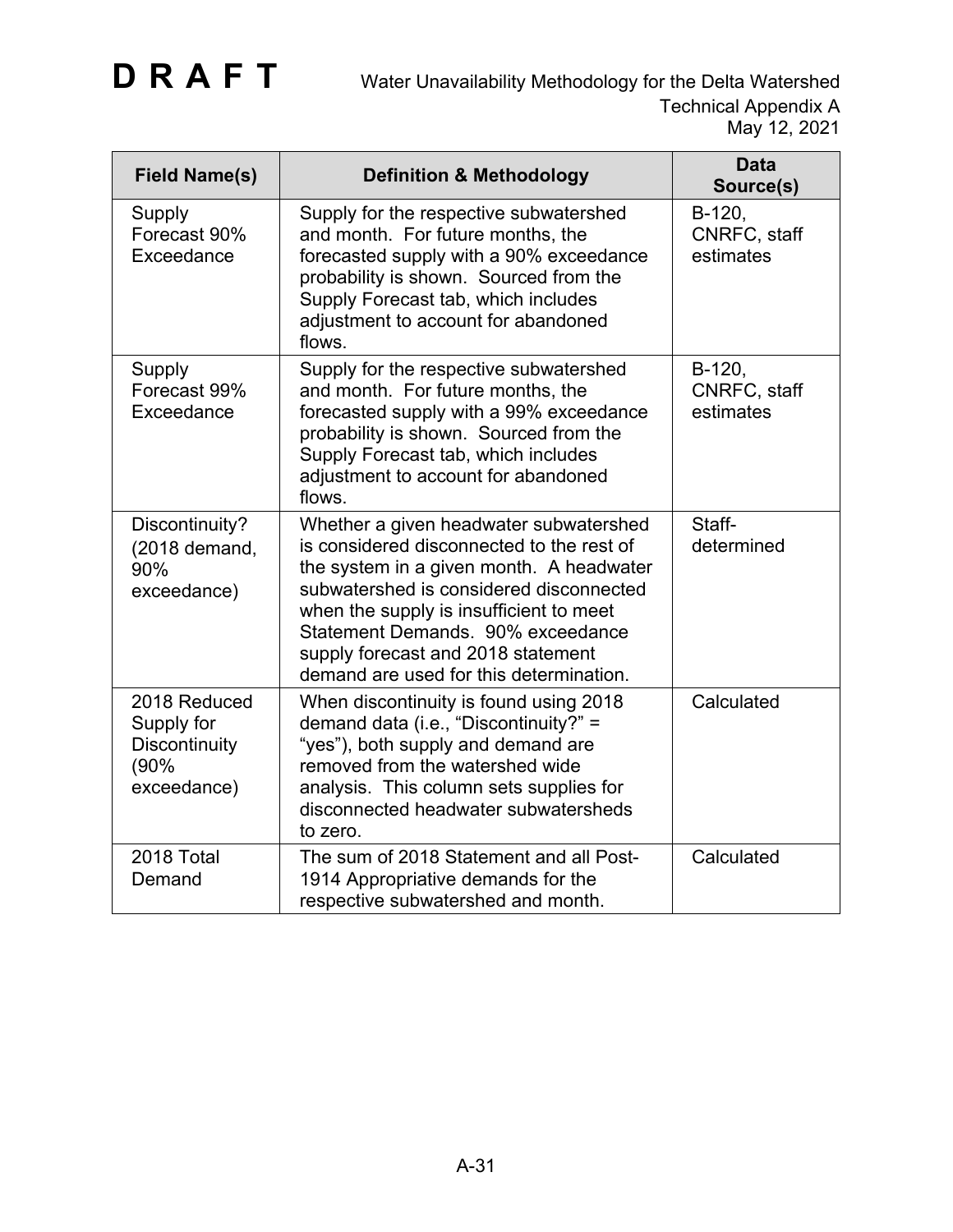| <b>Field Name(s)</b>                                                                   | <b>Definition &amp; Methodology</b>                                                                                                                                                                                                                                                                                                                                                                                                                                     | <b>Data</b><br>Source(s) |
|----------------------------------------------------------------------------------------|-------------------------------------------------------------------------------------------------------------------------------------------------------------------------------------------------------------------------------------------------------------------------------------------------------------------------------------------------------------------------------------------------------------------------------------------------------------------------|--------------------------|
| 2018 Total<br><b>Demand After</b><br><b>Excess</b><br>Reduction<br>(90%<br>Exceedance) | 2018 demands for the respective<br>subwatershed and month, eliminating any<br>demand which cannot physically be met<br>by available supply:<br>- In headwater subwatersheds, the lesser<br>of 2018 Total Demand or 90%<br>exceedance forecast supply.<br>- In disconnected headwater<br>subwatersheds, Total Demand is set to<br>zero. (Supply is set to zero in the "2018<br>Reduced Supply for Discontinuity"<br>column.)<br>- In lower subwatersheds, the 2018 Total | Calculated               |
| Discontinuity?<br>(2019 demand,<br>90%<br>exceedance)                                  | Demand (no reduction due to supply).<br>Whether a given headwater subwatershed<br>is considered disconnected to the rest of<br>the system in a given month. A headwater<br>subwatershed is considered disconnected<br>when the supply is insufficient to meet<br>Statement Demands. 90% exceedance<br>supply forecast and 2019 statement<br>demand are used for this determination.                                                                                     | Staff-<br>determined     |
| 2019 Reduced<br>Supply for<br>Discontinuity<br>(90%<br>exceedance)                     | When discontinuity is found using 2019<br>demand data (i.e., "Discontinuity?" =<br>"yes"), both supply and demand are<br>removed from the watershed wide<br>analysis. This column sets supplies for<br>disconnected headwater subwatersheds<br>to zero.                                                                                                                                                                                                                 | Calculated               |
| 2019 Total<br>Demand                                                                   | The sum of 2019 Statement and all Post-<br>1914 Appropriative demands for the<br>respective subwatershed and month.                                                                                                                                                                                                                                                                                                                                                     | Calculated               |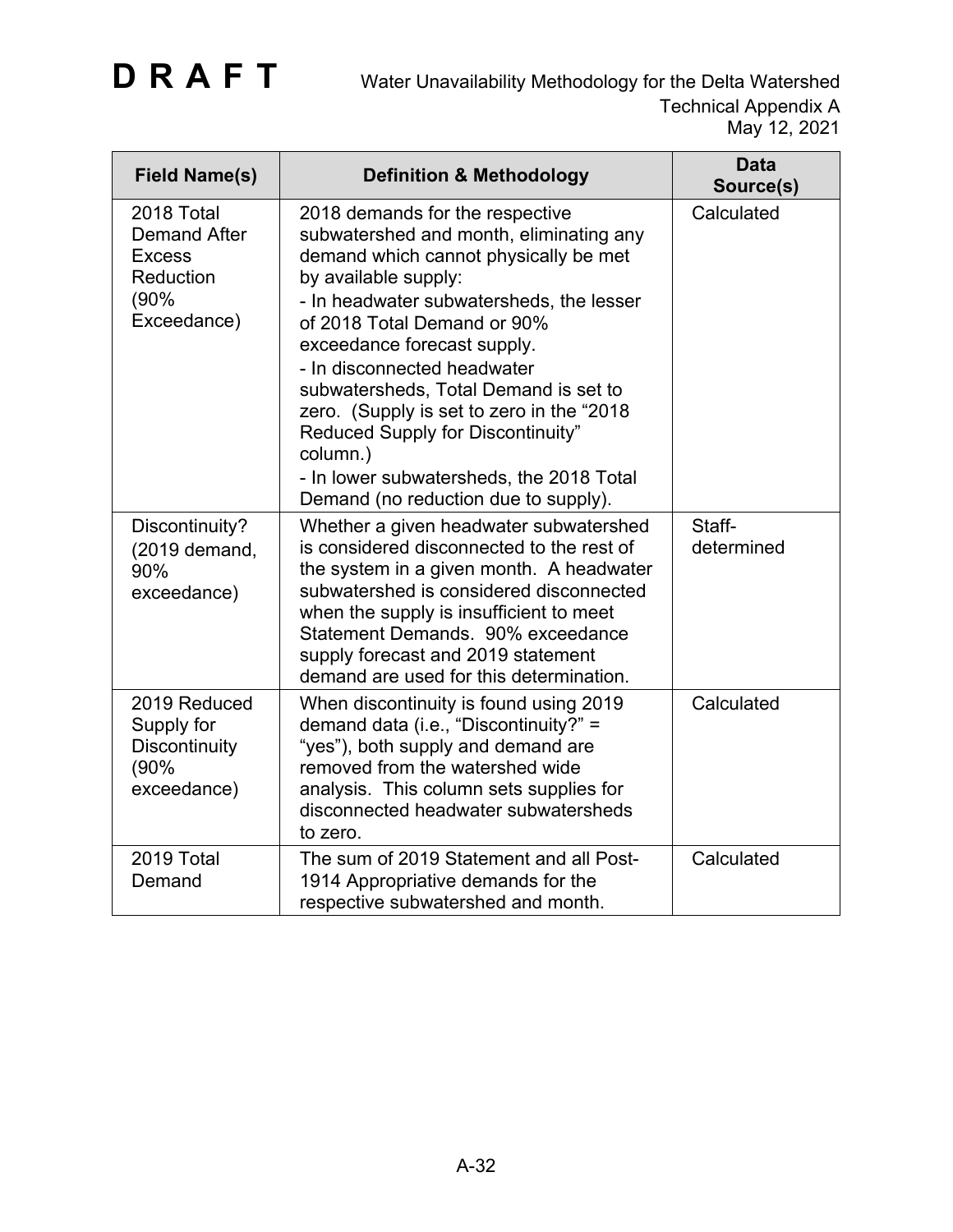| Field Name(s)                                                          | <b>Definition &amp; Methodology</b>                                                                                                                                                                                                                                                                                                                                                                                                                                                                         | <b>Data</b><br>Source(s) |
|------------------------------------------------------------------------|-------------------------------------------------------------------------------------------------------------------------------------------------------------------------------------------------------------------------------------------------------------------------------------------------------------------------------------------------------------------------------------------------------------------------------------------------------------------------------------------------------------|--------------------------|
| 2019 Demand<br><b>After Excess</b><br>Reduction<br>(90%<br>Exceedance) | 2019 demands for the respective<br>subwatershed and month, eliminating any<br>demand which cannot be physically be<br>met by available supply:<br>- In headwater subwatersheds, the lesser<br>of 2019 Total Demand or Neutral Forecast<br>supply.<br>- In disconnected headwater<br>subwatersheds, Total Demand is set to<br>zero. (Supply is set to zero in the "2019<br>Reduced Supply for Discontinuity"<br>column.)<br>- In lower subwatersheds, the 2019 Total<br>Demand (no reduction due to supply). | Calculated               |

### **Analysis Headwaters**

This tab contains a tabular version of the water supply and demand visualizations for 14 headwater subwatersheds in the Delta watershed. In each, forecasted supplies are used to determine water availability for each water right in order of priority date. Rights which are not expected to have water available to meet their demands due to limited local supplies are flagged for the receipt of a notice of water unavailability, and these unmet demands are excluded from the Watershed Analysis (see next section). If the Headwaters Analysis indicates that any Statements of Diversion and Use (senior demands) would face water unavailability, all supplies and demands from that subwatershed are excluded from its respective Watershed Analysis. In other words, these streams are assumed to not have connectivity to the Delta watershed due to senior demands exceeding all available water supplies.

This analysis is set-up for each headwater subwatershed as follows:

- 1. The water rights listed in the Demand Separated tab of the spreadsheet are grouped by subwatershed.
- 2. Any rights located in the Legal Delta are excluded (this only occurs in the furthest downstream reaches of the Putah Creek, Stanislaus River, Calaveras River, and Cosumnes River headwater subwatersheds). Water availability for these rights is only analyzed in the Watershed Analysis, as they are assumed to have access to water from both the Sacramento and San Joaquin Rivers and not be limited by local supplies.
- 3. Any duplicate rights within each subwatershed are merged (this only occurs in the Sacramento River above Bend and Upper American River headwater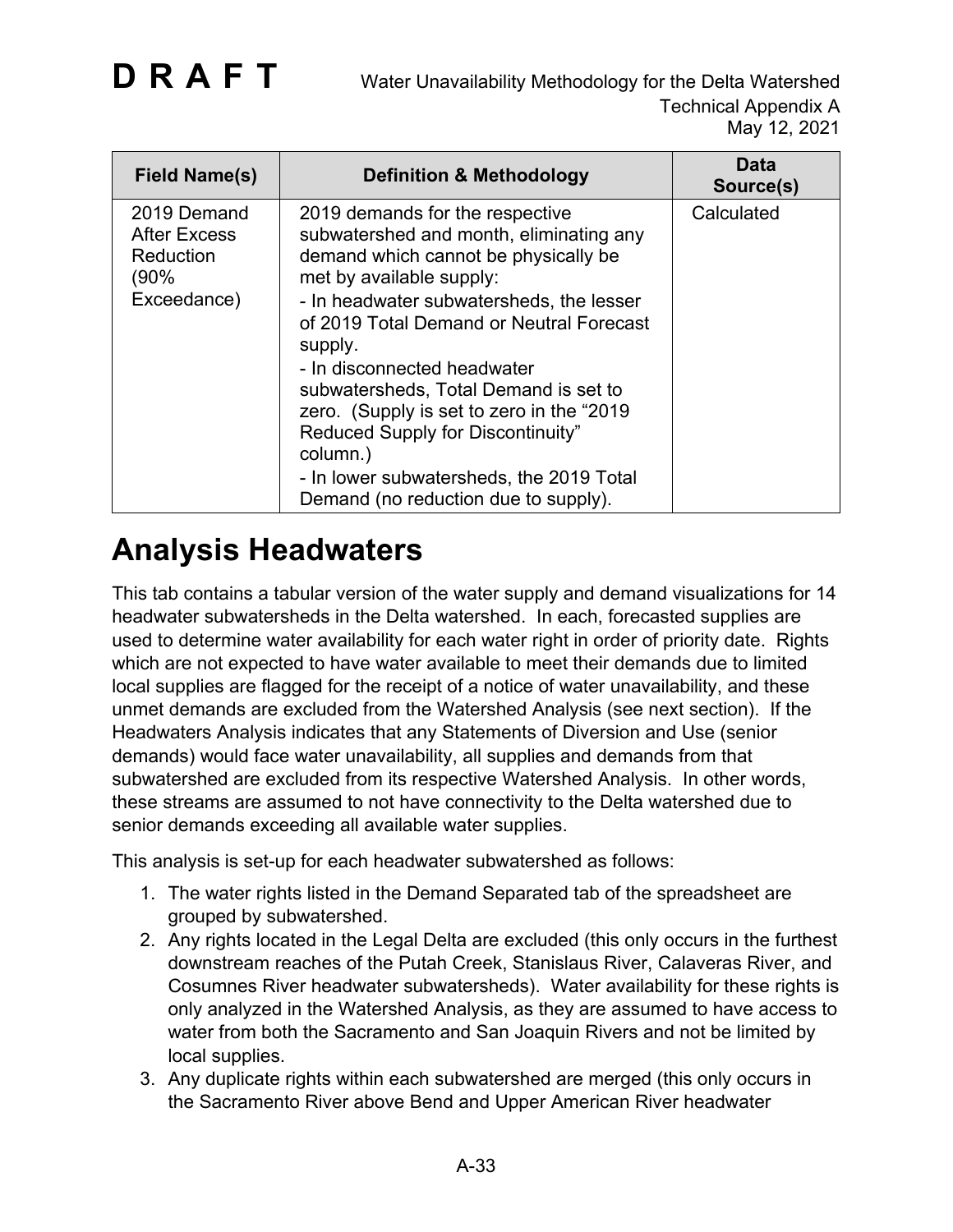

subwatersheds, where there are rights that divert from multiple HUC8s within the same subwatershed).

- 4. Rights within each subwatershed are sorted by priority date, with the most senior rights on top. All Statements are assumed to have senior priority over all post-1914 appropriative rights.
- 5. On a monthly basis for each right within a subwatershed, each of the following parameters is calculated or determined: demand, cumulative supply available, water availability (i.e., will this right receive a notice of water unavailability?), demand met, and demand unmet.

This tab is grouped into sixteen tables. The fourteen tables on the left, separated by black rows, contain the analysis for each headwater subwatershed: Sacramento River above Bend, Stony Creek, Cache Creek, Upper Feather River, Yuba River, Bear River, Upper American River, Putah Creek, Upper San Joaquin River, Merced River, Tuolumne River, Stanislaus River, Calaveras River, and Cosumnes River. The upper table on the right side of this tab indicates the supply forecast exceedance and monthly supply volumes used for each individual subwatershed. The lower table indicates if any statements within each subwatershed faced water unavailability in each month (i.e. if the subwatershed's supplies and demands should be excluded from the Watershed Analysis due to lack of connectivity with the Delta watershed). These cells have conditional formatting to highlight red if the subwatershed lacks connectivity.

NOTE: To save computation time, this tab contains only static values. The processes used to calculate or determine each field are described in detail in the table below.

| <b>Field Name(s)</b>  | <b>Definition &amp; Methodology</b>                                                                                                                                                                                               | Data<br>Source(s)    |
|-----------------------|-----------------------------------------------------------------------------------------------------------------------------------------------------------------------------------------------------------------------------------|----------------------|
| Subwatershed          | Smallest area over which water availability<br>is determined, based on one or more<br>HUC8s. This tab contains data for only<br>headwater subwatersheds (see<br>Subwatersheds section), sourced from the<br>Demand Separated tab. | Staff-<br>determined |
| <b>Application ID</b> | Application ID of each water right, sourced<br>from the Demand Separated tab. Any<br>duplicate Application IDs within a single<br>subwatershed are merged.                                                                        | eWRIMS<br>database   |
| <b>Primary Owner</b>  | Name of the primary owner of the water<br>right or water right claim, sourced from the<br>Demand tab.                                                                                                                             | eWRIMS<br>database   |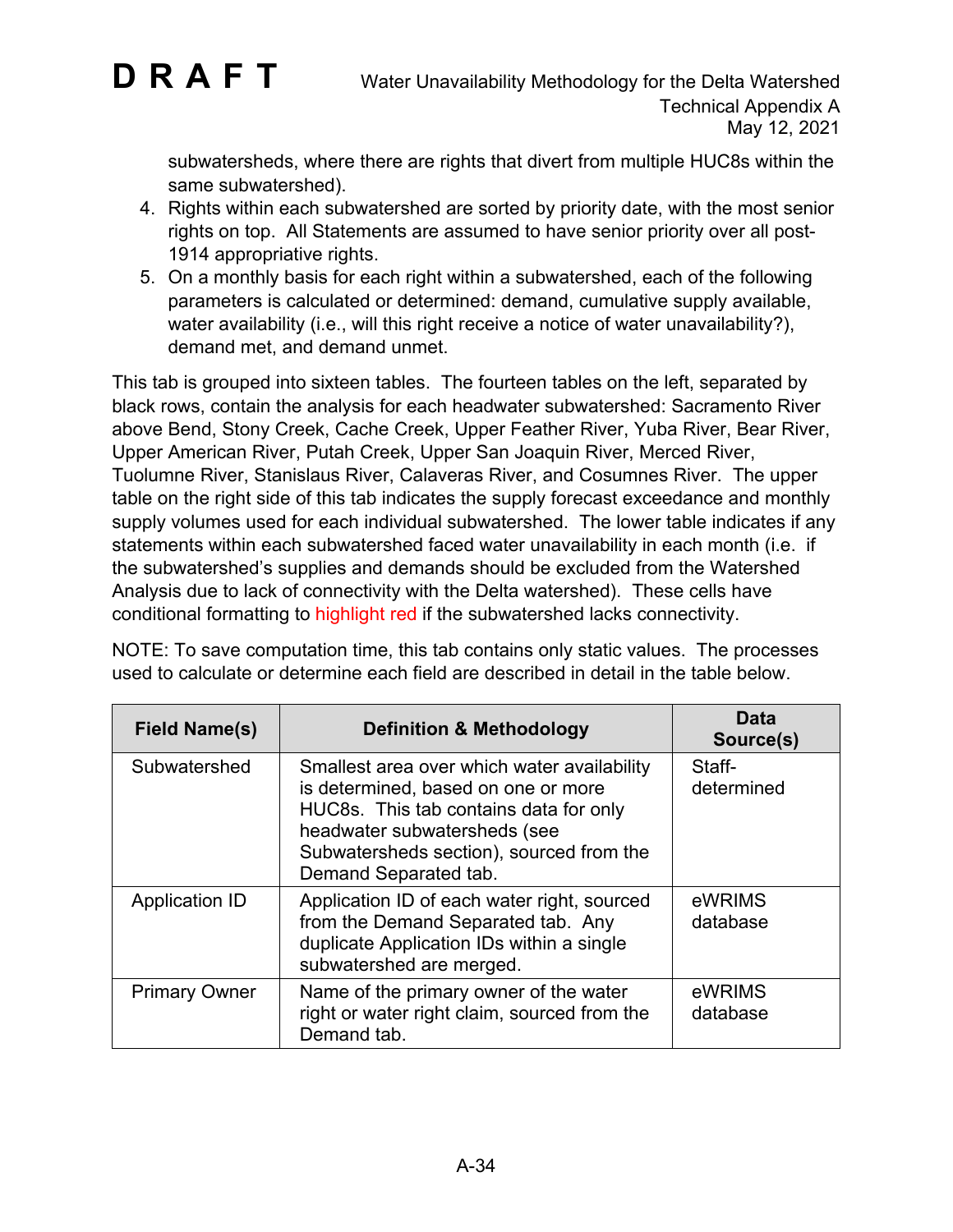| <b>Field Name(s)</b>                  | <b>Definition &amp; Methodology</b>                                                                                                                                                                                                                                                                                                                                                                                                                                                                                                                                        | <b>Data</b><br>Source(s)                                           |
|---------------------------------------|----------------------------------------------------------------------------------------------------------------------------------------------------------------------------------------------------------------------------------------------------------------------------------------------------------------------------------------------------------------------------------------------------------------------------------------------------------------------------------------------------------------------------------------------------------------------------|--------------------------------------------------------------------|
| <b>Priority Date</b>                  | The verified priority date of a water right,<br>sourced from the Demand Separated tab.<br>Project rights listed in Board Decision<br>1641 are assigned a 4/1/2021 priority<br>date. Claimed water rights are marked as<br>"Statement" and assumed to be senior to<br>all post-1914 appropriative rights.                                                                                                                                                                                                                                                                   | eWRIMS<br>database w/<br>staff<br>adjustments                      |
| 2018 Demand,<br>Jan-Sep               | Monthly demands by each water right in<br>the respective subwatershed, summed<br>from the Demand Separated tab.                                                                                                                                                                                                                                                                                                                                                                                                                                                            | RMS w/ staff<br>adjustments                                        |
| 2021 Supply<br>Cumulative,<br>Jan-Sep | Available water supply to meet each water<br>right's Demand, calculated as follows:<br>- For the first water right in each<br>subwatershed, equal to the<br>subwatershed's monthly supply from the<br>upper-right table in the spreadsheet.<br>- For the next water right, the Supply<br>Cumulative available to the previous right<br>minus the previous rights' Demand<br>Potentially Met in Subwatershed (see<br>below).<br>- Continued for each next junior water<br>right, until all Demands are accounted for<br>or there is no remaining water supply<br>available. | CDEC, B-120,<br>CNRFC, staff<br>estimates,<br>staff-<br>determined |
| Water<br>Unavailable?<br>Jan-Sep      | If water is anticipated to be unavailable,<br>determined if Demand exceeds Supply<br>Cumulative for that particular right in a<br>given month (TRUE/FALSE). These cells<br>have conditional formatting to highlight red<br>if water is unavailable for a given right and<br>month.                                                                                                                                                                                                                                                                                         | Staff-<br>determined                                               |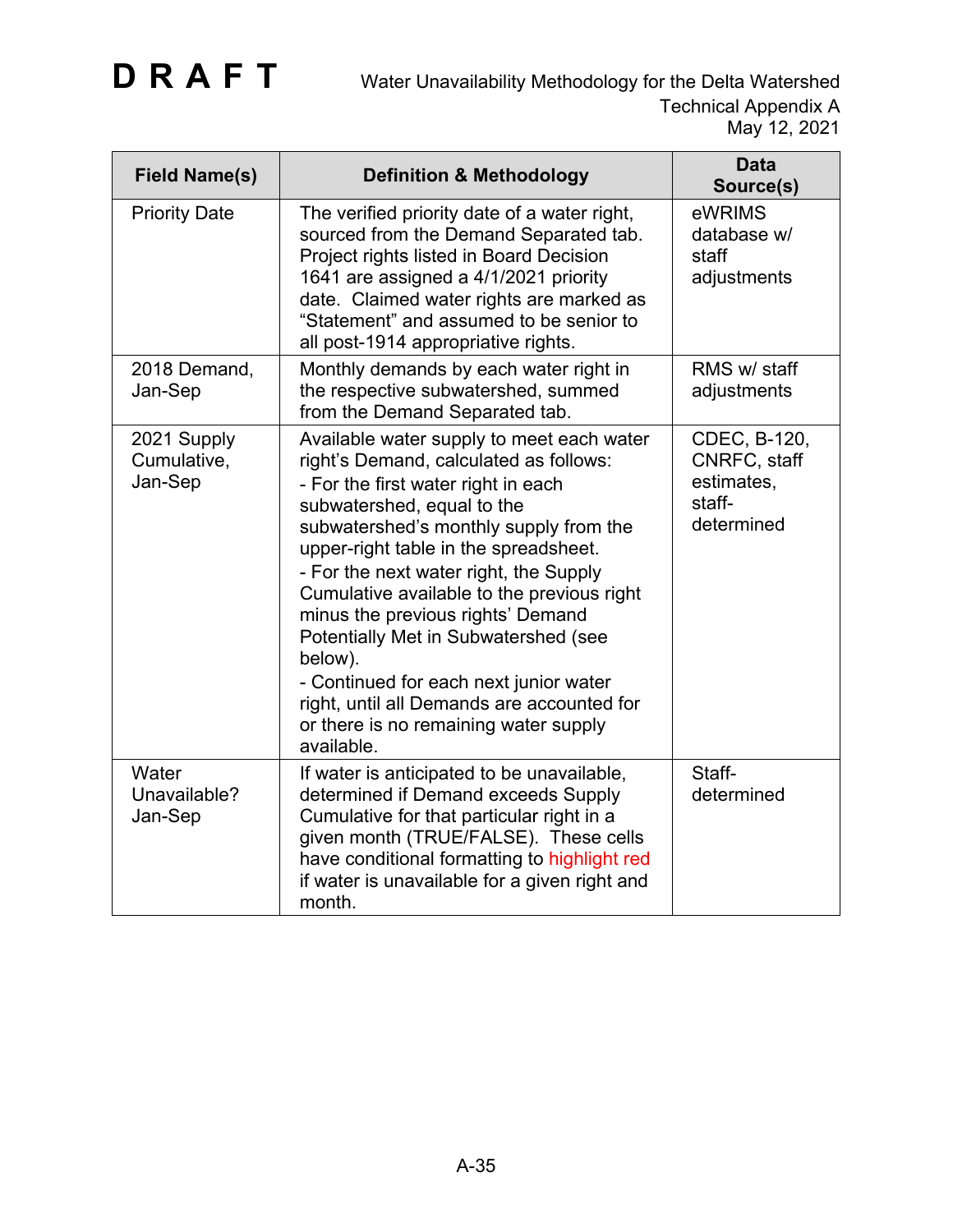| <b>Field Name(s)</b>                                                          | <b>Definition &amp; Methodology</b>                                                                                                                                                                                                                                                                                                                                                        | Data<br>Source(s) |
|-------------------------------------------------------------------------------|--------------------------------------------------------------------------------------------------------------------------------------------------------------------------------------------------------------------------------------------------------------------------------------------------------------------------------------------------------------------------------------------|-------------------|
| Demand<br><b>Potentially Met</b><br>$\mathsf{In}$<br>Subwatershed,<br>Jan-Sep | Amount of each right's Demand which can<br>be met by available supply within a given<br>month, calculated as follows:<br>- If Supply Cumulative > Demand, equal to<br>Demand.<br>- If 0 < Supply Cumulative < Demand,<br>equal to Supply Cumulative (Water<br>Unavailable, but a portion of Demand can<br>be met).<br>- If Supply Cumulative $= 0$ , equal to zero<br>(Water Unavailable). | Calculated        |
| Demand<br>Unmet in<br>Subwatershed,<br>Jan-Sep                                | Amount of each right's Demand which will<br>be unmet by available water supply within<br>a given month, calculated as follows:<br>- If Demand Potentially Met = Demand,<br>equal to zero.<br>- If Demand Potentially Met < Demand,<br>equal to Demand – Demand Potentially<br>Met.<br>- If Demand Potentially Met $= 0$ , equal to<br>Demand.                                              | Calculated        |

### **Analysis Watersheds**

This tab contains a tabular version of the Sacramento and San Joaquin Watershed-wide water supply and demand visualizations. In each watershed, total forecasted supplies are used to determine water availability for each right in order of priority date. Demands compared in this analysis include those in headwater subwatersheds which may be met by local supplies (see previous section), as well as all demands located in lower subwatersheds. Rights which are not expected to have water available to meet their demands are flagged for the receipt of a notice of water unavailability. This is in addition to notices identified in the Headwater Subwatershed Analysis; while there may be enough water present locally to meet a given demand, those supplies may not actually be available if they are needed to supply more senior rights further downstream in the watershed. Headwater subwatersheds where Statements of Diversion and Use (senior demands) may receive notices have their supplies and demands removed from the Watershed Analysis.

This analysis is set-up for each watershed as follows: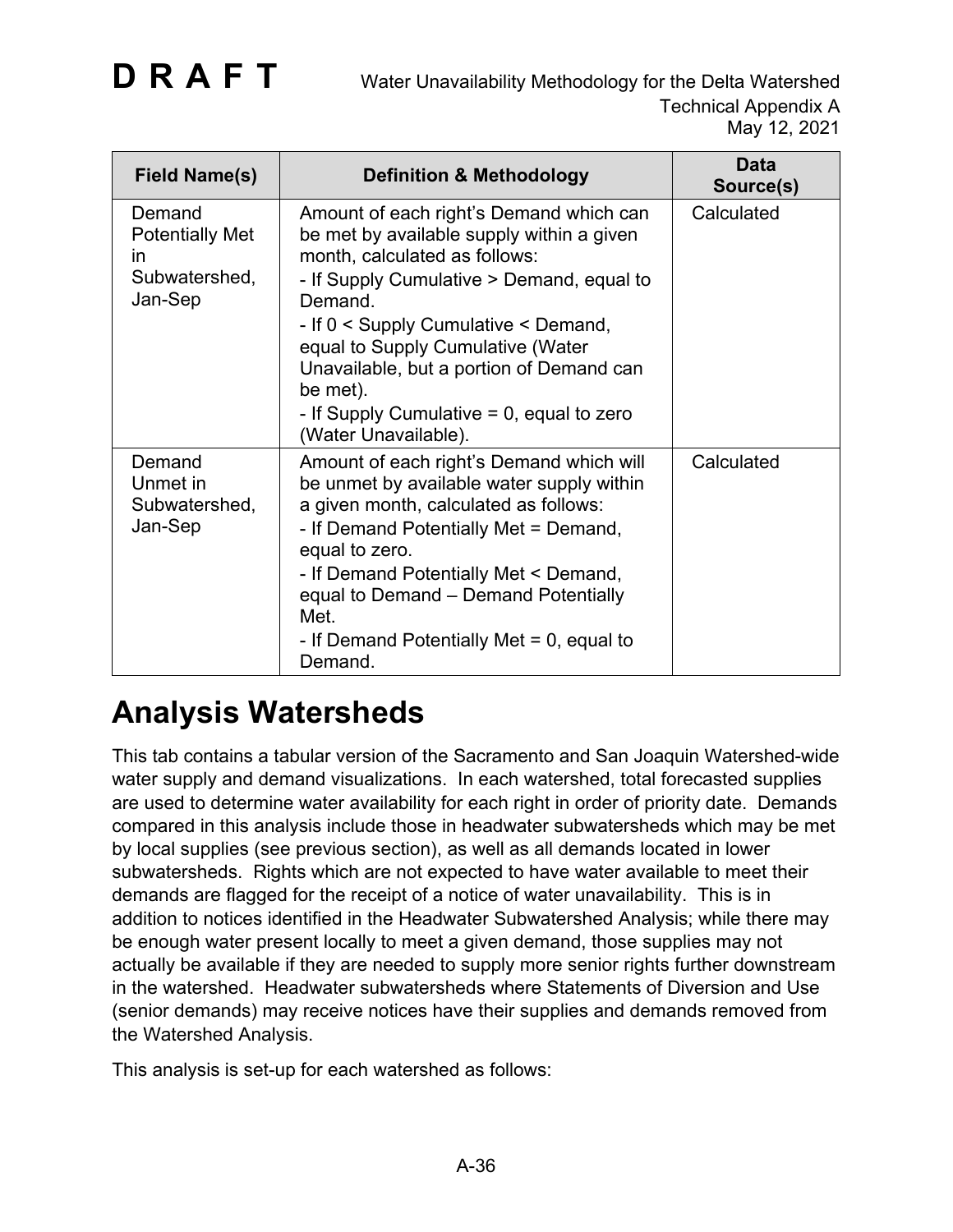- 1. The water rights listed in the Demand Separated tab of the spreadsheet are grouped by watershed, including demands located in the Legal Delta prorated between watersheds (see Legal Delta section).
- 2. Any duplicate rights within each subwatershed are merged (this occurs only in the Sacramento River above Bend, Upper American River, Upper Sacramento Valley, Sacramento Valley Floor, and San Joaquin Valley Floor subwatersheds, where some rights divert from multiple HUC8s within the same subwatershed).
- 3. Rights within each watershed are sorted by priority date, with the most senior rights on top. All Statements are assumed to have senior priority over all post-1914 appropriative rights.
- 4. On a monthly basis for each right within a watershed, each of the following parameters is calculated or determined: demand (both total and headwater subwatershed demand which can potentially be met by local supplies), cumulative supply available, water availability (i.e., will this right receive a notice of water unavailability?), demand met, and demand unmet.

This tab is grouped into four tables. The two tables on the left, separated by black rows, contain the analysis for the Sacramento and San Joaquin River watersheds. The upper table on the right side of this tab indicates the supply forecast exceedance and monthly supply volumes used for each individual subwatershed, which are summed to a total for each watershed. The lower table indicates any headwater subwatersheds whose supplies and demands were excluded if any statements were flagged for receipt of a notice of water unavailability (sourced from the Analysis Headwaters tab). These cells have conditional formatting to highlight red if the subwatershed was excluded.

| <b>Field Name(s)</b> | <b>Definition &amp; Methodology</b>                                                                                                                                                                                                                               | Data<br>Source(s)    |
|----------------------|-------------------------------------------------------------------------------------------------------------------------------------------------------------------------------------------------------------------------------------------------------------------|----------------------|
| Watershed            | The watershed in which the demand<br>occurs, Sacramento River or San Joaquin<br>River. Sourced from the Demand<br>Separated tab. Legal Delta demands are<br>present in both watersheds, with their<br>demands prorated between them (see<br>Legal Delta section). | <b>USGS WBD</b>      |
| Subwatershed         | Smallest area over which water availability<br>is determined, based on one or more<br>HUC8s. Sourced from the Demand<br>Separated tab.                                                                                                                            | Staff-<br>determined |

NOTE: To save computation time, this tab contains only static values. The processes used to calculate or determine each field are described in detail in the table below.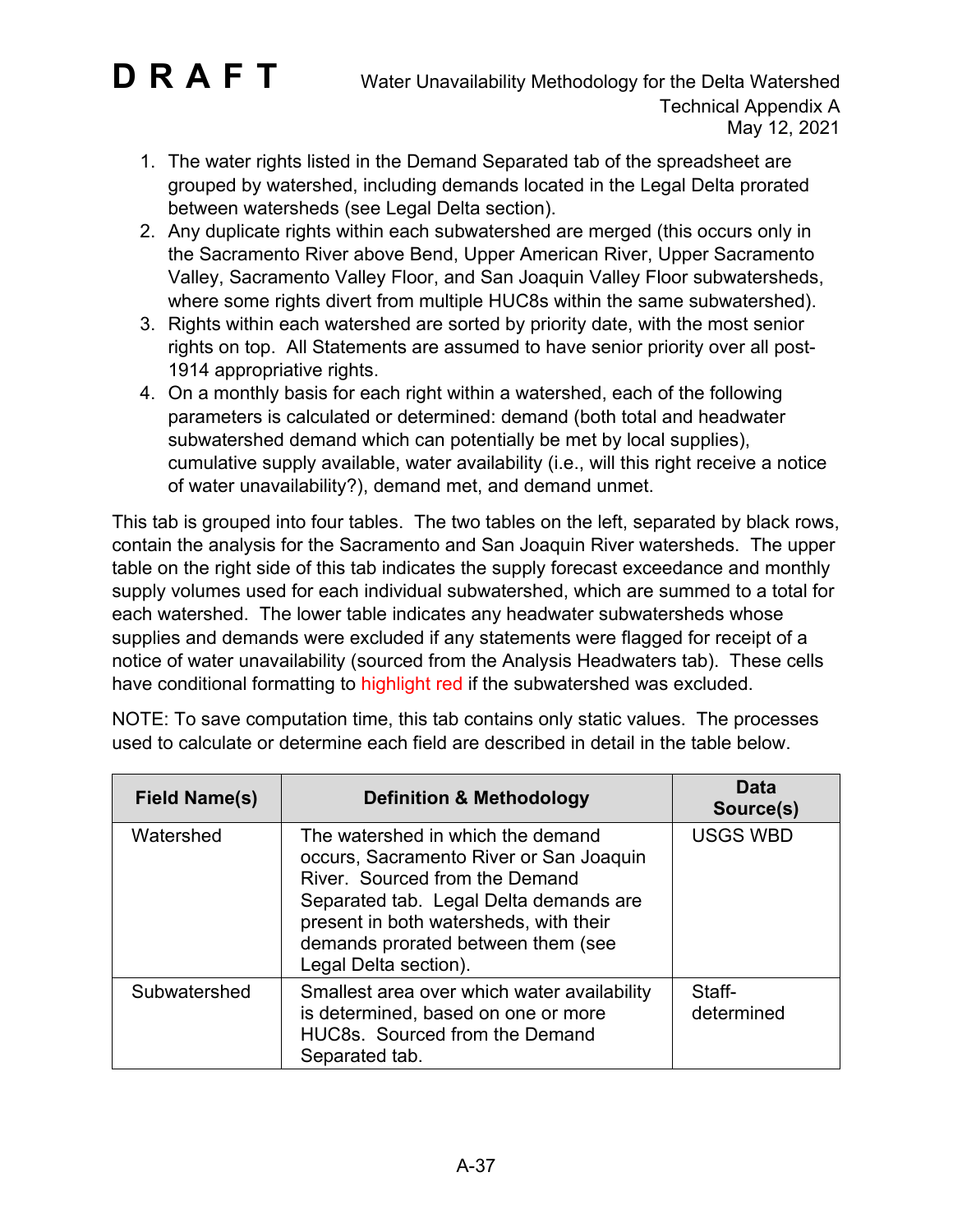| <b>Field Name(s)</b>                                | <b>Definition &amp; Methodology</b>                                                                                                                                                                                                                                                                                                                                                     | <b>Data</b><br>Source(s)                      |
|-----------------------------------------------------|-----------------------------------------------------------------------------------------------------------------------------------------------------------------------------------------------------------------------------------------------------------------------------------------------------------------------------------------------------------------------------------------|-----------------------------------------------|
| <b>Application ID</b>                               | Application ID of each water right, sourced<br>from the Demand Separated tab. Any<br>duplicate Application IDs within a single<br>subwatershed are merged.                                                                                                                                                                                                                              | eWRIMS<br>database                            |
| <b>Primary Owner</b>                                | Name of the primary owner of the water<br>right or water right claim, sourced from the<br>Demand tab.                                                                                                                                                                                                                                                                                   | eWRIMS<br>database                            |
| <b>Priority Date</b>                                | The verified priority date of a water right,<br>sourced from the Demand Separated tab.<br>Project rights listed in Board Decision<br>1641 are assigned a 4/1/2021 priority<br>date. Claimed water rights are marked as<br>"Statement" and assumed to be senior to<br>all post-1914 appropriative rights.                                                                                | eWRIMS<br>database w/<br>staff<br>adjustments |
| Legal Delta?                                        | If demand for that row occurs within the<br>Legal Delta (TRUE/FALSE), sourced from<br>the Demand Separated tab. Each water<br>right located in the Legal Delta is present<br>in both the Sacramento and San Joaquin<br><b>Watershed Analyses.</b>                                                                                                                                       | eWRIMS<br>database w/<br>staff<br>adjustments |
| Headwater<br>Subwatershed?                          | If demand for that row occurs within a<br>headwater subwatershed (TRUE/FALSE),<br>sourced from the Subwatersheds tab.                                                                                                                                                                                                                                                                   | Staff-<br>determined                          |
| 2018 Demand,<br>Jan-Sep                             | Monthly demands by each water right in<br>the respective subwatershed, summed<br>from the Demand Separated tab.                                                                                                                                                                                                                                                                         | RMS w/ staff<br>adjustments                   |
| Water<br>Unavailable in<br>Subwatershed?<br>Jan-Sep | If water is anticipated to be unavailable in<br>a headwater subwatershed<br>(TRUE/FALSE):<br>- If located in a headwater subwatershed,<br>sourced from Water Unavailable? value in<br>Analysis Headwaters tab.<br>- FALSE if located in a lower<br>subwatershed.<br>These cells have conditional formatting to<br>highlight red if water is unavailable for a<br>given right and month. | Staff-<br>determined                          |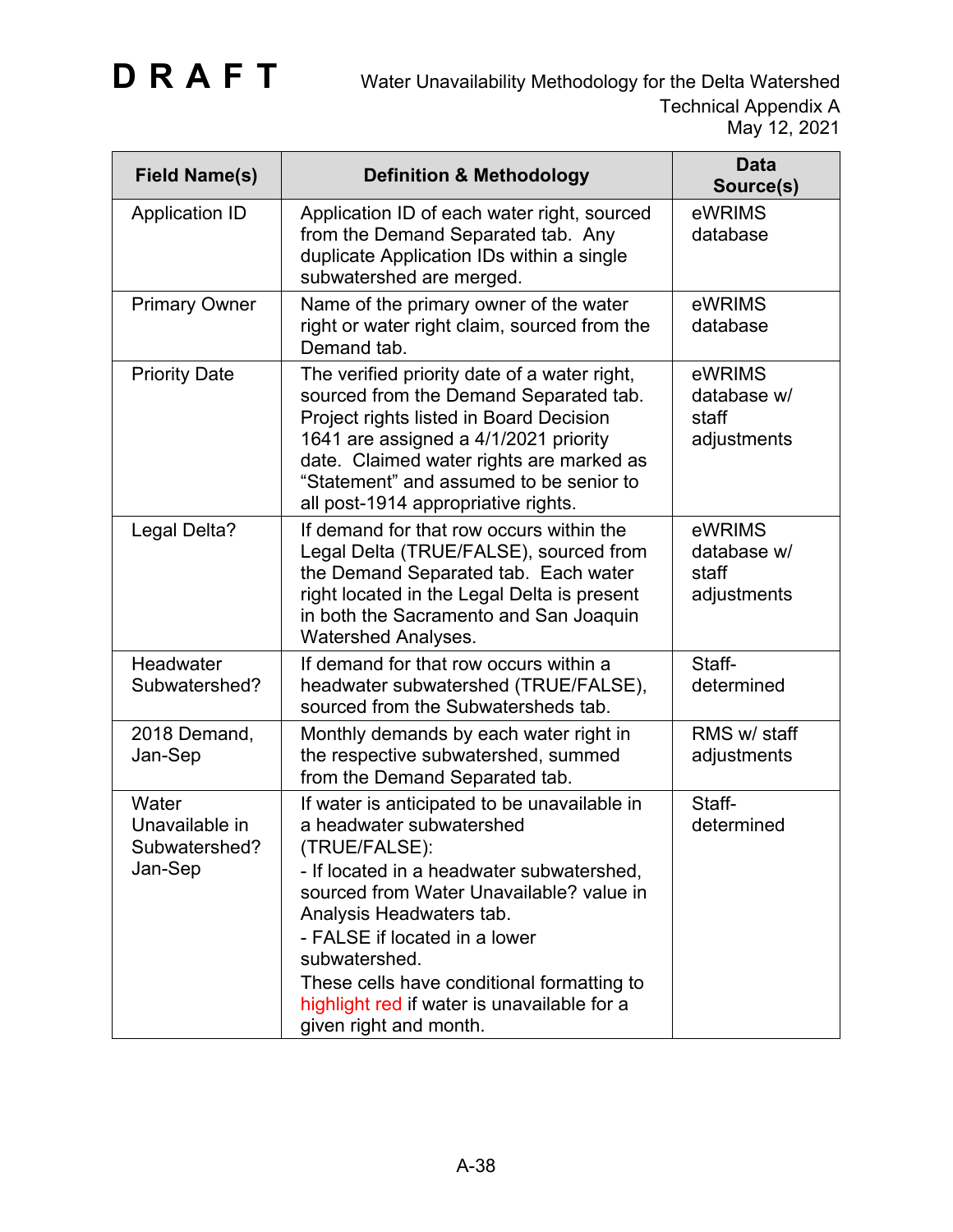| <b>Field Name(s)</b>                                                      | <b>Definition &amp; Methodology</b>                                                                                                                                                                                                                                                                                                                                                                                                                                                                                                                                       | <b>Data</b><br>Source(s)                  |
|---------------------------------------------------------------------------|---------------------------------------------------------------------------------------------------------------------------------------------------------------------------------------------------------------------------------------------------------------------------------------------------------------------------------------------------------------------------------------------------------------------------------------------------------------------------------------------------------------------------------------------------------------------------|-------------------------------------------|
| Demand<br><b>Potentially Met</b><br><i>in</i><br>Subwatershed,<br>Jan-Sep | Monthly demands by each water right<br>which can physically be met within the<br>respective subwatershed:<br>- If any statements received notices in the<br>given headwater subwatershed and<br>month, equal to zero (see lower table to<br>right in spreadsheet).<br>- If located in a headwater subwatershed<br>and not zero, equal to Demand Potentially<br>Met in Subwatershed value from Analysis<br>Headwaters tab.<br>- If located in a lower subwatershed, equal<br>to 2018 Demand.                                                                               | Calculated                                |
| 2021 Supply<br>Cumulative,<br>Jan-Sep                                     | Available water supply to meet each water<br>right's Demand Potentially Met, calculated<br>as follows:<br>- For the first water right in each<br>watershed, equal to the total watershed<br>monthly supply from the upper-right table<br>in the spreadsheet.<br>- For the next water right, the Supply<br>Cumulative available to the previous right<br>minus the previous right's Demand Met in<br>Watershed (see below).<br>- Continued for each next junior water<br>right, until all Demands are accounted for<br>or there is no remaining water supply<br>available. | CDEC, B-120,<br>CNRFC, staff<br>estimates |
| Water<br>Unavailable in<br>Watershed?<br>Jan-Sep                          | If water is anticipated to be unavailable.<br>determined if Demand Potentially Met<br>exceeds Supply Cumulative for that<br>particular right in a given month<br>(TRUE/FALSE). These cells have<br>conditional formatting to highlight red if<br>water is unavailable for a given right and<br>month.                                                                                                                                                                                                                                                                     | Staff-<br>determined                      |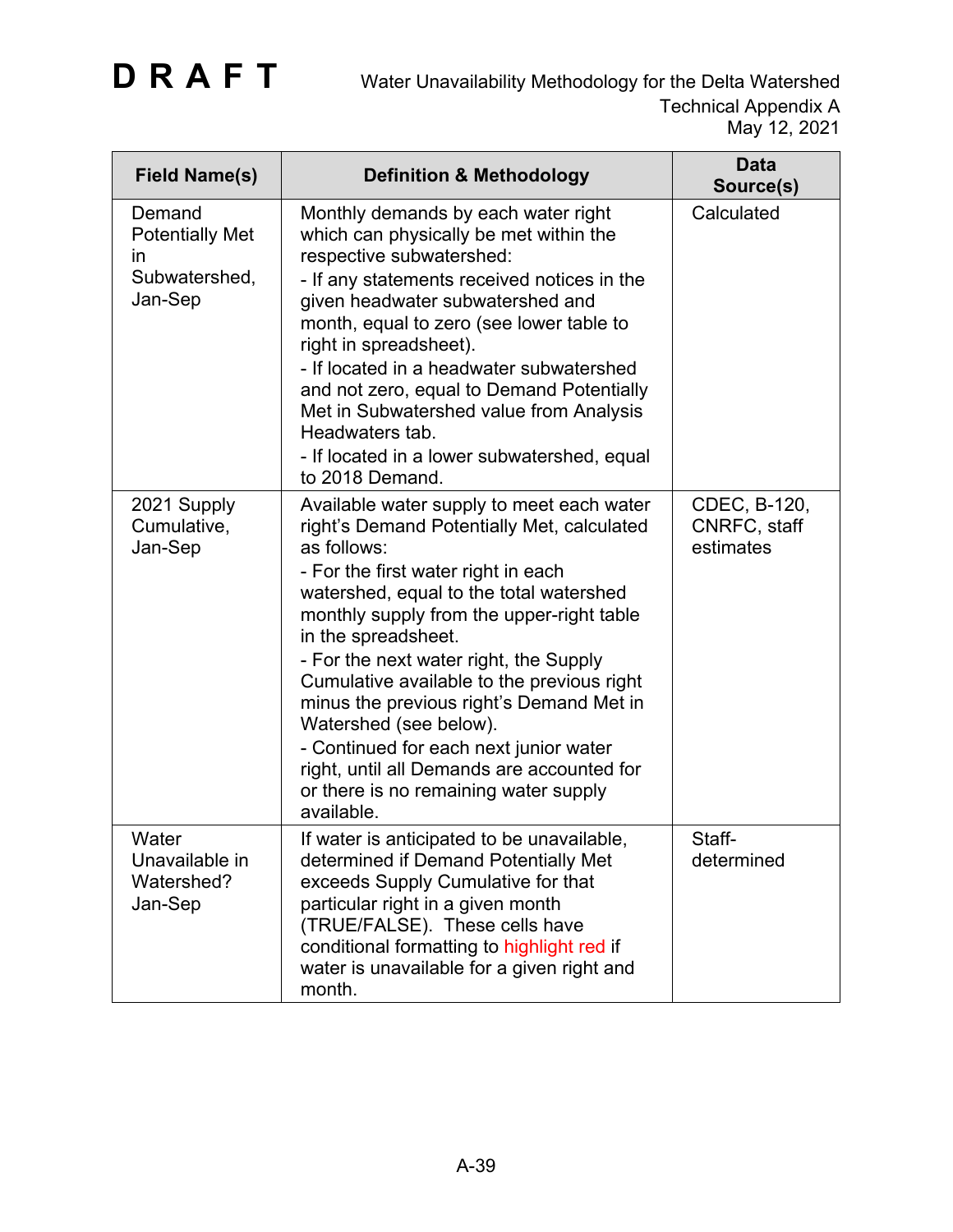| <b>Field Name(s)</b>                        | <b>Definition &amp; Methodology</b>                                                                                                                                                                                                                                                                                                                                                                                                                              | <b>Data</b><br>Source(s) |
|---------------------------------------------|------------------------------------------------------------------------------------------------------------------------------------------------------------------------------------------------------------------------------------------------------------------------------------------------------------------------------------------------------------------------------------------------------------------------------------------------------------------|--------------------------|
| Demand Met in<br>Watershed,<br>Jan-Sep      | Amount of each right's Demand<br>Potentially Met which can be met by<br>available supply within a given month,<br>calculated as follows:<br>- If Supply Cumulative > Demand<br>Potentially Met, equal to Demand<br>Potentially Met.<br>- If 0 < Supply Cumulative < Demand<br>Potentially Met, equal to Supply<br>Cumulative (Water Unavailable, but a<br>portion of Demand can be met).<br>- If Supply Cumulative $= 0$ , equal to zero<br>(Water Unavailable). | Calculated               |
| Demand<br>Unmet in<br>Watershed,<br>Jan-Sep | Amount of each right's Demand which will<br>be unmet by available water supply within<br>a given month, calculated as follows:<br>- If Demand Met = Demand Potentially<br>Met, equal to zero.<br>- If Demand Met < Demand Potentially<br>Met, equal to Demand Potentially Met -<br>Demand Met.<br>- If Demand Met $= 0$ , equal to Demand<br>Potentially Met.                                                                                                    | Calculated               |
| Water<br>Unavailable?<br>Jan-Sep            | If the water right is anticipated to receive a<br>notice of water unavailability in the given<br>month, either from the Headwaters<br>Analysis (Water Unavailable in<br>Subwatershed?) or Watershed Analysis<br>(Water Unavailable in Watershed?).<br>These cells have conditional formatting to<br>highlight red if water is unavailable for a<br>given right and month.                                                                                        | Staff-<br>determined     |

### **Analysis Legal Delta**

This tab contains information on water rights located in the Legal Delta. Because these rights are assumed to have access to supplies from both the Sacramento and San Joaquin Rivers to meet their demands (see Legal Delta section), this tab quantifies total demands and demands met from each watershed to identify which rights may receive notices of water unavailability. Water rights in the Legal Delta will only receive a notice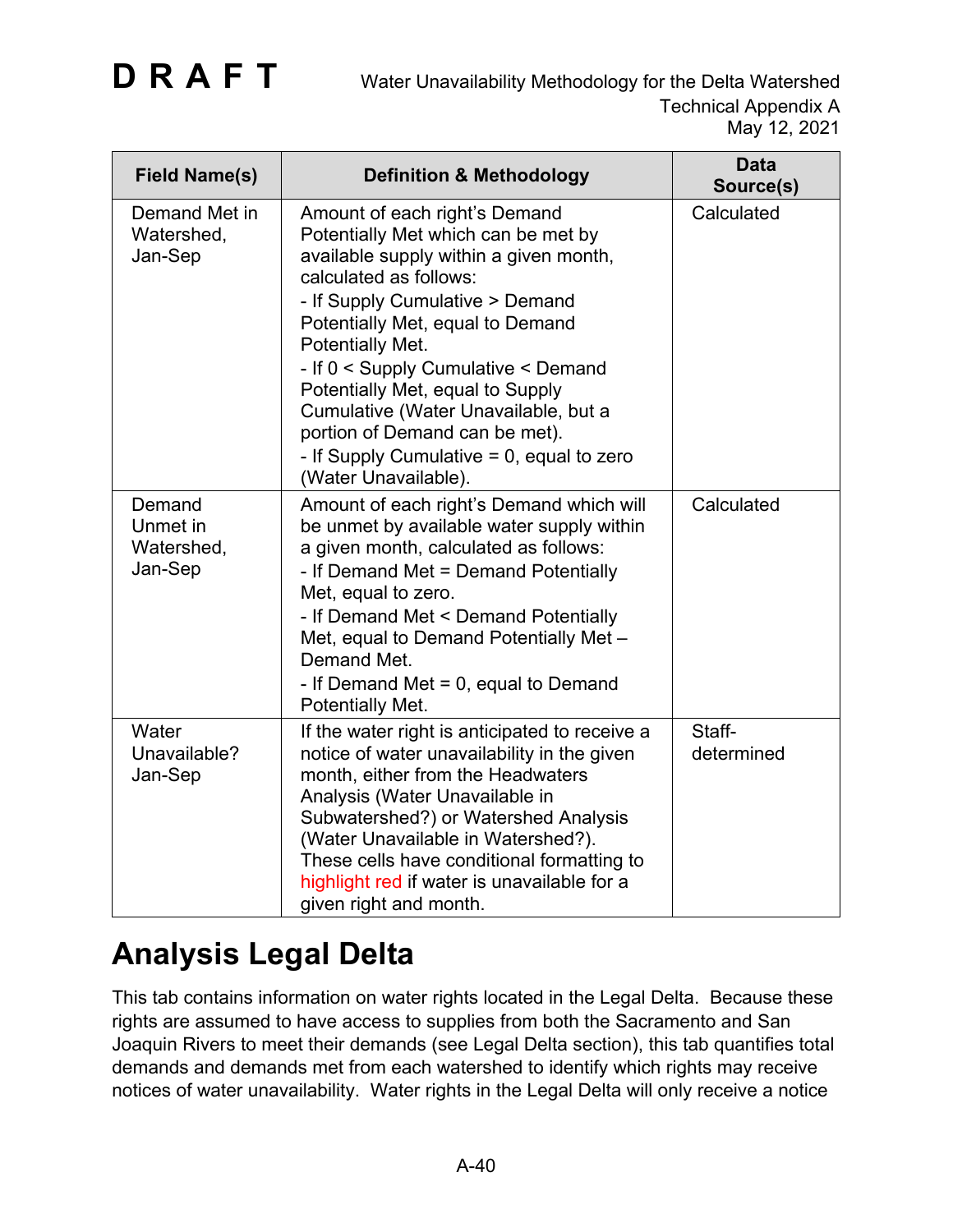if water is anticipated to be unavailable from both watersheds. This tab does not contain any new analysis, it only compiles values from the Analysis Watersheds tab for rights located in the Legal Delta. Duplicate rights were merged in this tab, so each row represents a single water right.

NOTE: To save computation time, this tab contains only static values. The processes used to calculate or determine each field are described in detail in the table below.

| <b>Field Name(s)</b>                                   | <b>Definition &amp; Methodology</b>                                                                                                                                                                                                                                                                                    | <b>Data</b><br>Source(s)                      |
|--------------------------------------------------------|------------------------------------------------------------------------------------------------------------------------------------------------------------------------------------------------------------------------------------------------------------------------------------------------------------------------|-----------------------------------------------|
| <b>Application ID</b>                                  | Application ID of each water right, sourced<br>from the Demand Separated tab.                                                                                                                                                                                                                                          | eWRIMS<br>database                            |
| <b>Primary Owner</b>                                   | Name of the primary owner of the water<br>right or water right claim, sourced from the<br>Demand tab.                                                                                                                                                                                                                  | eWRIMS<br>database                            |
| <b>Priority Date</b>                                   | The verified priority date of a water right,<br>sourced from the Demand Separated tab.<br>Project rights listed in Board Decision<br>1641 are assigned a 4/1/2021 priority<br>date. Claimed water rights are marked as<br>"Statement" and assumed to be senior to<br>all post-1914 appropriative rights.               | eWRIMS<br>database w/<br>staff<br>adjustments |
| 2018<br>Sacramento<br>Demand, Jan-<br>Sep              | Monthly demands by each water right from<br>the Sacramento River watershed,<br>summed from the Demand Separated tab.                                                                                                                                                                                                   | RMS w/ staff<br>adjustments                   |
| 2018 San<br>Joaquin<br>Demand, Jan-<br>Sep             | Monthly demands by each water right from<br>the San Joaquin River watershed,<br>summed from the Demand Separated tab.                                                                                                                                                                                                  | RMS w/ staff<br>adjustments                   |
| Water<br>Unavailable<br>from<br>Sacramento?<br>Jan-Sep | If the water right is anticipated to face<br>water unavailability from the Sacramento<br>River watershed in a given month (Water<br>Unavailable?), sourced from the Analysis<br>Watersheds tab. These cells have<br>conditional formatting to highlight red if<br>water is unavailable for a given right and<br>month. | Staff-<br>determined                          |